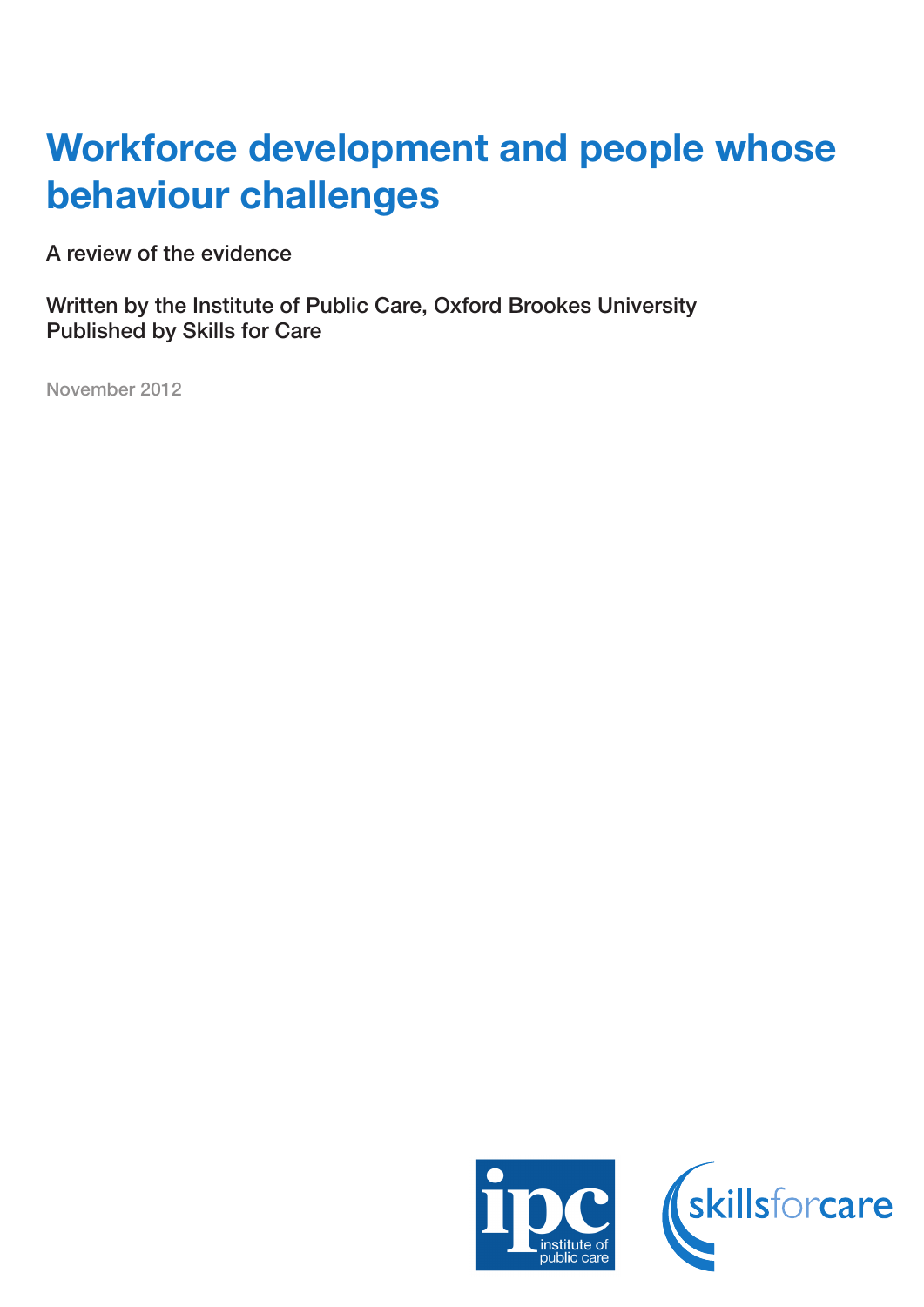## **Contents**

| 1  |       |                                                                 |  |  |  |
|----|-------|-----------------------------------------------------------------|--|--|--|
| 2  |       |                                                                 |  |  |  |
| 3  |       |                                                                 |  |  |  |
| А: |       |                                                                 |  |  |  |
| 1  |       |                                                                 |  |  |  |
| 2  |       |                                                                 |  |  |  |
| 3  |       |                                                                 |  |  |  |
| 4  |       |                                                                 |  |  |  |
| 5  |       |                                                                 |  |  |  |
| 6  |       |                                                                 |  |  |  |
| В: |       |                                                                 |  |  |  |
| 1  |       |                                                                 |  |  |  |
| 2  |       |                                                                 |  |  |  |
|    | 2.1   |                                                                 |  |  |  |
|    | 2.2   |                                                                 |  |  |  |
| 3  |       |                                                                 |  |  |  |
|    | 3.1   |                                                                 |  |  |  |
|    | 3.2   |                                                                 |  |  |  |
| 4  |       | Effect of working with people whose behaviour challenges on the |  |  |  |
|    |       |                                                                 |  |  |  |
|    | 4.1   |                                                                 |  |  |  |
|    | 4.2   |                                                                 |  |  |  |
|    | 4.3   |                                                                 |  |  |  |
|    | 4.4   |                                                                 |  |  |  |
| 5  |       | Organisational factors and challenging behaviour19              |  |  |  |
|    | 5.1   |                                                                 |  |  |  |
|    | 5.2   |                                                                 |  |  |  |
| 6  |       |                                                                 |  |  |  |
|    |       |                                                                 |  |  |  |
|    | 6.1.1 |                                                                 |  |  |  |
|    | 6.1.2 |                                                                 |  |  |  |
|    | 6.1.3 |                                                                 |  |  |  |
|    |       |                                                                 |  |  |  |
|    | 6.2.1 |                                                                 |  |  |  |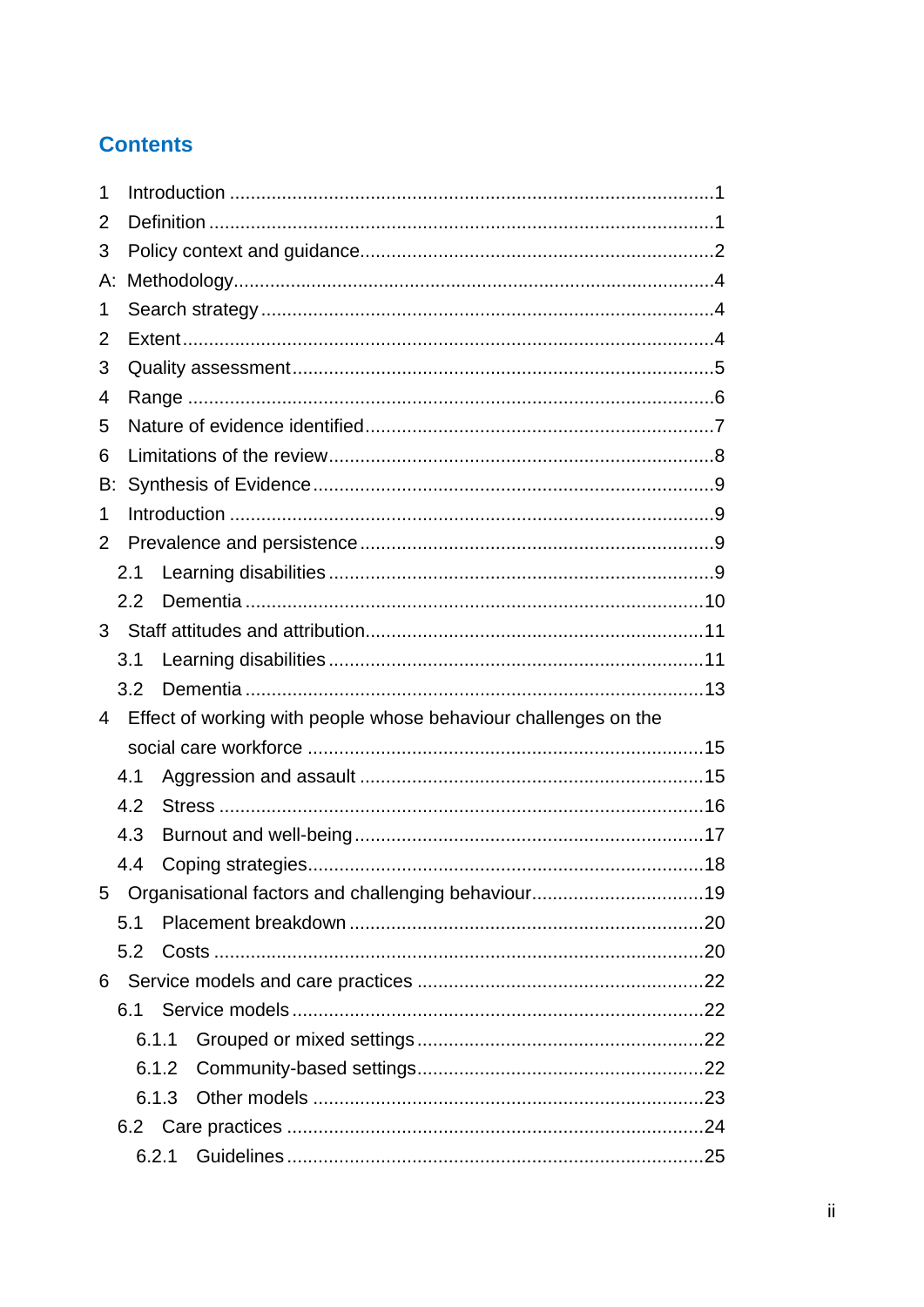|   |  | 6.2.2 Positive behaviour support or active support 27 |  |  |  |
|---|--|-------------------------------------------------------|--|--|--|
|   |  |                                                       |  |  |  |
|   |  |                                                       |  |  |  |
|   |  |                                                       |  |  |  |
|   |  |                                                       |  |  |  |
|   |  |                                                       |  |  |  |
|   |  |                                                       |  |  |  |
|   |  |                                                       |  |  |  |
|   |  |                                                       |  |  |  |
|   |  |                                                       |  |  |  |
|   |  |                                                       |  |  |  |
| 9 |  |                                                       |  |  |  |
|   |  |                                                       |  |  |  |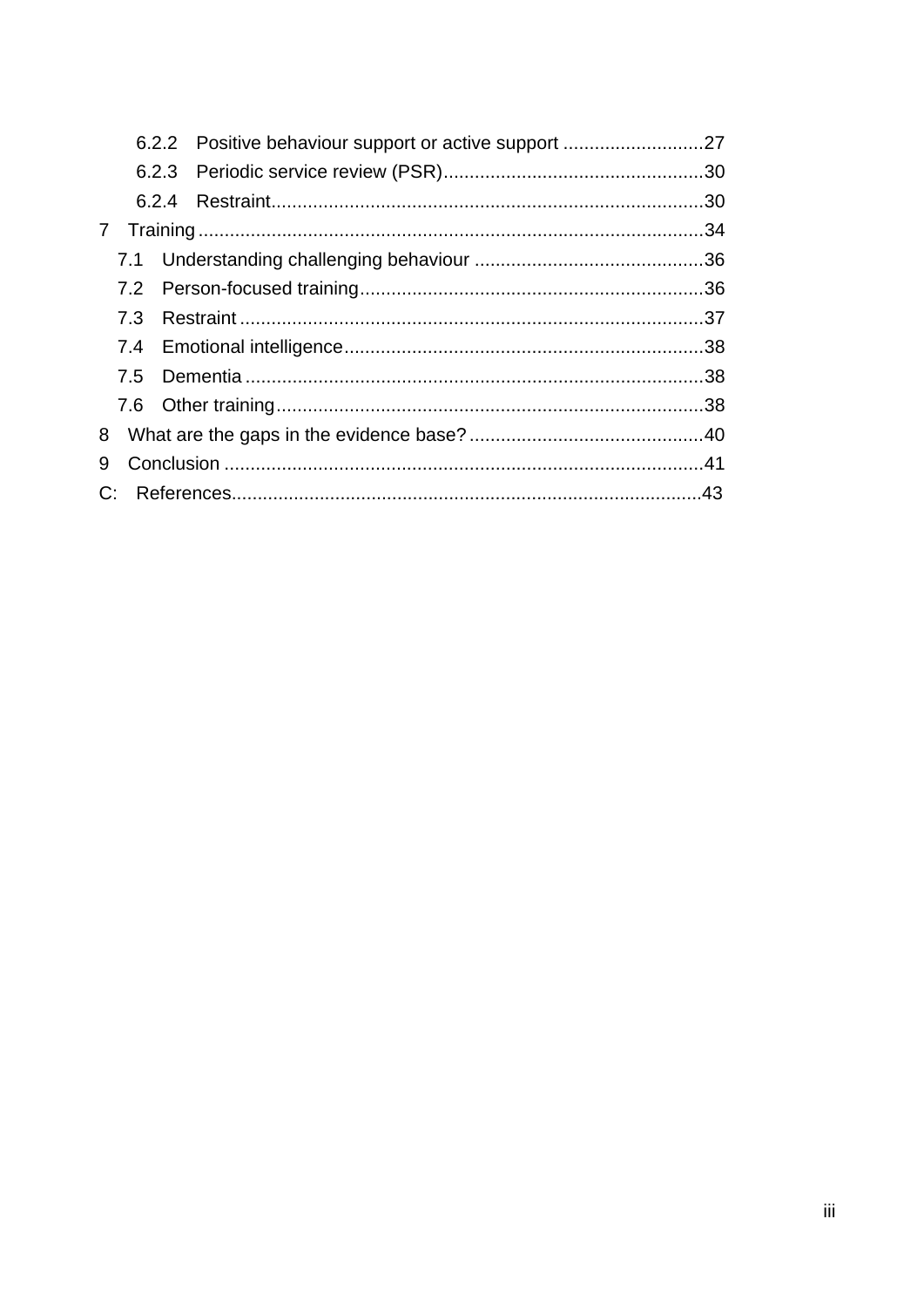#### **Foreword**

The workforce is our greatest asset when delivering care and support. Making sure that our workforce has the skills, knowledge, expertise and appropriate behaviours to deliver to a high standard at all times requires continuous investment.

Also required is continuous reflection on the way in which we commission that workforce, and, provide learning and development opportunities that challenge and inspire people to deliver better care and support now and in future.

This evidence review was commissioned by Skills for Care as part of a wider piece of work focused on workforce commissioning and people whose behaviour challenges.

By improving employer's workforce development decision making it is anticipated that employers will have the confidence to commission learning and development for the workforce supporting people whose behaviour challenges that can adapt and flex as the needs of people who are supported change.

Providing people with the wrong learning and development opportunities can lead to poor quality care and support. If employers know how to commission workforce development properly the outcomes for people who are supported and those who support them can be empowering and enabling for all.

This evidence review and close engagement with the sector will help shape the workforce commissioning guidance and resources that we will publish in the spring 2013.

Sharon Allen CEO Skills for Care November 2012

For more information on Skills for Care's work related to workforce development and people whose behaviour challenges please contact Jim Thomas, Programme Head. jim.thomas@skillsforcare.org.uk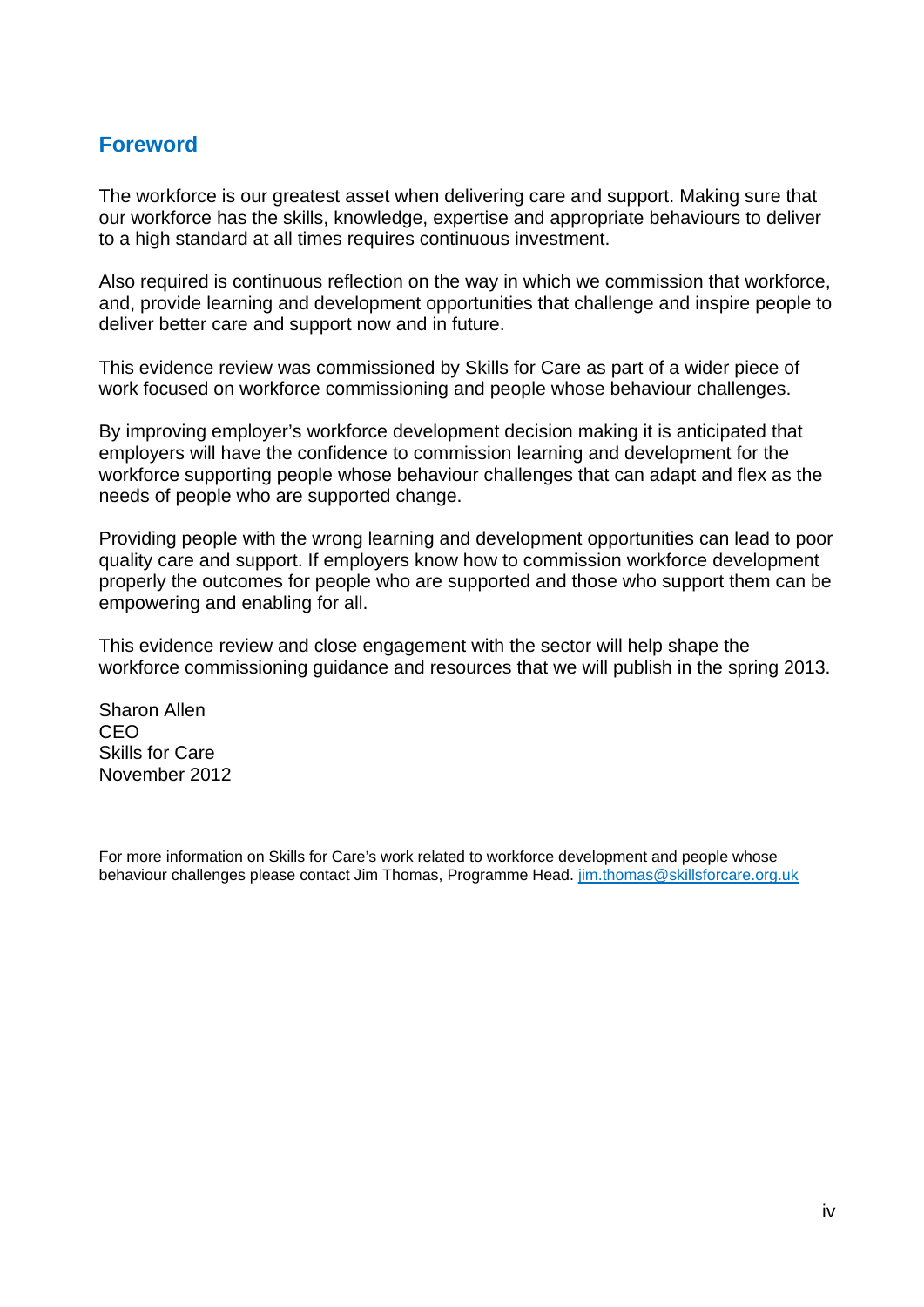## **Executive Summary**

#### **Introduction**

This review was commissioned by Skills for Care's Workforce Innovation Programme which explores how people's care and support needs change and how the workforce has to adapt to meet, the challenges that change can present.

The key questions that the evidence review aimed to address with reference to people whose behaviour challenges and the social care workforce were:

- What are current reported practices to support workforce intelligence, planning and development?
- What works, and what does not work, in current practice to support workforce intelligence, planning and development?
- What are the key characteristics of effective practice in workforce intelligence, planning and development?
- Is there any relevant international evidence?
- What are the gaps in the evidence base?

People whose behaviour challenges was defined as including: "*people whose behaviour presents a significant challenge to services, whatever the presumed cause of the*  .<br>problem"<sup>1</sup>.

The full review is available from Skills for Care (www.skillsforcare.org.uk).

#### **Methodology**

 $\overline{a}$ 

The review followed the Civil Service rapid evidence assessment methodology<sup>2</sup>. Having formulated the questions to be addressed by the review and developed a conceptual framework, inclusions and exclusion criteria were agreed. Articles published in 2002 or later, relevant to the review questions were included. Studies were excluded if they were not relevant, for example: health focused; related to training for people with intellectual disabilities and challenging behaviour; concerned with children rather than adults.

A wide range of databases, web-sites and grey literature were searched and screened, using search terms related to people who challenge, challenging behaviour, restraint, violence and workforce, staff and training. Experts in the field were also asked to identify relevant studies. After screening of abstracts and assessment of full texts, 77 full texts were included in the synthesis for the review.

<sup>1</sup> Department of Health (2007) Services for people with learning disabilities and challenging behaviour or mental health needs.

<sup>2</sup> http://www.civilservice.gov.uk/networks/gsr/resources-and-guidance/rapid-evidence-assessment/what-is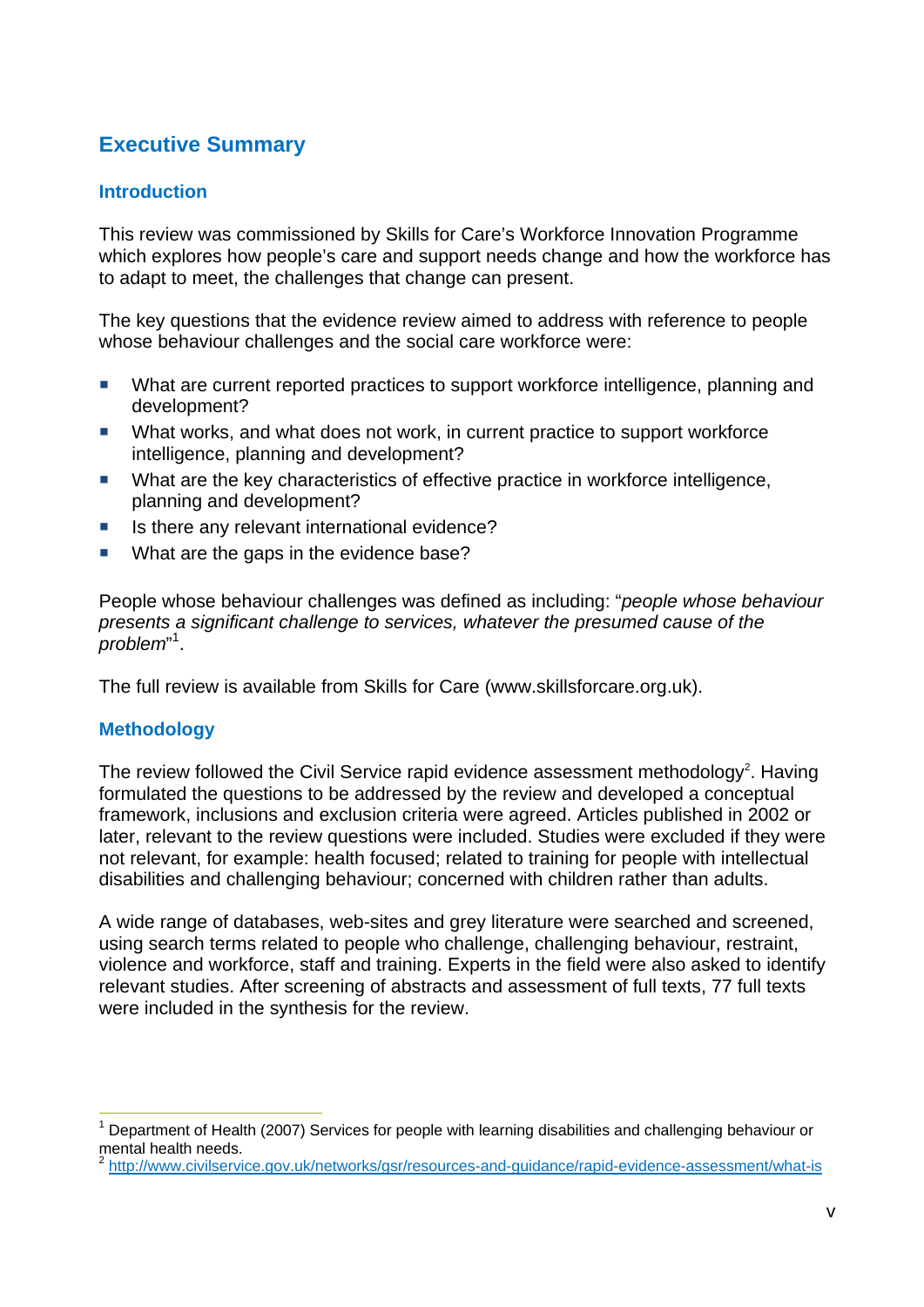#### **Results**

Overall, the amount and the quality of the evidence on workforce and people whose behaviour challenges is disappointing. Much of the work reviewed was not primarily concerned with workforce development. Studies tended to use either small samples or large samples gathered from a diverse range of staff or settings. In a number of cases, the sampling techniques and assessment measures make strong conclusions difficult. Control groups were rarely used for comparison. Studies also differ in terms of definitions of challenging behaviour and the diverse roles of staff in different settings and service models. Most of the evidence came from the UK, although some overseas studies were included where relevant.

Seven broad themes were identified:

#### *Prevalence and persistence*

In terms of prevalence and persistence, the review found wide variations in the estimates of the prevalence of challenging behaviour, reflecting differences in definition, both for people with intellectual disabilities and people with dementia.

#### *Staff attitudes and attribution*

A number of studies focused on cognitive variables such as staff understanding (or attribution and beliefs about what causes cognitive behaviour, mostly in relation to people with intellectual disabilities.

There was limited evidence that:

- Feelings of sympathy towards clients are good predictors of helping behaviour by staff.
- Staff reporting of challenging behaviour in clients with intellectual disabilities may be explained by differences between staff; and differences according to the type of challenging behaviour.
- Older staff have a more tolerant response to aggressive behaviour.

There was insufficient evidence to support or reject that:

■ Staff attributions of responsibility for challenging behaviour to an individual with intellectual disabilities affects their willingness to help them.

#### *Effect of working with people whose behaviour challenges on the social care workforce*

Much of the existing research is concerned with how staff's emotional and cognitive reactions affect their behavioural responses to the behaviour of people whose behaviour challenges. There are some direct effects, for example: fear of physical assault, stress and burnout have all been explored as possible consequences for staff of working with people whose behaviour challenges.

There was limited evidence that:

- Most care staff have experience of challenging behaviour.
- Working with people with challenging behaviour increases staff stress.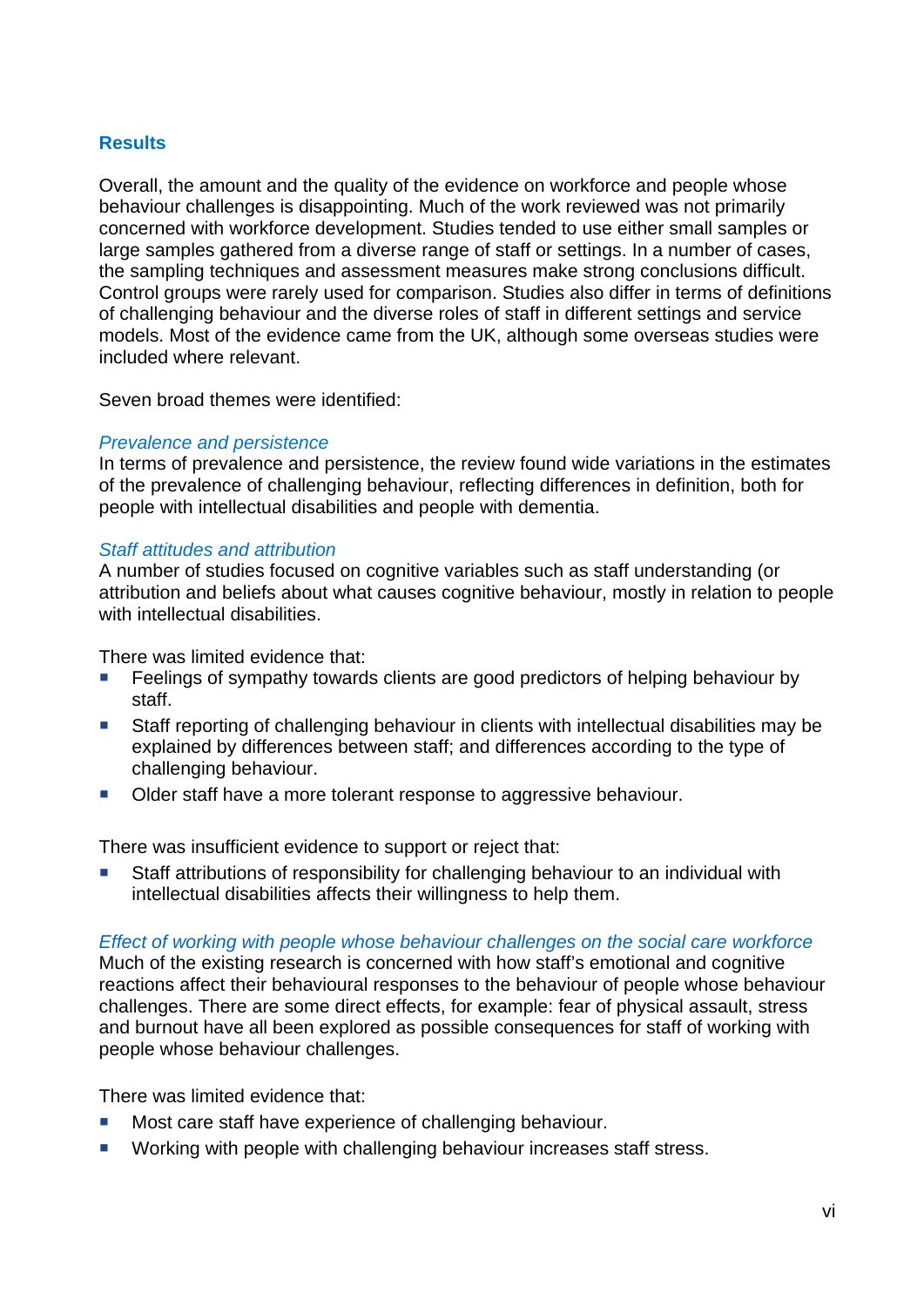■ Staff attributions, emotions, coping, self-efficacy, personality and organisational issues are associated with staff stress.

There was insufficient evidence to support or reject that:

- Staff fear of assault is greater when exposed to more challenging behaviour.
- **Levels of challenging behaviour in people with intellectual disabilities are predictive of** burn-out in support staff.
- Staff well-being is affected by the level of challenging behaviour in those they care for.

#### *Organisational factors and challenging behaviour*

Authors of the recent CQC inspection programme of learning disability services commented that challenging behaviour is complex, and poorly organised services can pose risks to individuals and the staff providing services. A number of discussion articles emphasise the contextual and organisational issues around workforce and people whose behaviour challenges.

There was good evidence that:

 Higher costs are associated with higher levels of intellectual disability and more severe challenging behaviour.

There was limited evidence that:

- Placements for people with intellectual disabilities and challenging behaviour are more likely to be maintained where there is good management support; better written guidance; and a written intervention programme that involves positive programming, proactive and reactive management strategies.
- **Placements for people with intellectual disabilities and challenging behaviour are** more likely to be maintained where there is more external support for staff.
- **Placements are more likely to break down where there are poorer quality services in** terms of: staff resources and energy levels, the physical environment, and administrative systems.

#### *Service models*

Given the range of people whose behaviour challenges and level and type of behaviour, it is unlikely that one service model will meet the needs of all people whose behaviour challenges.

There was limited evidence that:

- **People with severe challenging behaviour receive less good care in grouped settings** (where 75% or more of residents had severe challenging behaviour) in terms of staff teamwork and assistance from staff.
- There is greater use of physical restraint and medication on people with severe challenging behaviour in grouped settings.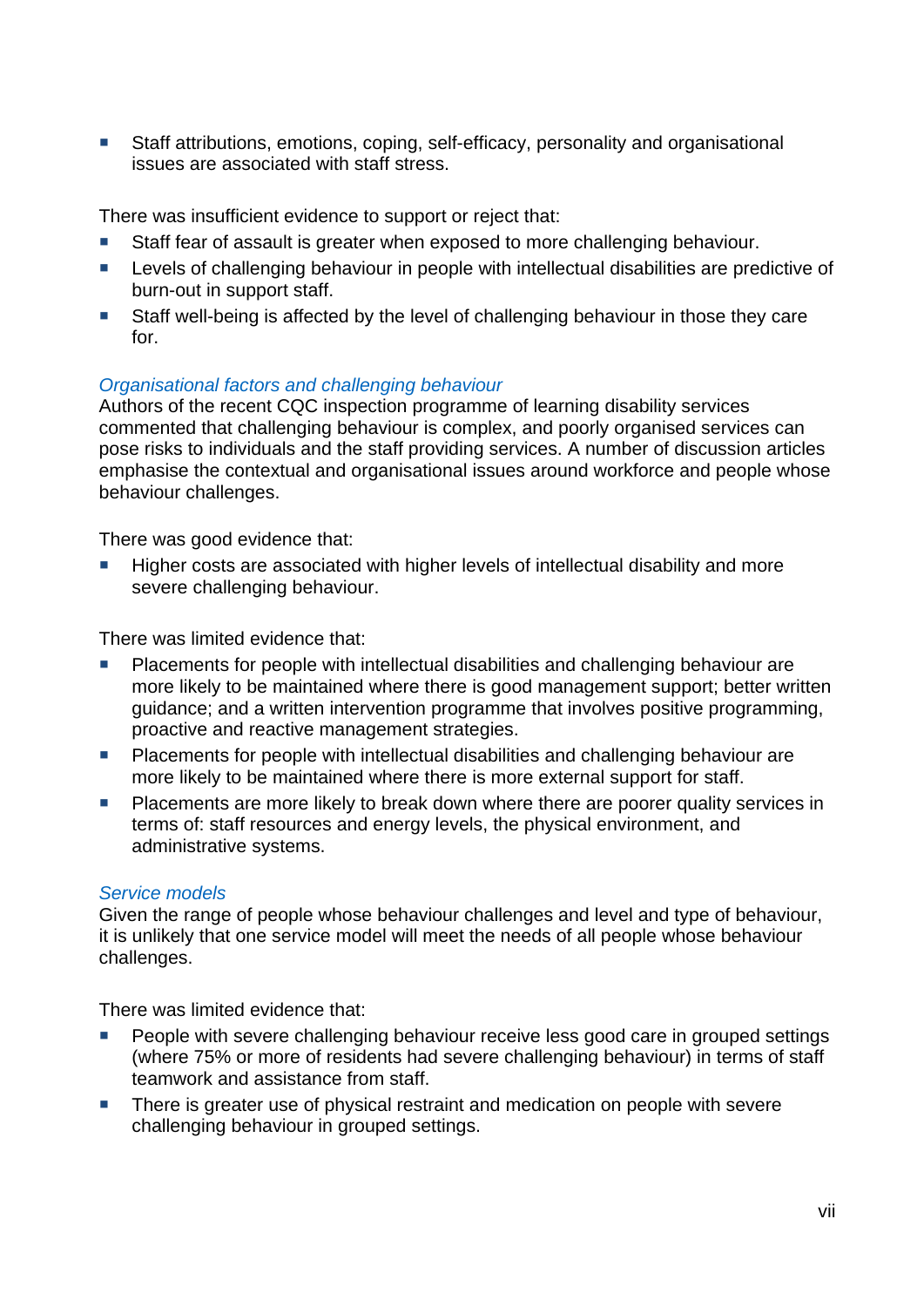- **People with intellectual disabilities and challenging behaviour reduce their** challenging behaviour when moving from long-stay institutions to community settings.
- Access to peripatetic and specialist teams and community approaches have a range of positive outcomes.

#### *Care practices*

Most of the evidence reviewed on care practices in the review was concerned with positive behaviour support, also described as active support, or some variation on this practice model.

There was limited evidence that:

- Organisational factors, such as team involvement and staff training are associated with implementation of guidelines and good practice.
- **Positive behaviour support /active support increase staff understanding and client** engagement and reduce some aspects of challenging behaviour in the short-term.
- Managers and staff associate periodic service review with positive outcomes.
- There is greater use of physical restraint and medication in grouped settings.
- A significant proportion of services use physical intervention without a physical intervention policy in place.

There was insufficient evidence to support or reject that:

 Positive behaviour support /active support training and practice are associated with long-term positive outcomes for staff and clients

#### *Training*

The evidence base is weak on the impact of staff training in terms of long-term changes in staff attitudes and behaviour and improved outcomes for clients. Few studies have measured observed staff behaviour after training related to preventing, treating, managing or coping with people whose behaviour challenges.

There is good evidence that:

- Careful selection of training goals such as the training format and the techniques being used to improve treatment skills of staff are important.
- A combination of in-service training and coaching on the job appears to be the most effective training strategy.

There is limited evidence that:

- Person Focused Training is an effective model for equipping staff to design effective behaviour support plans.
- A structured and sustained staff training programme may reduce behavioural disturbances and the use of restraints towards people with dementia in nursing homes.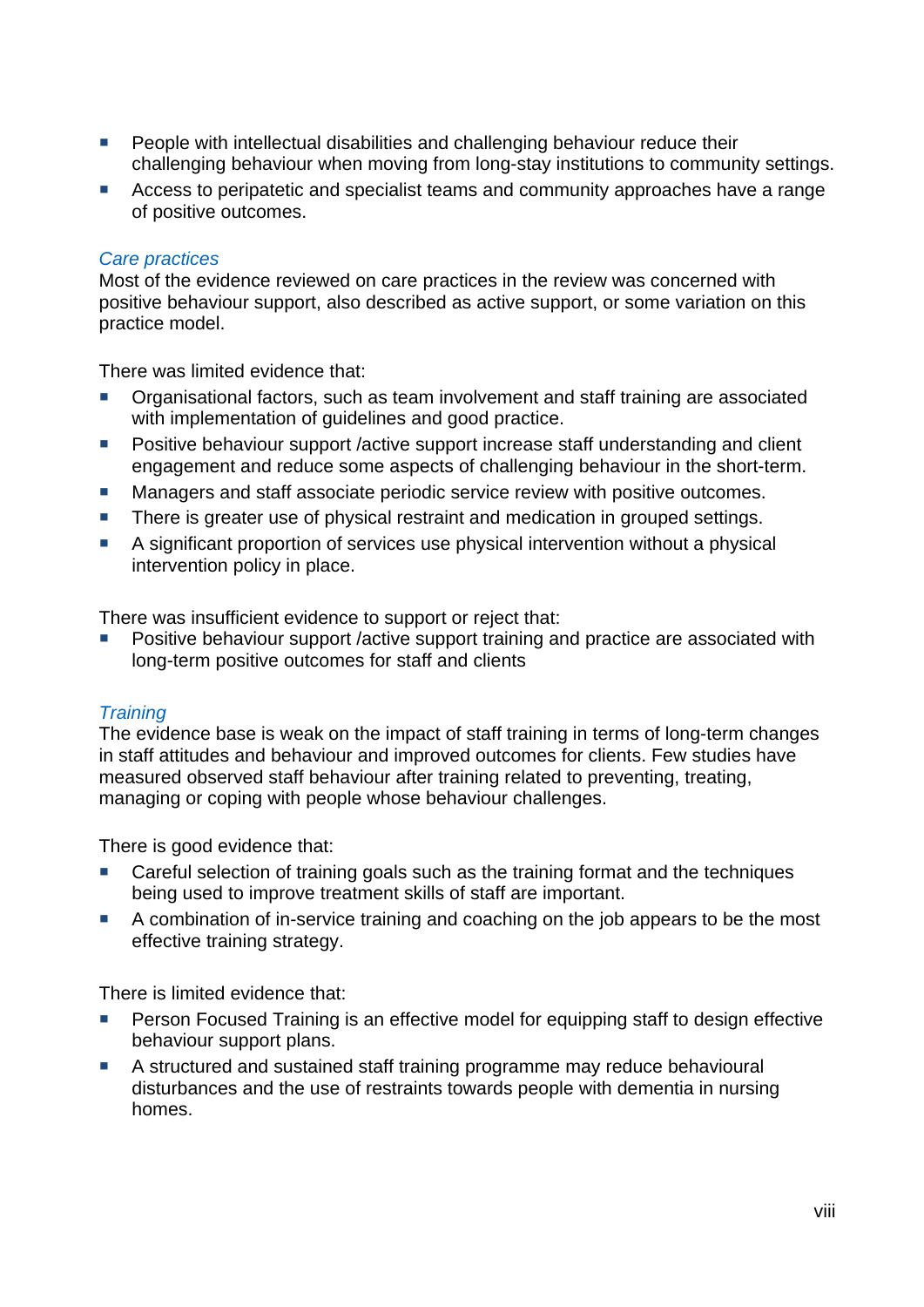There is insufficient evidence to support or reject that:

- **Training alone improves staff performance.**
- **Staff qualifications or other training is linked to the quality of outcome for people with** learning disabilities.

#### **Conclusions**

The evidence review identified a wide range of research studies both quantitative and qualitative but struggled to find many high quality studies. However, it was possible to identify a range of evidence about current practice, what works and what are the key characteristics of effective practice, and where the gaps in the evidence base exist. The findings have implications for future service development and improvements particularly in terms of management support and organisational factors, and indicate the need for more research into the impact and effectiveness of training for staff and clients.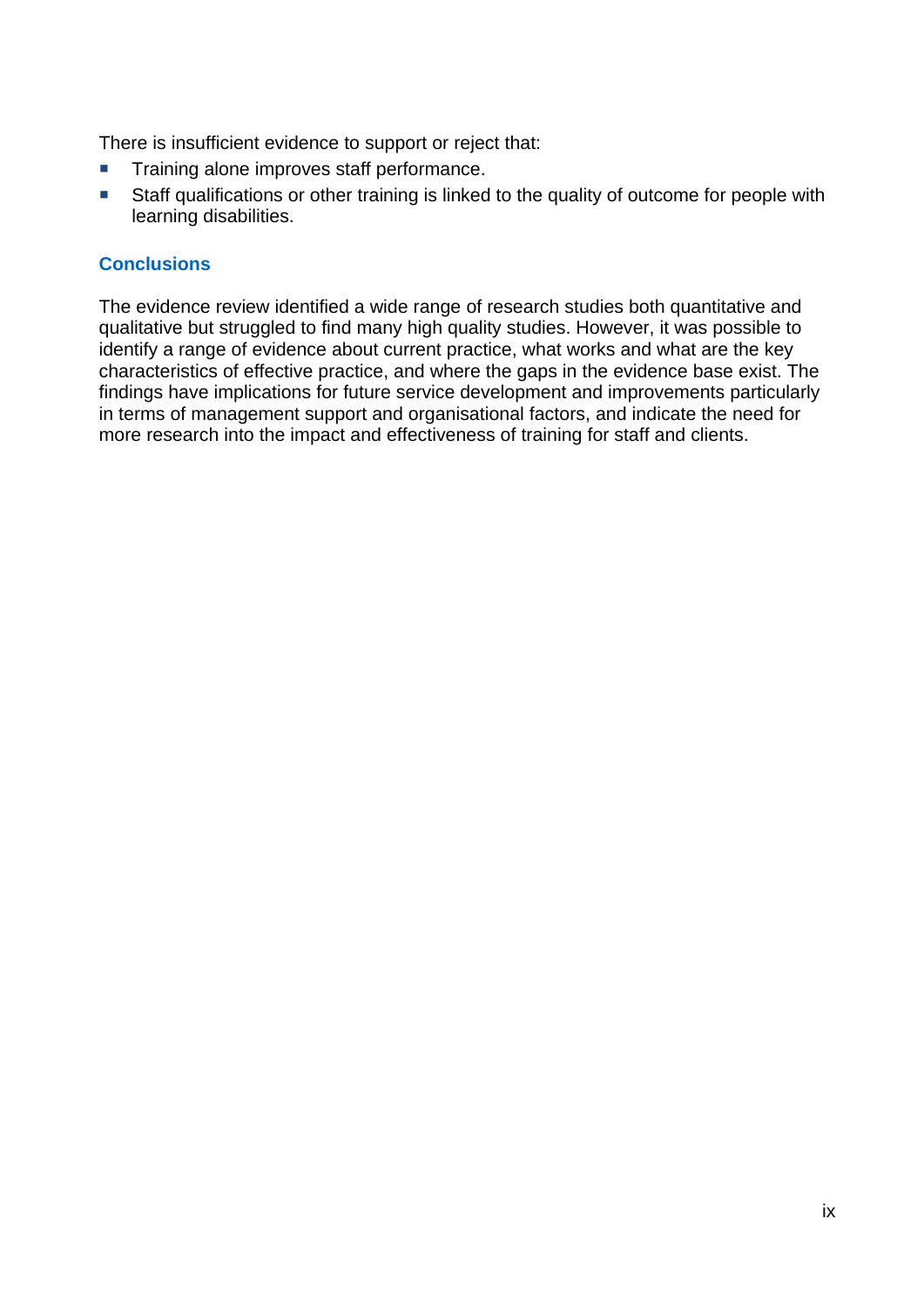## **1 Introduction**

This paper presents the results of an evidence review of studies of workforce and people whose behaviour challenges, and forms one of four evidence reviews commissioned by Skills for Care. These reviews are intended to facilitate the Skills for Care Workforce Innovation Unit in taking its work forward, based on a sound knowledge base with a clear understanding of what workers need to know and what the key issues are for the workforce. Each evidence review will be followed by a resource mapping and assessment exercise which enables Skills for Care to identify where there are gaps in materials and resources, and where there are good quality relevant materials already in existence.

The review is focused on people whose behaviour challenges, particularly in relation to people with intellectual disabilities and people with dementia. However, it also recognises other groups such as people with severe mental health problems, and acquired brain injury. Most of the studies included have been carried out in residential settings. Few have been focused on workforce issues.

The key questions that the evidence review seeks to address with reference to people whose behaviour challenges and the social care workforce are:

- What are current reported practices to support workforce intelligence, planning and development?
- What works, and what does not work, in current practice?
- What are the key characteristics of effective practice?
- Is there any relevant international evidence?
- What are the gaps in the evidence base?

## **2 Definition**

 $\overline{a}$ 

Professor Jim Mansell in his report for the Department of Health used the phrase "challenging behaviour" to include "*people whose behaviour presents a significant*  challenge to services, whatever the presumed cause of the problem<sup>"3</sup>. This included behaviour which is attributable to mental health problems.

Mansell used Emerson et al's working definition: "*Severely challenging behaviour refers to behaviour of such an intensity, frequency or duration that the physical safety of the person or others is likely to be placed in serious jeopardy, or behaviour which is likely to seriously limit or delay access to and use of ordinary community facilities*."4

People whose behaviour challenges has tended to refer to people with learning or intellectual disabilities, including those people who have autism, who display challenging

 $3$  Department of Health (2007) Services for people with learning disabilities and challenging behaviour or mental health needs

<sup>4</sup> Emerson E, Barrett S, Bell C, Cummings R, McCool C, Toogood A, et al. (1987) *Developing services for people with severe learning difficulties and challenging behaviours*. Canterbury: Institute of Social and Applied Psychology.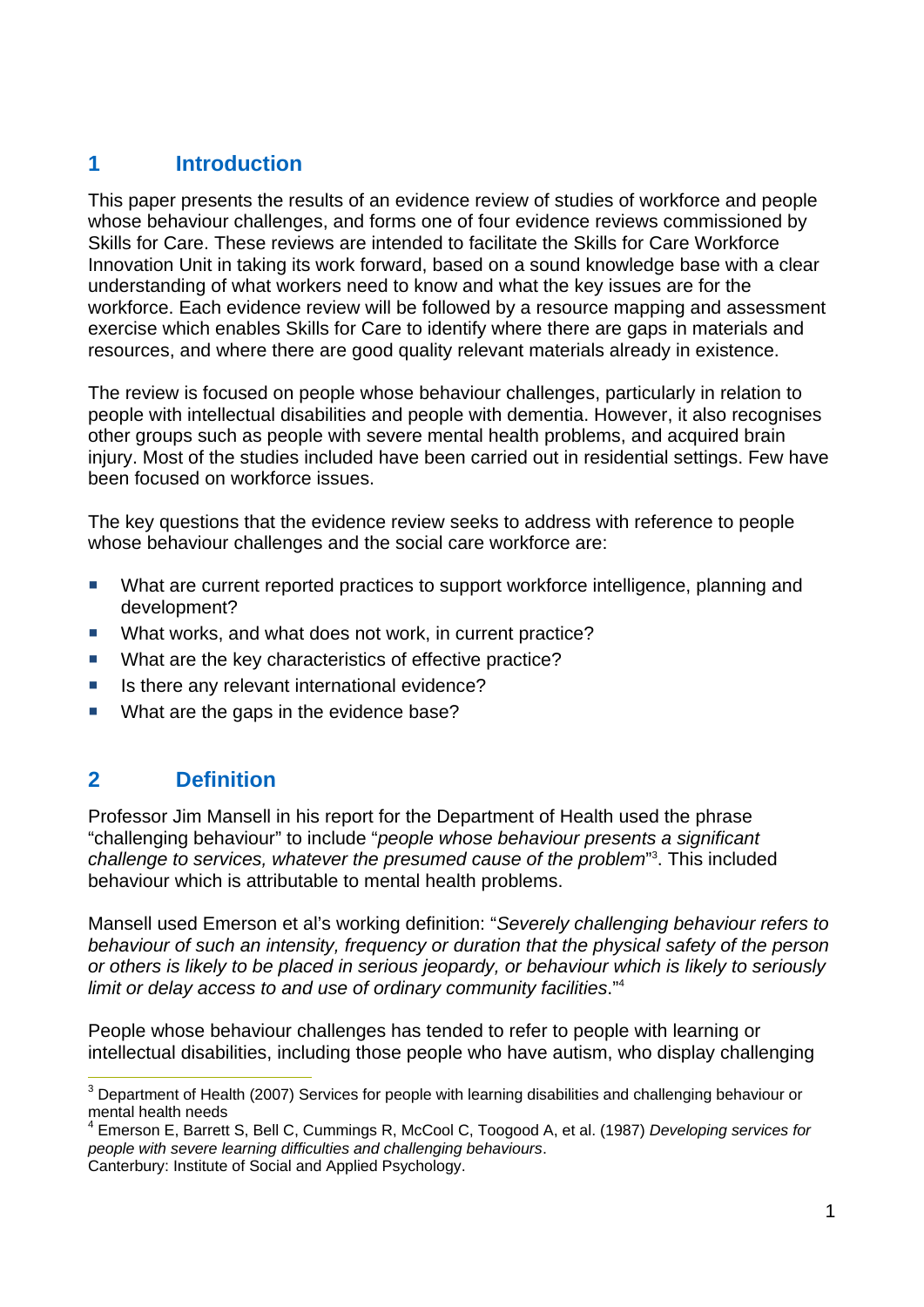behaviour. However, from the initial search for this review, there are a number of other groups of people that may also be described as people whose behaviour challenges. People with dementia, and people with severe mental health problems are the two other main groups to whom Mansell and Emerson's definitions are most likely to apply, and for which research evidence exists. For the purposes of the evidence review these groups were also included in searches.

"Learning disability" is often used in policy documents and service descriptions. "Intellectual disability" is used more widely in academic and international settings. The review uses both terms, reflecting the language used in specific articles and reports included in the review.

## **3 Policy context and guidance**

There is no single policy document relating to workforce and people whose behaviour challenges. However, Valuing People Now: a new three-year strategy for people with learning disabilities -'Making it happen for everyone' set a clear direction for services and workforce in relation to people with learning or intellectual disabilities:

*'do not assume that behaviours that seem challenging are simply part of a person's disability; we know that these behaviours serve a function for the individual and it is essential to identify what that function is.'* 

Valuing People Now promoted:

- the development and delivery of new knowledge sets and learning disability-focused qualifications and career pathways for workers supporting people with learning disabilities;
- work with the General Social Care Council (GSCC), Social Care Institute for Excellence (SCIE) and Skills for Care, on how national organisations can best support the workforce to deliver Valuing People Now;
- **the development of training materials where required for a range of different audiences** to promote a greater understanding of human rights and a human rights approach.

This was accompanied by good practice guidance written by Jim Mansell on *Services for People with Learning Disability and Challenging Behaviour or Mental Health Needs*  (Department of Health, 2007), which explained how to develop individualised service responses for people whose behaviour challenges, and *Commissioning Specialist Adult Learning Disability Health Services* (Department of Health, 2007b). Mansell highlighted the need for effective services to: be based on a thorough knowledge of the individual; facilitate strong staff/service user relationships; give high priority to staff training and staff support mechanisms; involve service users and have a strong management structure which promotes service collaboration and cooperation.

Joint guidelines from Royal College of Psychiatrists on challenging behaviour in 2007 emphasised the need for long-term person-centred care. Practice guidelines have emphasised the importance of staff skills and knowledge in creating '*capable*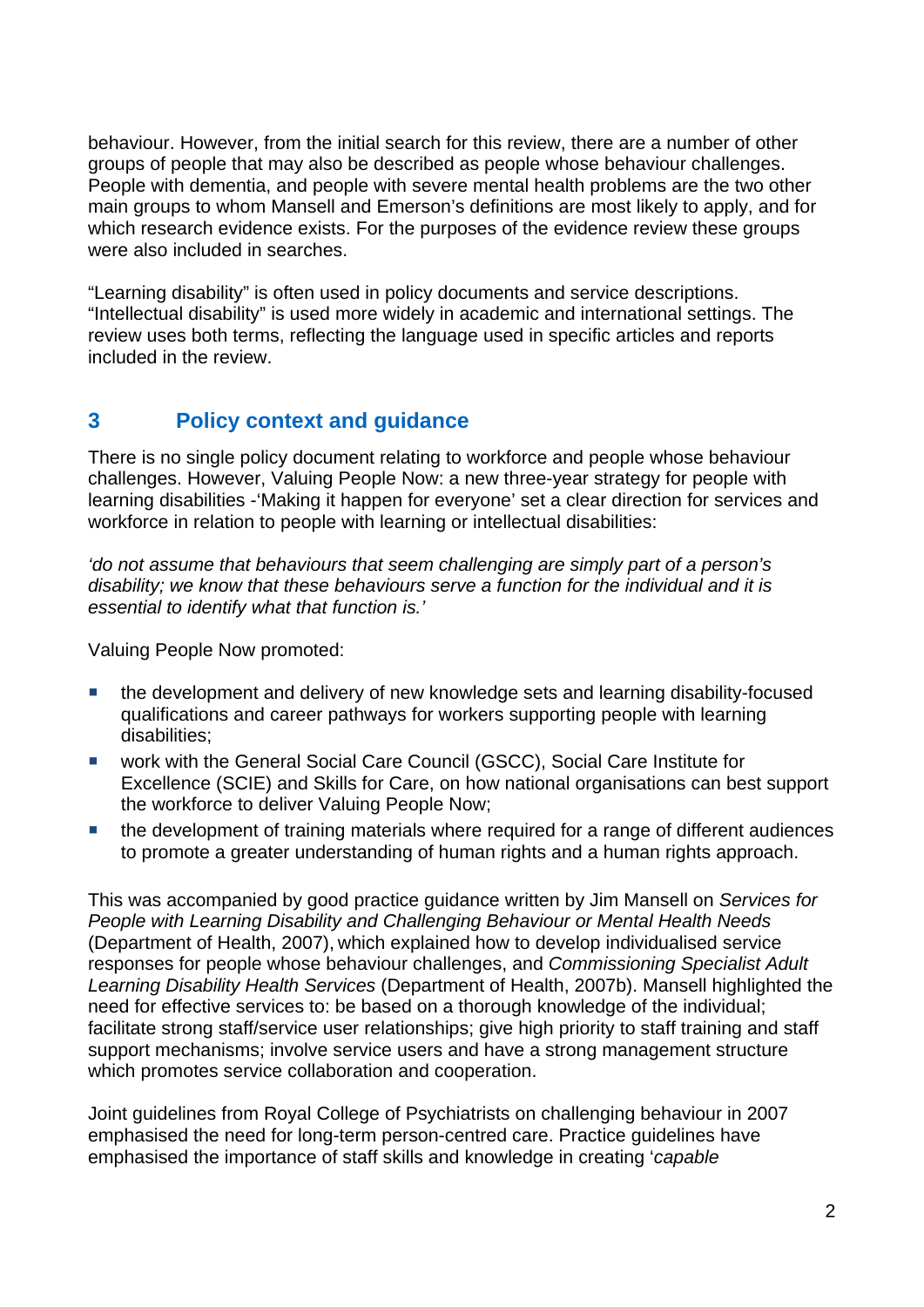*environments*' for those who challenge (Royal College of Psychiatrists, British Psychological Society and Royal College of Speech and Language Therapists, 2007). The Learning Disability Professional Senate (a group including the Royal College of Psychiatrists, the Royal College of Nursing, and other professional bodies) are carrying out a refresh of the 2007 joint guidelines which should be completed by December 2012 following the Department of Health Review of Winterbourne View.

More recently, the new workforce development strategy (Skills for Care, 2011) and new workforce development framework in the UK set out to produce a competent and confident workforce. The introduction of a Qualifications and Credit Framework in England has seen parallel developments in Scotland.

However, staff working in social care often lack qualifications and are relatively low-skilled and low-paid. This creates a challenge for those tasked with implementing policy objectives.

The paper is presented in three sections:

Section A: Methodology (including search strategy). Section B: Synthesis of evidence review Section C: References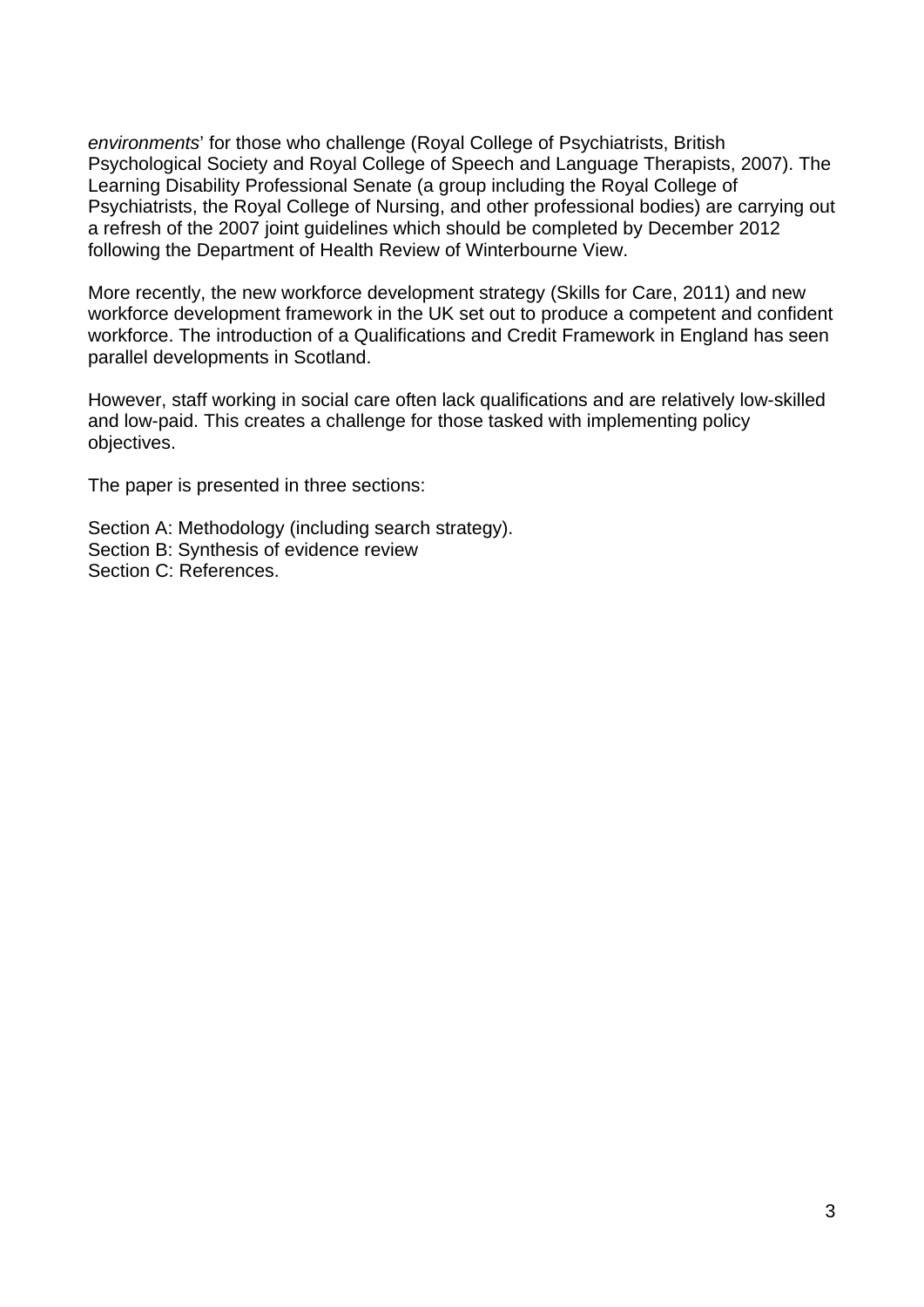## **A: Methodology**

## **1 Search Strategy**

Searches were undertaken of the Web of Knowledge, Cinahl, SCIE Social Care Online, ASSIA, Social Services Abstracts, Campbell Collaboration, Google Scholar, Department for Health, Skills for Care, Centre for Workforce Intelligence, Joseph Rowntree Foundation, NDTI, RIPFA, IRISS, and King's College Workforce Unit websites.

A variety of search terms were used appropriate to the different databases For Web of Knowledge the following words were used:

| <b>Search words</b>                  | <b>Number of results</b> |
|--------------------------------------|--------------------------|
| "Challenging behaviour" work* adult  | 50                       |
| "Challenging behaviour" staff* adult | 85                       |
| "Challenging behaviour" train* adult | 40                       |
| "People who challenge" work*         | 4                        |
| "People who challenge" staff*        | 3                        |
| "People who challenge" train*        | 2                        |

In other databases, where fewer studies are located, the search was widened by using less restrictive terms in order to generate a good range of studies. Additional terms: "restraint" and "violence" were also used.

In addition, a number of experts in the area were contacted for their suggestions of relevant papers. We are very grateful to Peter McGill, Martin Campbell, and John Larsen for their suggestions of relevant articles and journals. Members of a Skills for Care working group on people whose behaviour challenges also contributed suggestions of papers and other material. This contributed to a wider search of the grey literature related to this topic.

## **2 Extent**

The initial search of databases using the search words set out in the conceptual framework paper (ie, published in 2002 or later, relevant to the adult social care workforce and the key questions etc) resulted in 175 separate documents. In some cases, more than one paper related to the same study. From the initial screening, some papers were excluded as not relevant on the grounds that they were: health focused; related to training for people with learning disabilities and challenging behaviour; concerned with children rather than adults; or relate to medication. These were not included for further screening.

After screening of abstracts, this number was reduced to 118 separate papers. The search of websites and discussions with experts produced another 15 further separate papers after initial screening.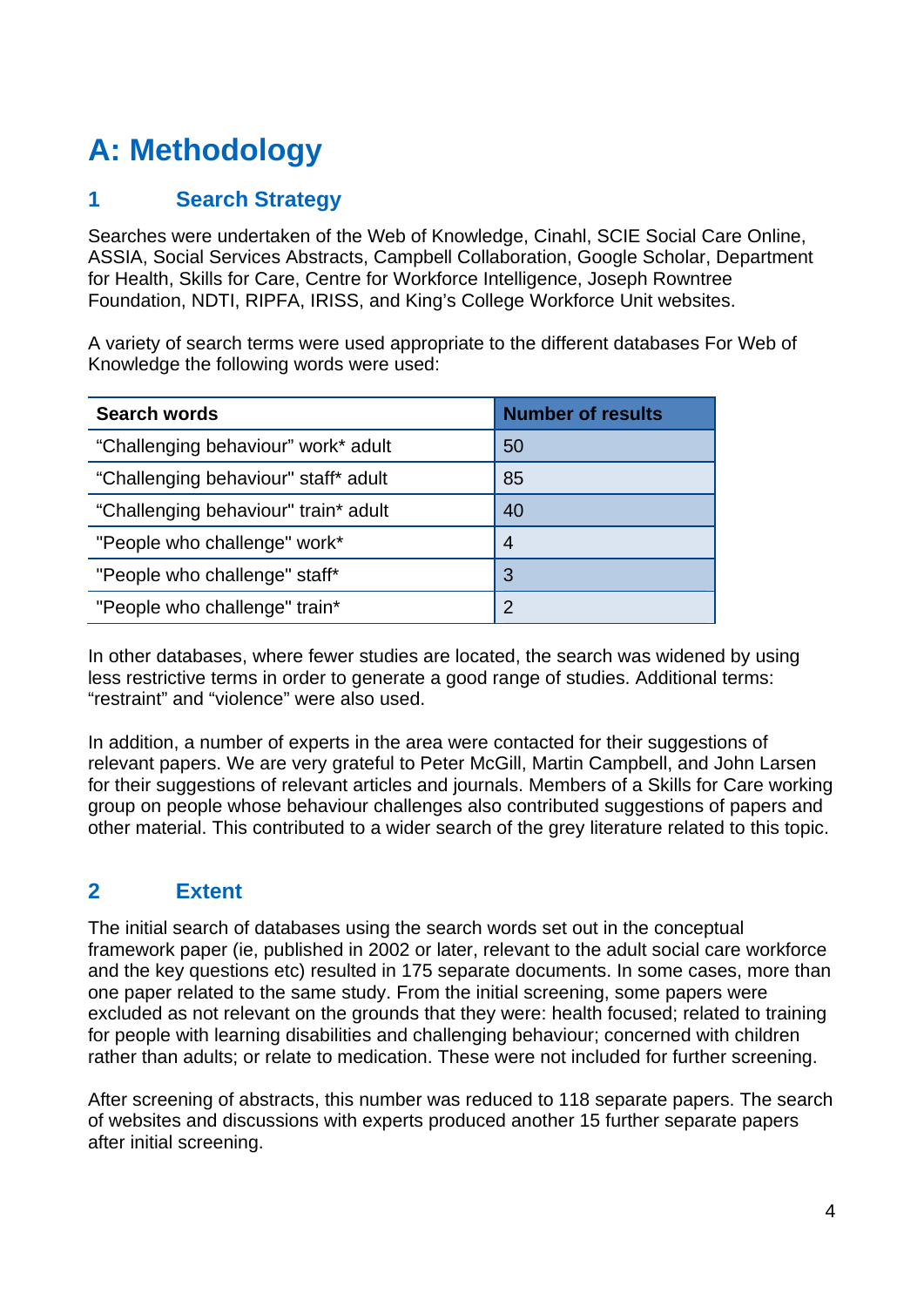The screening of the full texts reduced the number of documents for synthesis to 77.

In terms of the exclusions:

- There are a large number of papers which look at children and young people often in the context of family services.
- **Papers with a policy focus have been excluded unless they include workforce issues.**
- International studies except where they had a workforce focus which appeared relevant to the UK.
- Studies concerned with the development of questionnaires for the measurement of challenging behaviour unless they had some workforce related element.

The great majority of papers are related to workforce and people with learning disabilities whose behaviour challenges. Most studies have been carried out in residential settings. A much smaller number of papers are concerned with workforce and people with dementia whose behaviour challenges, with dementia and Down's syndrome, and with acquired brain injury. Very few papers were identified relating to workforce and people with severe mental health problems whose behaviour challenges. This appears to be because most of the material on severe mental health and workforce is concerned with the health workforce.

## **3 Quality assessment**

For those abstracts meeting the basic screening requirements, we assessed the full text in terms of overall quality, key findings and key recommendations. This was recorded on a standard template.

For all research, we used a similar approach to grading material as recommended in Think Research<sup>5</sup> (which we advised on). This grades research evidence on a five point scale where:  $1 =$  personal testimony or practice experience,  $2 =$  client opinion study or single case design,  $3 =$  quasi-experimental study or cross-sectional study or cohort study,  $4 =$ randomised controlled trial, and 5 = systematic review or meta-analysis.

In terms of qualitative research, there has been considerable debate over what criteria should be used to assess quality $^6$  and concern to avoid a rigidly procedural and overprescriptive approach. We therefore adopted the four key principles which Spencer et al <sup>7</sup> advise should underpin any framework:

- Contributory advancing wider knowledge or understanding
- $\blacksquare$  Defensible in design an appropriate research strategy for the question posed

 5 Cabinet Office Social Exclusion Task Force (2008) Think Research: Using research evidence to inform service development for vulnerable groups

<sup>&</sup>lt;sup>6</sup> Long A & Godfrey M (2004) An evaluation tool to assess the quality of qualitative research studies, International Journal of Social Research Methodology, 2004, vol 7, 2, pp 181-196

Spencer L, Ritchie J, Lewis J & Dillon L (2003) Quality in Qualitative Evaluation: a framework for assessing research evidence: a quality framework, Cabinet Office Strategy Unit.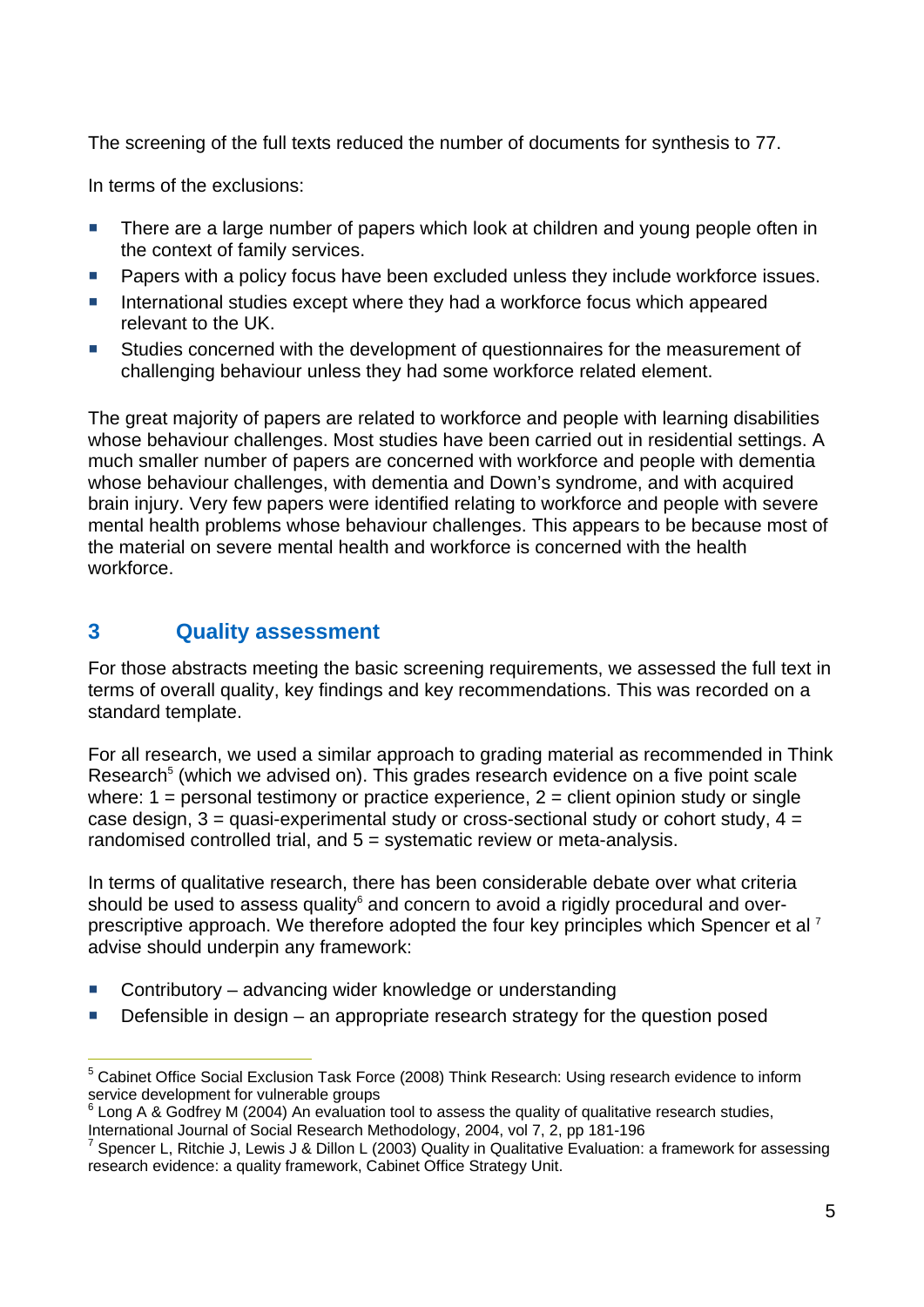- Rigorous in conduct systematic and transparent data collection and analysis
- $\blacksquare$  Credible in claim well-founded and plausible arguments about the significance of the evidence generated.

Thus we scored qualitative research in terms of these four principles with a maximum of four points where all four principles were satisfied.

## **4 Range**

In the research evidence, the nature of challenging behaviour was explored and identified as the product of staff, clients, situational factors organisational culture, working practices and the physical environment.

The range of studies covered a number of evaluations of intervention models including:

- Active support (including interactive training)
- **Person focused training in positive behaviour support**
- Assertive outreach teams
- **Specialist community behaviour teams**
- **Special projects team**
- Specialist liaison worker
- **Periodic service review**
- **Use of restraint**

These models were mainly concerned with the client but have implications for workforce development and training.

A further group of studies evaluated specific training programmes and interventions such as: brief workshop interventions, in-service on the job coaching, four-week communication training programme, dementia care training, emotional intelligence and use of restraint training.

There were several papers on the characteristics of care staff and their understanding of challenging behaviour and how this affects their response to people whose behaviour challenges. These include variables such as causal attribution of challenging behaviour, emotional intelligence, well-being, knowledge of, and attitude to, evidence.

One group of papers looked at the effects of challenging behaviour on staff and what factors may moderate the impact, or have a protective effect. In particular, staff anxiety and fear of assault, stress, burn-out and intended job turnover are discussed. Moderating factors include clear procedural guidance, staff support and supervision, external professional support, greater resources, and better pay.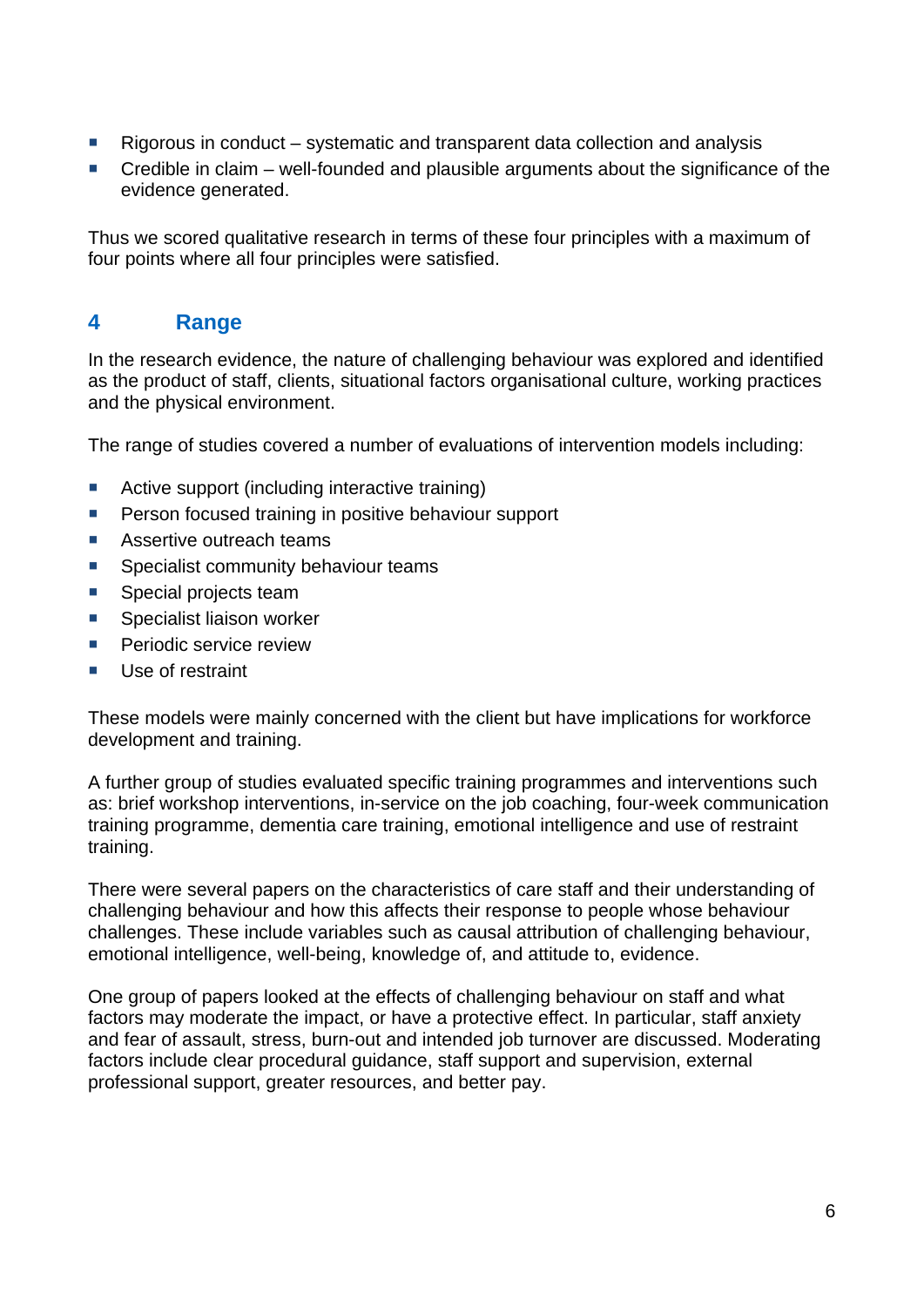There were a cluster of studies concerned with the development and validation of questionnaires and inventories to measure challenging behaviour and staff attitudes and interaction (which were excluded from the review), for example:

- **E** Challenging Behaviour Perception Questionnaire
- Staff Client Interactive Behaviour Inventory
- **Behaviour Problems Inventory.**

These added to the wide range of scales used to measure challenging behaviour with large variation in what was classified as challenging behaviour in the studies covered by the review.

A small number of studies compare different settings – for example, grouped settings and mixed settings for people whose behaviour challenges. There was limited comparison of the costs of different models of care for people whose behaviour challenges, and little exploration of the relationship between workforce issues and outcomes in terms of challenging behaviour.

## **5 Nature of evidence identified**

Overall, the amount and the quality of the evidence on workforce and people whose behaviour challenges is best described as disappointing. Studies tended to use either small samples or large samples gathered from a diverse range of staff or settings. In a number of cases, the sampling techniques and assessment measures make strong conclusions difficult. Control groups were rarely used for comparison.

It should be borne in mind that the review covers a ten year period during which time there have been considerable changes in service provision. This means that the earliest studies will have been undertaken in a very different context from the most recent ones. Studies also differ in terms of the diverse roles of staff in different settings and service models.

The evidence reviewed for this study can be broken down as follows:

| <b>Nature of evidence</b>                                             | <b>Number of documents</b> |
|-----------------------------------------------------------------------|----------------------------|
| Personal testimony or practice<br>experience                          |                            |
| Client opinion study of single case<br>design                         | 10                         |
| Quasi-experimental study or cross-<br>sectional study or cohort study | 46                         |
| Randomised controlled trial                                           | 2                          |
| Systematic review or meta-analysis                                    |                            |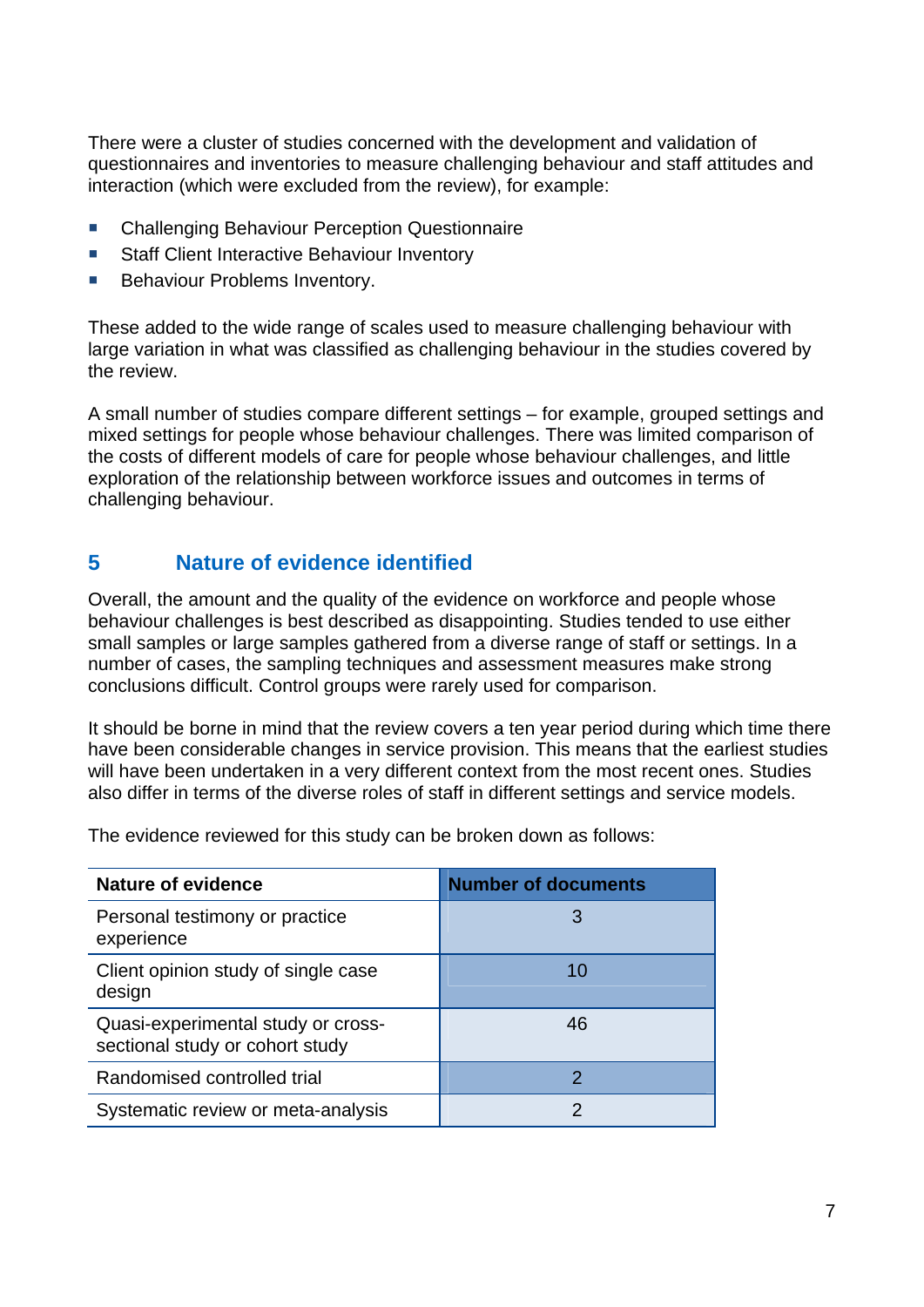In addition, five literature reviews, three editorial/discussion articles and six qualitative studies were included in the review.

Many of the studies involved staff questionnaires and interviews in one or more residential settings. Some involved before and after questionnaires of specific interventions to measure the effect on staff. There are a small number of literature reviews although these all have a wider focus than workforce. In relation to training, there are a number of case studies and articles drawing out learning from pilot programmes.

There are few observational studies, few longitudinal studies and as mentioned earlier limited evidence on the relationship between workforce and outcomes for clients.

Most of the evidence is from the UK. However, studies from the US, Eire, the Netherlands, Belgium, Australia and Norway were identified in the initial search. Some of these were discarded at the screening stage on the grounds that they were not relevant to UK services or culturally specific. Where a reviewed study is from outside the UK, this is noted in the text.

## **6 Limitations of the review**

Much of the work in this review was not primarily concerned with workforce development and connections between workforce approaches and the impact and outcomes for service users were not always addressed. The reviewers have sought to identify what is relevant and addresses the key questions in the review, but may have overlooked some studies where the relevance was not immediately clear.

Within the research, a range of behaviours were identified as challenging: self-injury, physical and verbal aggression, sexually inappropriate behaviour and stereotypy. Few studies explored differences between different types of challenging behaviours. The variation in definition applied in each study means that comparison between studies is rarely like for like.

The review was undertaken over a three month period. It is possible that further time would have allowed the identification of additional relevant evidence and more detailed examination and presentation of studies.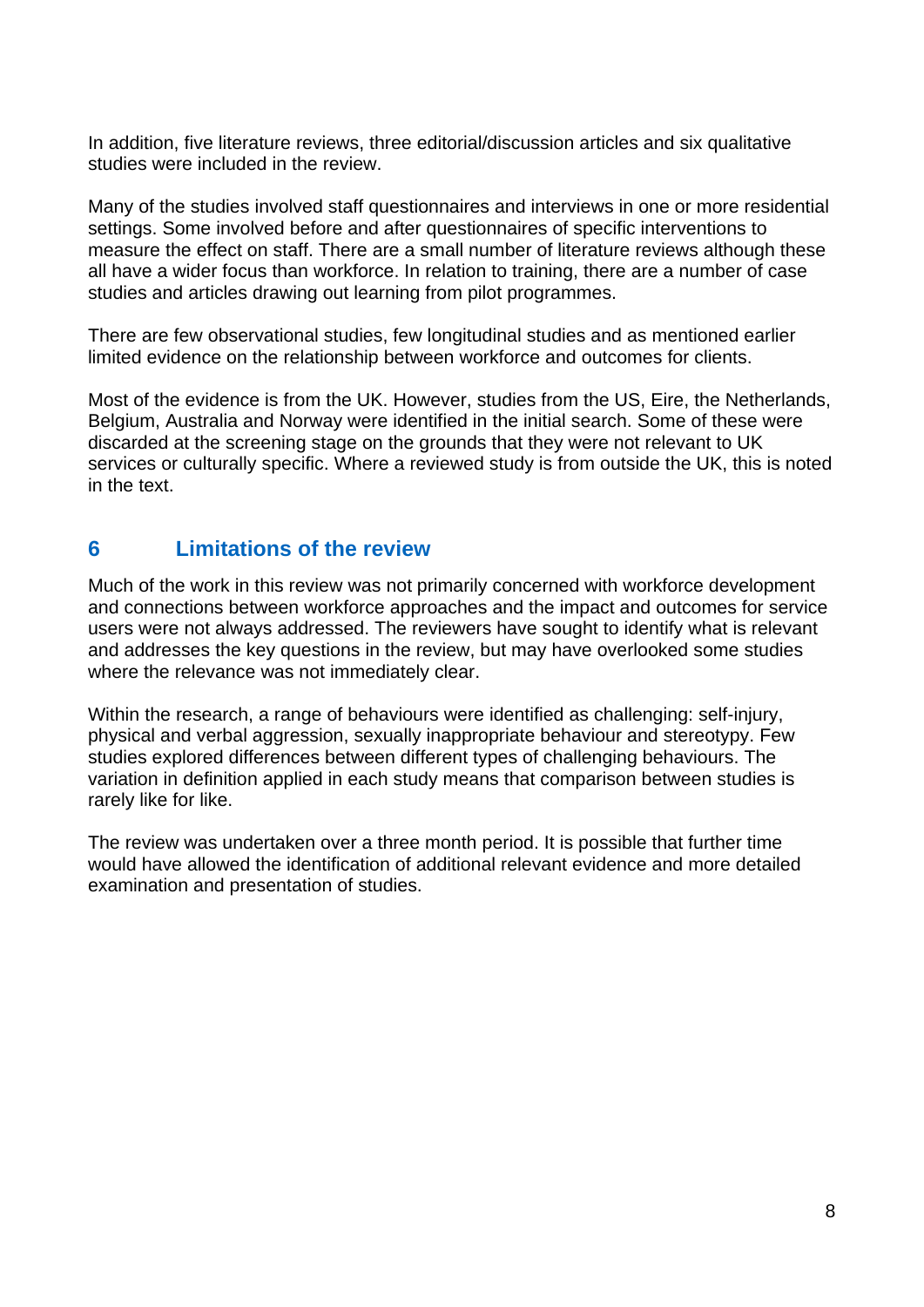# **B: Synthesis of Evidence**

## **1 Introduction**

Although research evidence does not necessarily fall into discrete themes, we have organised the evidence under six broad themes to reflect those areas of relevance to workforce planning and development:

- **Prevalence and persistence**
- Staff attitudes and attribution
- **Effect of working with people whose behaviour challenges on the social care workforce**
- Organisational factors and challenging behaviour
- Service models and care practices
- **Training**

## **2 Prevalence and persistence**

#### **Good evidence to support**

 There are wide variations in the estimates of the prevalence of challenging behaviour, reflecting differences in definition.

#### **2.1 Learning disabilities**

Many of the articles in the review reference previous research on the prevalence of challenging behaviour among people with learning disabilities. Totsika et al (2008) cites prevalence rates of challenging behaviour among people with intellectual disabilities as between 10-15% while Campbell (2010) gives a range between 5.7% and 20%. It is clear that there are wide variations in the estimates of the prevalence of challenging behaviour which probably reflects differences in definition and perceptions.

This is illustrated in a study by Hayden and Stevens (2004) who conducted a census over a one month period of 1,390 service users in 21 social services run units for adults with learning disabilities (mainly day centres). Using staff ratings, the study found that 85% of service users displayed some form of at least low level '*problematic'* behaviour, while less than 2% of service users displayed '*extremely problematic'* behaviour. Non-compliance was identified as the most common problematic behaviour, while the most common aggressive behaviour was verbal abuse, followed by hitting others. The most common selfinjurious behaviour was hitting the head with another part of the body, biting self, and scratching self.

Differences between the scores for different types of behaviour between residential and day services indicated how identical behaviours may be seen as more or less challenging according to the context in which they occur. Hayden and Stevens' concluded that there is a need for more individualistic assessment of a person's behaviour. Their study is consistent with studies from the previous decade (eg Lowe and Felce, 1995) which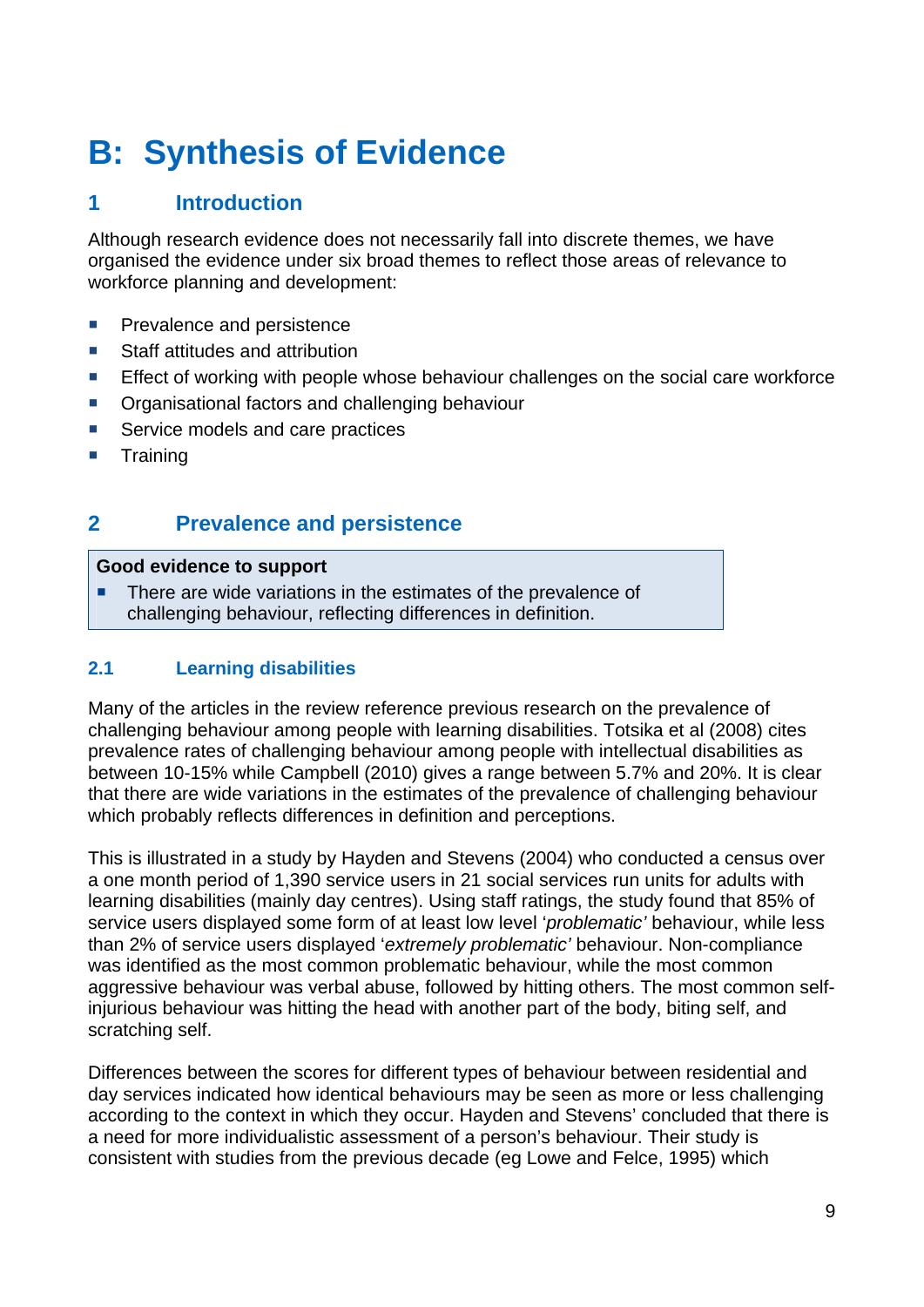indicated that challenging behaviour is a social construct - a product of both individual and environmental circumstances.

In a small cohort study of 58 adults with intellectual disabilities in long-term residential care over a period of 11 years, Totsika et al (2008) conducted a rare longitudinal study that followed people with challenging behaviour over time. Measuring challenging behaviour at two points, Totsika et al found that 79% of the sample still presented serious/controlled challenging behaviour 11 years after the first measurement. The authors concluded that if challenging behaviours are '*fairly persistent*' over time, but the role of personal characteristics is limited, then other factors such as carer behaviour, and interaction between staff and client need to be looked at as risk factors for persistent challenging behaviour.

#### **2.2 Dementia**

Information on the prevalence of people with dementia whose behaviour challenges is based on two small studies, one from the UK and one from Norway. Prevalence rates of challenging behaviour among people with dementia are reported to range between 30% and 60% in work cited by Rutledge and James (2007). Although based on self-reported questionnaires from a convenience sample of staff, the study indicates that nearly threequarters of care staff taking part had experienced a fearful event during their work as a carer in a care home: most commonly reported were physical assaults including some extreme examples.

Almvik et al's Norwegian study (2006) was a cross-sectional study of 82 older people across two nursing homes and two geriatric wards in Norway over a three month period. Staff recorded all violent incidents on a Staff Observation Aggression scale. Thirty-two patients were reported to be violent at some point over the three months, however, the majority of incidents were generated by a minority of older people: one person was responsible for 68 of the total 210 recorded incidents. Physical aggression was more common among people with severe dementia, while verbal aggression was more prevalent among those with moderate dementia. Verbal aggression was the most frequent type of challenging behaviour.

The study highlights the contextual nature of challenging behaviour for people with dementia: 38% of incidents occurred when a client was denied something; 20% involved bath/shower situations; and 17% involved verbal communication. In 79% of incidents, staff were the target of the behaviour. 16% of cases involved spitting which staff accorded the second highest severity score – ie, above being kicked or hit.

No studies were identified that looked at the prevalence of challenging behaviour among people with severe mental health problems in care settings.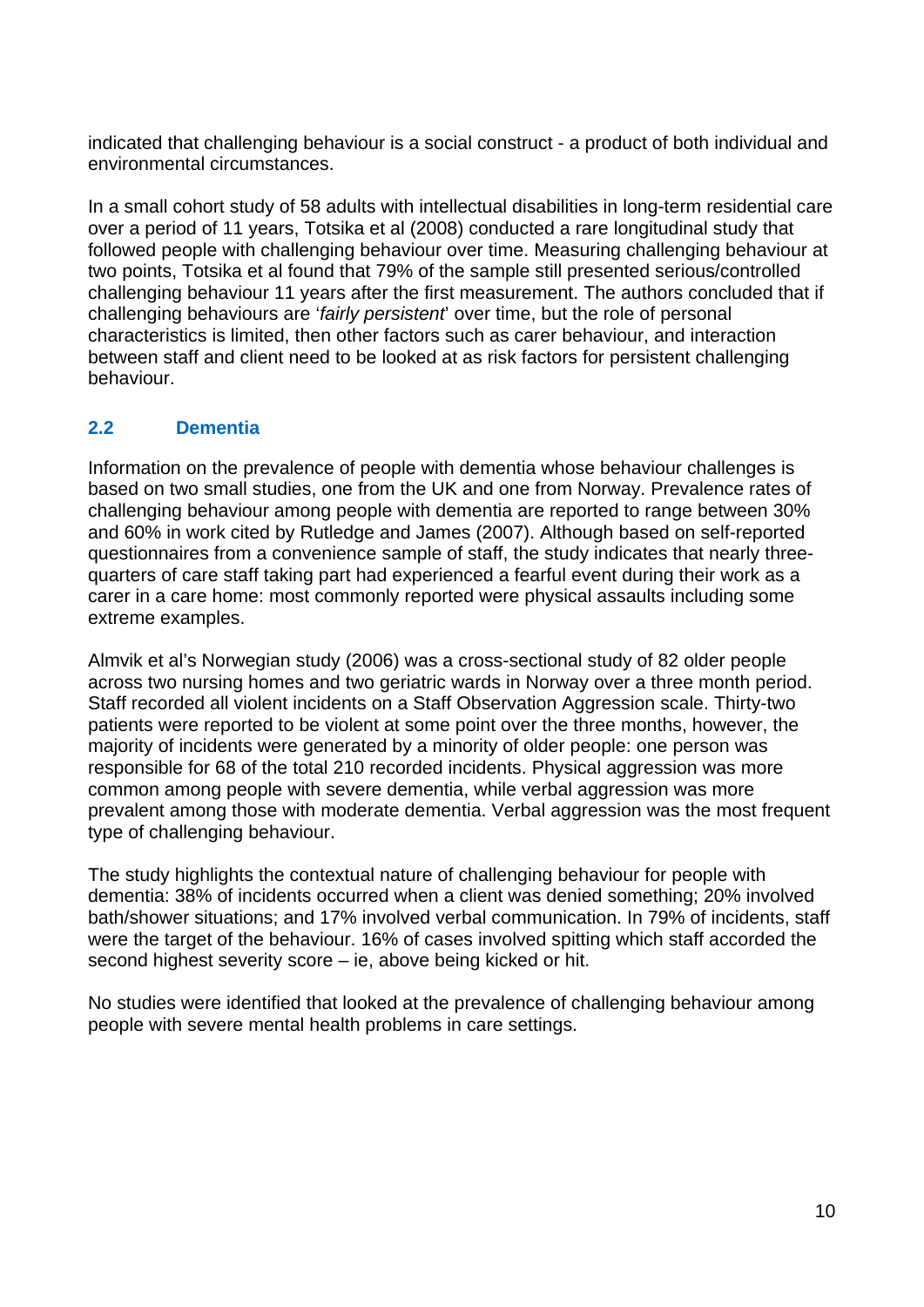## **3 Staff attitudes and attribution**

#### **Limited evidence to support**

- Feelings of sympathy towards clients are good predictors of helping behaviour by staff.
- Staff reporting of challenging behaviour in clients with learning disabilities may be explained by differences between staff; and differences according to the type of challenging behaviour.
- Older staff have a more tolerant response to aggressive behaviour.

#### **Insufficient evidence to support or reject**

 Staff attributions of responsibility for challenging behaviour to an individual with learning disabilities affects their willingness to help them.

Nine relevant studies were identified in the last 10 years that have focused on cognitive variables such as staff understanding (or attribution) and beliefs about what causes challenging behaviour, mostly in relation to people with learning disabilities. Researchers have looked also at the interaction between beliefs with other variables such as reactions to challenging behaviour, stress and burn-out.

Campbell (August 2007) in a discussion article cited evidence from the 1990s that direct care staff understanding of challenging behaviour, or lack of understanding, is an important variable in the establishment and maintenance of a range of serious challenging behaviours. He observed:

*"Staff understanding of challenging behaviour and their attitude to it affects the kinds of therapeutic intervention that staff use, the effectiveness of those interventions and ultimately whether the behaviour is behaviourally maintained."* 

Much of the research in this area has been inspired by Weiner. According to Weiner's (1980) model of helping behaviour, if staff perceive challenging behaviour to be under the personal control of an individual, then this is more likely to provoke negative emotions, such as anger, and to result in them offering less help. Where staff believe challenging behaviour is outside a person's control, the model predicts that care staff will be more willing to help and be more sympathetic to people whose behaviour challenges.

#### **3.1 Learning disabilities**

The evidence on the value of the model for both learning disabilities and for dementia is mixed. While Dagnan and Cairns (2005) and Philips and Rose (2010) found supporting evidence, other studies (Wilcox et al, 2006; Jones and Hastings, 2003; Willner and Smith, 2008; Lambrechts et al, 2009) were more equivocal in their conclusions; and Bailey et al (2006) and Wanless and Jahoda (2002) found evidence to reject the model.

The study by Dagnan and Cairns (2005) examined the importance of staff judgements of responsibility for challenging behaviour in predicting their emotional and intended helping responses. They found significant correlations between the attribution of controllability and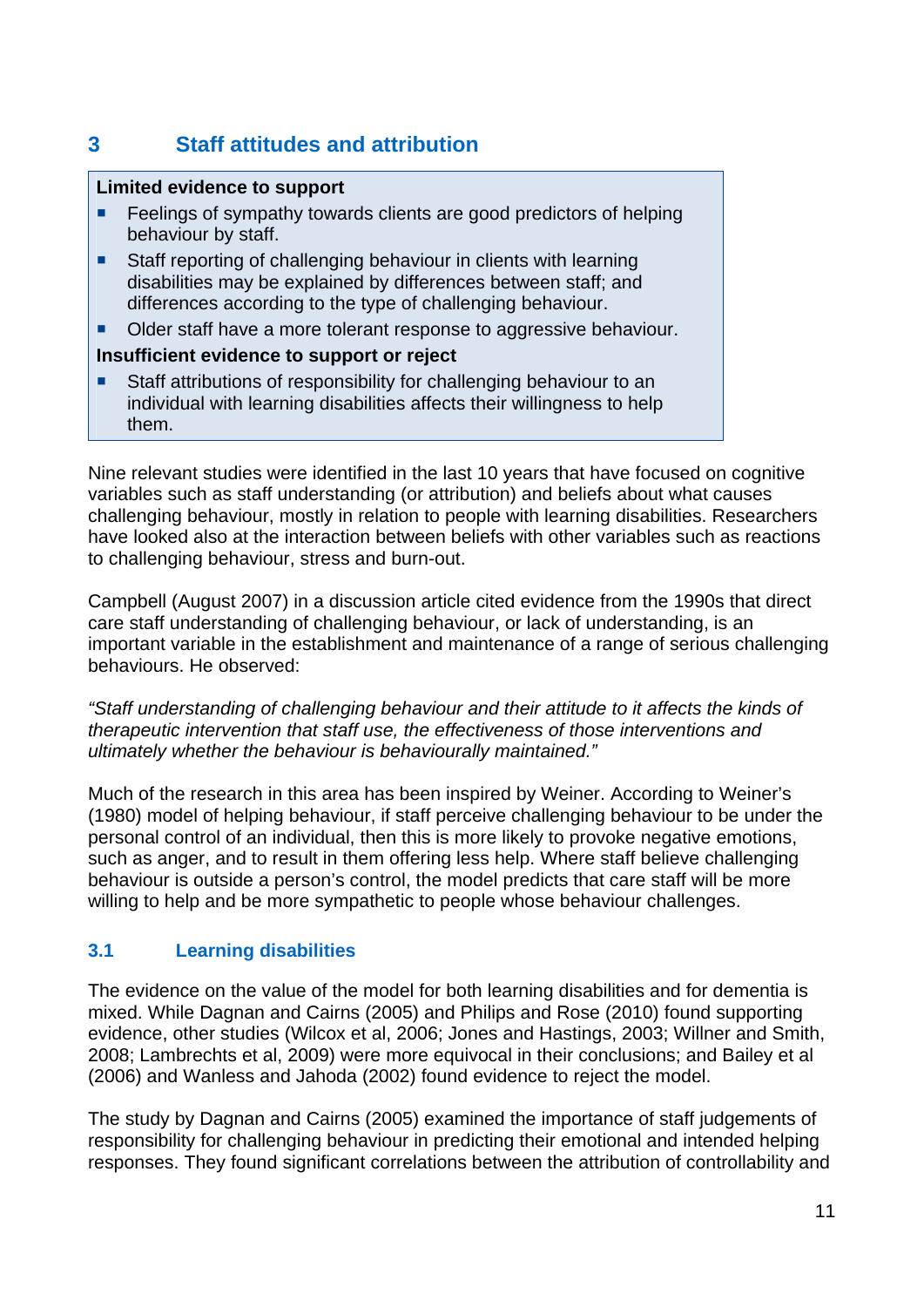the judgement of responsibility for the development of challenging behaviour; and positive correlations between both responsibility for change and sympathy with intention to offer help, (ie, broadly consistent with Weiner's model). Dagnan and Cairns found the single best predictor of helping behaviour was the emotion of sympathy. Emotional reactions (and negative emotions in particular) appear to have a mediating role between attribution and action in staff working with patients with learning disabilities and challenging behaviour.

Phillips and Rose (2010) incorporated Weiner's model in a small study of placement breakdown. Taking two groups of staff working with adults with intellectual disabilities and challenging behaviour: a breakdown group and a maintained placement group, across five areas in the West Midlands, they found no significant difference between the overall level of challenging behaviour in the breakdown and maintained groups. However, a combination of the following factors were predictive of membership of the breakdown group to a very high degree of accuracy: individuals were judged to be more in control of their challenging behaviour by the most senior staff participant and received less help from, and had fewer interactions with, staff. The authors consider that this implied a role for staff attributions in placement breakdown.

A small qualitative study by Wilcox et al (2006) used discourse analysis on 10 interviews with care staff to investigate constructions of aggressive behaviour among care staff supporting people with learning disabilities with a history of behaviour which caused direct physical harm to other people. Wilcox et al found staff mixed two attributions of challenging behaviour: one where client's behaviour was seen in terms of internal factors, for example, biological difference or syndrome; and a second which constructed clients as sometimes disempowered by their context, giving staff the ability to make a positive difference. The researchers also found that staff understanding of a client's behaviour was affected by gender sterotypes where women's challenging behaviour was linked to PMT and character flaws.

Another study which provided little evidence of the predicted association between causal attribution and negative or positive affect was one by Jones and Hastings (2003) which explored an amended version of Weiner's helping behaviour model, potentially more specific to the context of care staff working with people with learning disabilities and challenging behaviours. The authors used a video of self-injurious behaviour and selfreported questionnaires with 123 care staff to obtain staff views.

Willner and Smith (2008) in a study of carer's propensity to help men with intellectual disabilities who displayed inappropriate sexual behaviour found mixed support for attribution theory (ie that helping behaviour is determined by emotional responses, which in turn are determined by causal attributions about whether or not someone can control their behaviour). However, using vignettes with 65 care managers and 56 direct care staff, they found high levels of sympathy were also associated with increased helping behaviour, which was mediated by feelings of optimism. They found that less than 20% of participants had received training in this area of challenging behaviour. The researchers concluded that working with care staff to encourage them to consider that a client's behaviour might be susceptible to change could be effective.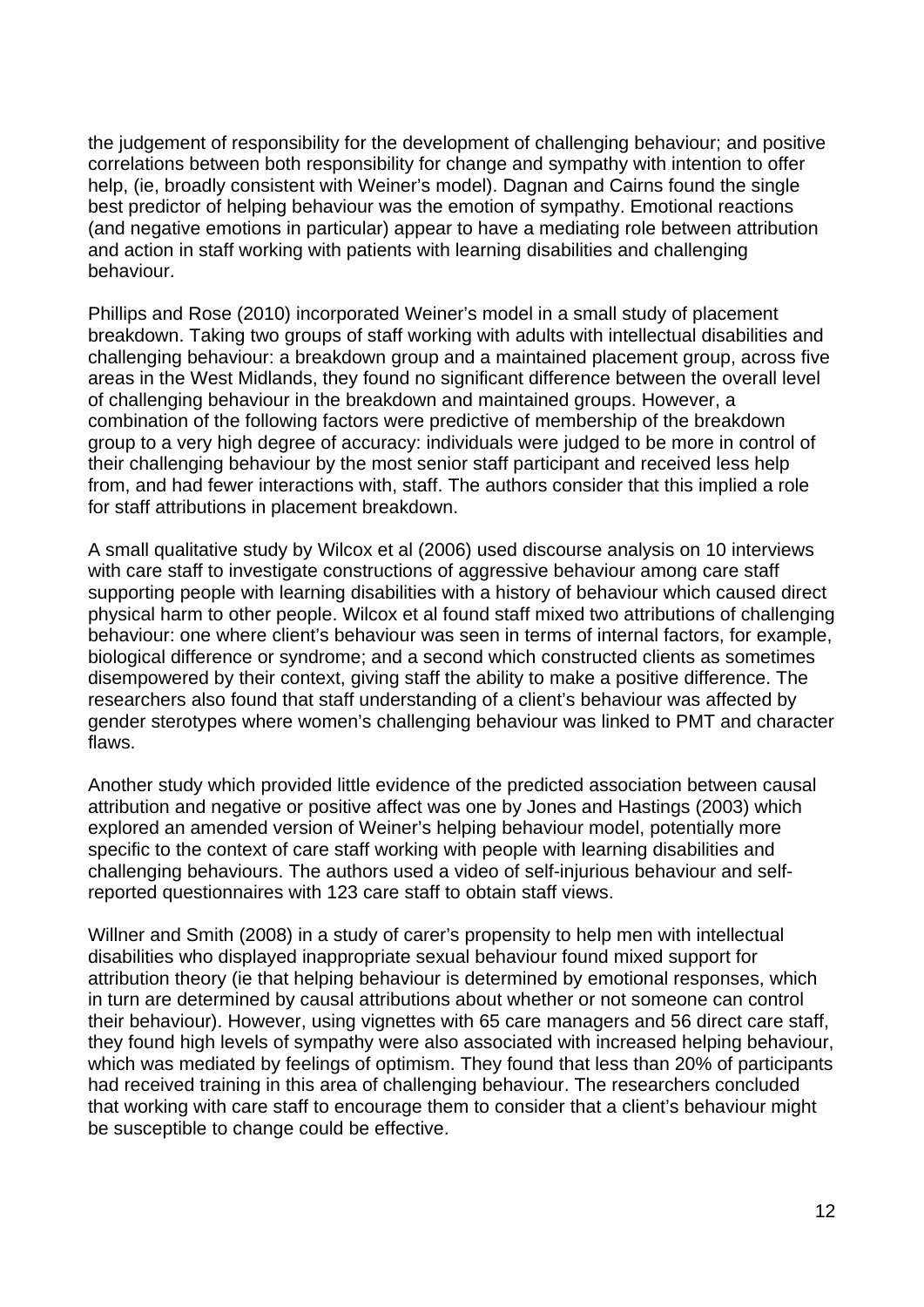Two articles based on a Belgian study (Lambrechts and Maes, 2009; Lambrechts, Kuppens and Maes, 2009) provide limited evidence that variations of staff reporting of challenging behaviour in clients with intellectual disabilities may be explained by differences between staff; and differences according to the type of challenging behaviour. Lambrechts and Maes (2009) found that internal attribution (where the cause of the challenging behaviour was attributed to the individual's characteristics such as ability, personality, mood, efforts, attitudes, or disposition) along with working hours, gender, and experience of working with the client group, influenced reporting of challenging behaviour. Education, qualifications and age did not emerge as important influencing variables.

In the second article, Lambrechts, Kuppens and Maes (2009) found that staff feelings of fear and anxiety were connected with the severity of self-injurious and aggressive/destructive behaviour. However, the finding that the perception of staff that the cause of challenging behaviour was permanent was associated with feeling confident or relaxed appeared to contradict Weiner's attribution theory. The authors found no clear relationship between emotional reactions and attributions on the one hand, and staff behaviour on the other.

A rare observational study by Bailey et al (2006) involving 16 care staff interacting with service users also did not support Weiner's attributional model of helping behaviour. However, they concluded that there was a need to look further at whether care staff emotions mediated between their attributions and their actual responses to challenging behaviour. Wanless and Jahoda (2002) likewise found little evidence to support Weiner's model, although they did find that staff perceptions of aggressive clients were linked to their cognitive and emotional responses to the aggression. In a study of 38 staff working in day centres for people with intellectual disabilities, using vignettes and interviews about real incidents, the authors concluded that Weiner's model failed to capture the dynamic element of the interaction between staff and clients. They also noted a relationship between age and staff response, indicating that older staff appeared to have a more tolerant response to aggressive behaviour.

Another article based on this study (Jahoda and Wanless, 2005) showed the strength of staff member's emotional reactions to specific incidents. The majority described clients' in negative terms and said that their first impulse had been to confront them. The authors observed that the interpersonal dimension has important implications for planning and maintaining staff support for aggressive individuals, especially where they may be working with people in their own homes without informal mechanisms of peer support.

A number of studies which aimed to develop questionnaires to measure staff attributions towards incidents of challenging behaviour were not included in the review as they were more focused on the tools for research in this area, rather than the analysis and interpretation of the findings.

#### **3.2 Dementia**

Studies of staff attribution in relation to people with dementia who challenge are few. A literature review of mainly health-based research by Pulsford and Duxbury (2006) found no clear link between the ways that professionals attribute aggressive behaviour and their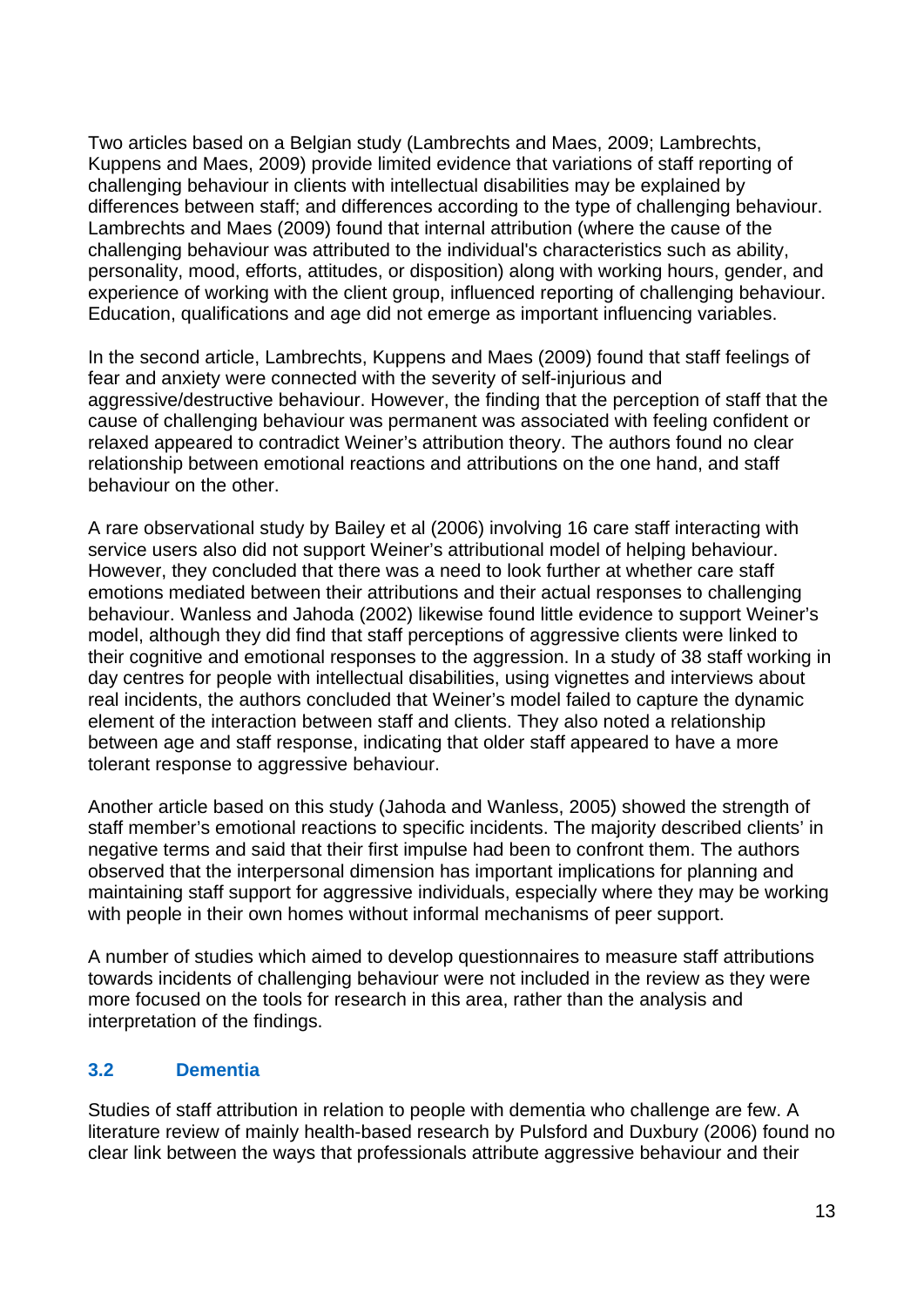willingness to help aggressive people with dementia. Among other research, they cited a study by Todd and Watts (2005) of nurses and psychologists which found that professionals who believed that people with dementia were being deliberately aggressive were no less likely to express positive views towards helping those people than professionals who believed that aggression was unintentional.

A qualitative study by a team from the Joseph Rowntree Foundation (JRF, 2006) identified staff attitudes towards and previous experience of 'behaviour that challenges', beliefs about pain thresholds, and the use of agency/bank staff contributed to low levels of pain recognition among older people with learning disabilities and dementia. The researchers concluded that there was inadequate training of staff at all levels in all professions about dementia and learning disability and the pain management needs of this group of people with little use of pain assessment tools.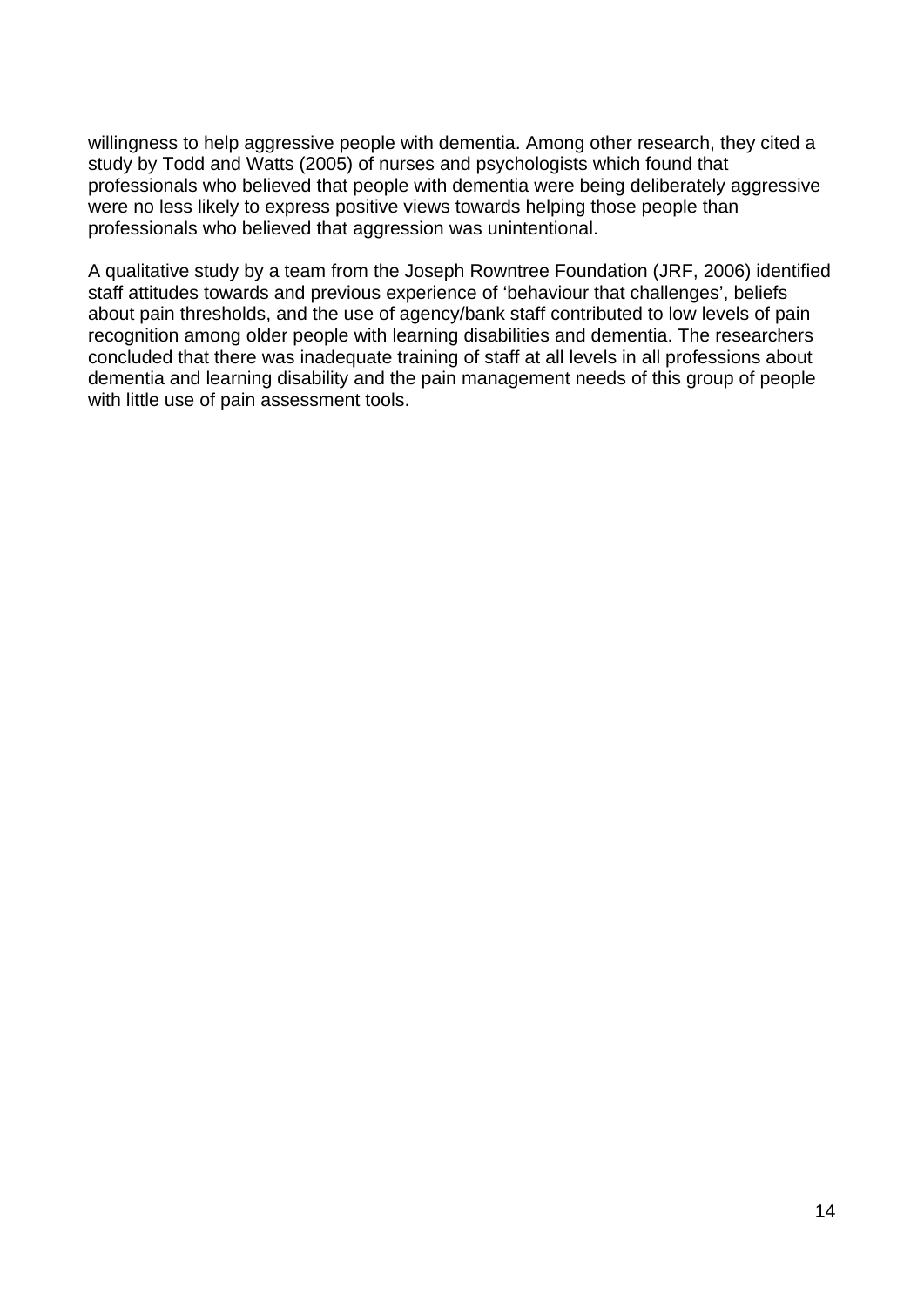## **4 Effect of working with people whose behaviour challenges on the social care workforce**

#### **Limited evidence to support**

- Most care staff have experience of challenging behaviour.
- **Working with people with challenging behaviour increases staff stress.**
- Staff attributions, emotions coping, self-efficacy, personality and organisational issues are associated with staff stress.

#### **Insufficient evidence to support or reject**

- Staff fear of assault is greater when exposed to more challenging behaviour.
- **EXECTE Levels of challenging behaviour in people with learning disabilities are** predictive of burn-out in support staff.
- Staff well-being is affected by the level of challenging behaviour in those they care for.

A number of studies have looked at the effect on staff of working with people whose behaviour challenges – mainly in relation to people with learning disabilities. Much of the existing research is concerned with how staff's emotional and cognitive reactions affect their behavioural responses to the behaviour of people whose behaviour challenges. There are some direct effects, for example, fear of physical assault, stress and burnout have all been explored as possible consequences for staff of working with people whose behaviour challenges.

#### **4.1 Aggression and assault**

Sharp et al's (2002) study of 76 social care staff across a range of learning disability services found that three-quarters had experience of aggression, self-injury, disruptive and/or stereotyped behaviour. A more recent study by Rutledge and James (2007) of staff working with people with dementia found that nearly three-quarters of care staff taking part had experienced a fearful event during their work as a carer in a care home: most commonly reported were physical assaults including some extreme examples. A fifth of those reporting a specific event said they had been injured. Fear-provoking events tended to happen during staff /resident interaction. About half the respondents said they had adopted a more person-centred style, while the others learnt to be more vigilant or wary of residents. Although the study is methodologically weak, it gives some indication of the level and nature of challenging behaviour experienced by staff in care homes for people with dementia.

In a more recent quantitative study of the perceptions of challenging behaviour and fear of assault among 87care staff in a secure unit and a community based setting, Rose and Cleary (2007) investigated whether the reported level of fear of assault was greater when staff were exposed to more challenging behaviour. The researchers found equivocal evidence for a relationship between the amount of challenging behaviour and the level of fear of assault.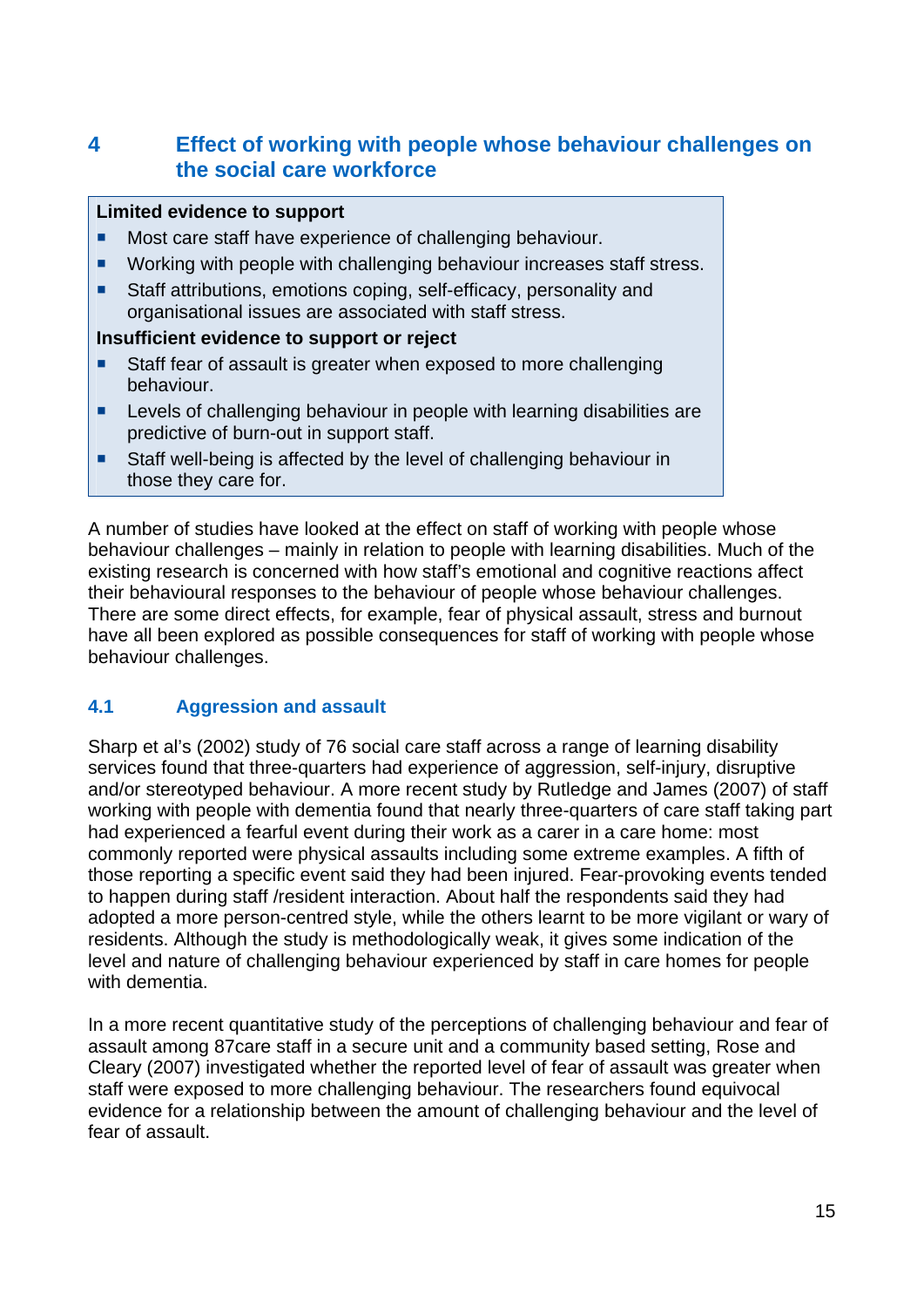In contrast, Howard et al (2009) in survey of care staff in a medium secure setting with high incidence of violence, and staff in two community settings with a low incidence of violence for people with intellectual disabilities found that medium-secure staff reported significantly lower fear of violence and higher self-efficacy compared with community staff. Self-efficacy was defined as the individuals' perception of their ability to manage violent behaviour. The authors inferred that this may be because people who are more susceptible to fear self-select to work with less challenging people.

McBrien and colleagues (2003) looked at the extent of risky behaviours that might be construed as offences in one local authority area. They found that almost half (48%) of the settings and 93% of the care manager group in their study had cared for clients with a history of contact with the criminal justice service. They also found some notable differences between private and voluntary sector providers of residential care. Private sector homes had more experience of clients being arrested by the police and of clients having been sectioned under the Mental Health Act, and yet had significantly less provision for security than did the voluntary sector homes. The authors were struck by the lack of knowledge among carers concerning the offending backgrounds of those they were caring for, which they considered indicated a need for information sharing to guard against risk and vulnerability for offenders and potential victims, and for training.

#### **4.2 Stress**

Rose and Rose (2004) define stress as "*the result of a transactional process between environmental context and the individual. This is explained in terms of the demands placed on a person and how these demands are balanced between their perceptions of them as a threat and their perceived ability to cope*". Staff stress and burnout have been identified as an important area that can affect staff well-being and their interactions with clients.

An evidence review by Mills (2010) as part of an unpublished doctoral thesis evaluated the evidence of a relationship between challenging behaviour and stress and burnout in staff working with people with intellectual disabilities. Reviewing 29 articles focused on health settings, appearing between 2000 and 2010, Mills found evidence of an association between challenging behaviour and staff stress and burnout. Several variables appeared to influence this relationship: attributions, emotions, coping, self-efficacy, organisational issues and personality.

Both the qualitative and quantitative studies in Mills review generally had similar results: that challenging behaviour is stressful for staff. The fact that both methodologies identified similar constructs appears to confirm the importance of these variables.

Rose and Rose (2005) examined the impact of stress on attributions of challenging behaviour among 107 staff working in community homes for people with intellectual disabilities. Although staff reported high stress levels and moderate burnout, this did not appear to relate to their reporting of thoughts and feelings regarding challenging behaviour. The authors concluded that there was little evidence to suggest that stress has a primary role in determining staff responses in terms of attribution.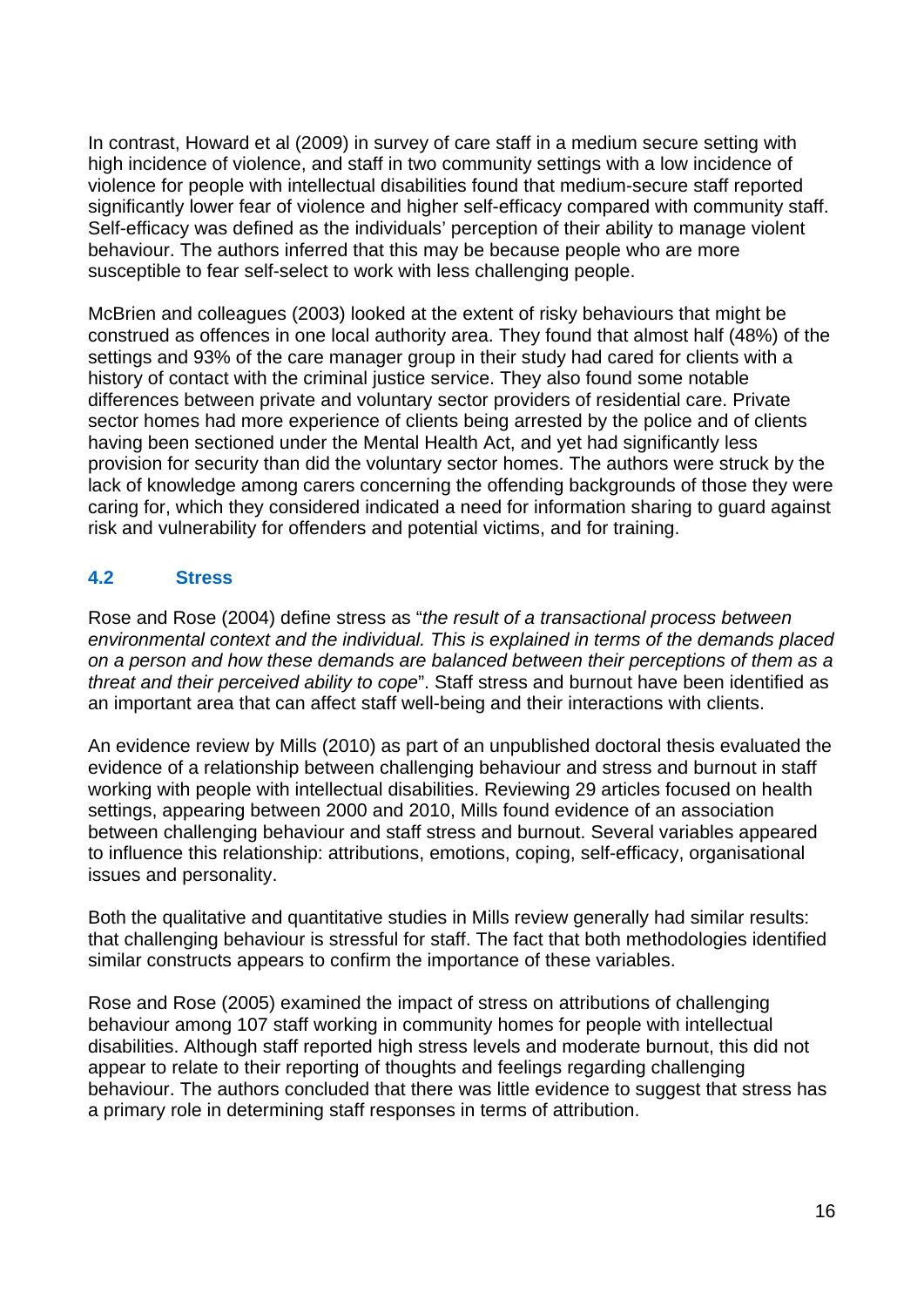#### **4.3 Burnout and well-being**

Burnout has been conceptualized in terms of three distinct components: feelings of emotional exhaustion, a tendency to depersonalize others (to distance oneself emotionally and cognitively from service users), and diminished feelings of personal accomplishment (Maslach et al. 2001).

A previously mentioned evidence review by Mills (2010) found evidence of an association between challenging behaviour and staff burnout. A companion survey by Mills (2010) of 77 staff from six residential homes across two areas found that the higher the level of challenging behaviour reported by staff, the higher the burnout ; and higher levels of challenging behaviour were correlated with higher levels of fear of assault. However, the response rate was low and there was no consideration of organisational variables. Howard et al (2009) also found that increased burnout was significantly correlated with increased perceived exposure to physical violence and reduced staff support. In their study, selfefficacy had a significant moderating relationship with levels of violence and burnout.

Another study by Chung and Harding (2009) provides evidence of a relationship between staff burnout and people with intellectual disabilities and challenging behaviour. Chung and Harding investigated the impact that five personality traits have on burnout and psychological well-being among care staff working with people with intellectual disabilities and challenging behaviour. Their survey of 103 staff in 13 residential community homes for people with intellectual disabilities and challenging behaviour indicated that the more the staff found their clients' behaviour challenging, the more they experienced emotional exhaustion and the less they felt a sense of personal accomplishment; but there was no significant relationship between the psychological well-being of staff and challenging behaviour. Extraversion appeared to be a protective trait.

Rose et al (2004) found significant positive correlations between negative emotional reactions to challenging behaviour and burnout in terms of emotional exhaustion and depersonalisation (the development of negative and cynical attitudes to service users) in 200 social care staff. However, Rose and colleagues emphasise that their work did not establish a causal relationship between emotional reactions to challenging behaviour and staff well-being. A weaker study of care staff in five day centres across one city (Donaldson, 2002) found a significant correlation between self-reported well-being and staff rating of challenging behaviour in both those who cared for people with Down's syndrome and dementia and those who cared for other non-specified learning disabilities. Well-being declined as perceived challenging behaviour increased; however, there was no correlation with anxiety scores.

Although outside the time limits of this review, Rose et al (2004) cited earlier studies which found stress and burnout to be associated with an intention to leave organisations, actual staff turnover, and absenteeism.

In contrast, a systematic review of 15 research studies by Skirrow and Hatton in 2007 concluded that the research covered by the review did not support the view that the presence of challenging behaviour amongst individuals with intellectual disabilities is predictive of burnout amongst their support staff, however the evidence is far from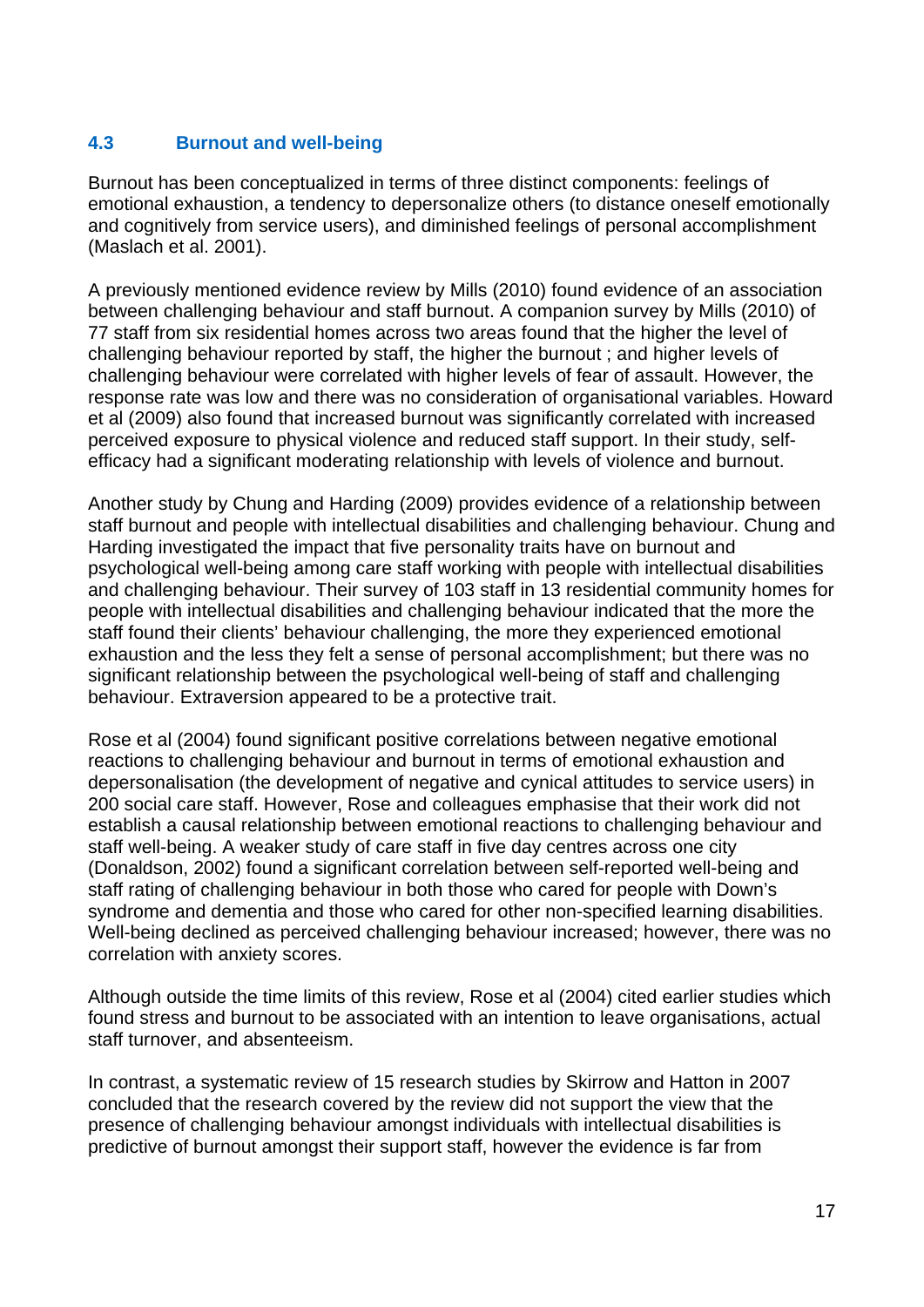conclusive. Levels of burnout were no greater than that found in other populations. However, the reported studies were not of a sufficiently high quality to conclude that there is no relationship between these variables.

According to Skirrow and Hatton (2007) organizational variables were often the most reliable predictors of burnout which is experienced by a significant minority of direct care workers. Their review indicated that burnout is linked to issues of service delivery and worker support, rather than the presence of challenging behaviour in people with learning disabilities.

#### **4.4 Coping strategies**

Although focused on health settings, Mills' (2010) review cited evidence which indicates that staff coping resources are important in relation to working with people whose behaviour challenges, along with personality and self-efficacy.

Sharp et al's (2002) small survey of social care staff working with people with learning disabilities whose behaviour challenges and their coping strategies found the most widely mentioned were: support from others for example, through staff meetings and supervision; and to a lesser degree training and time-off.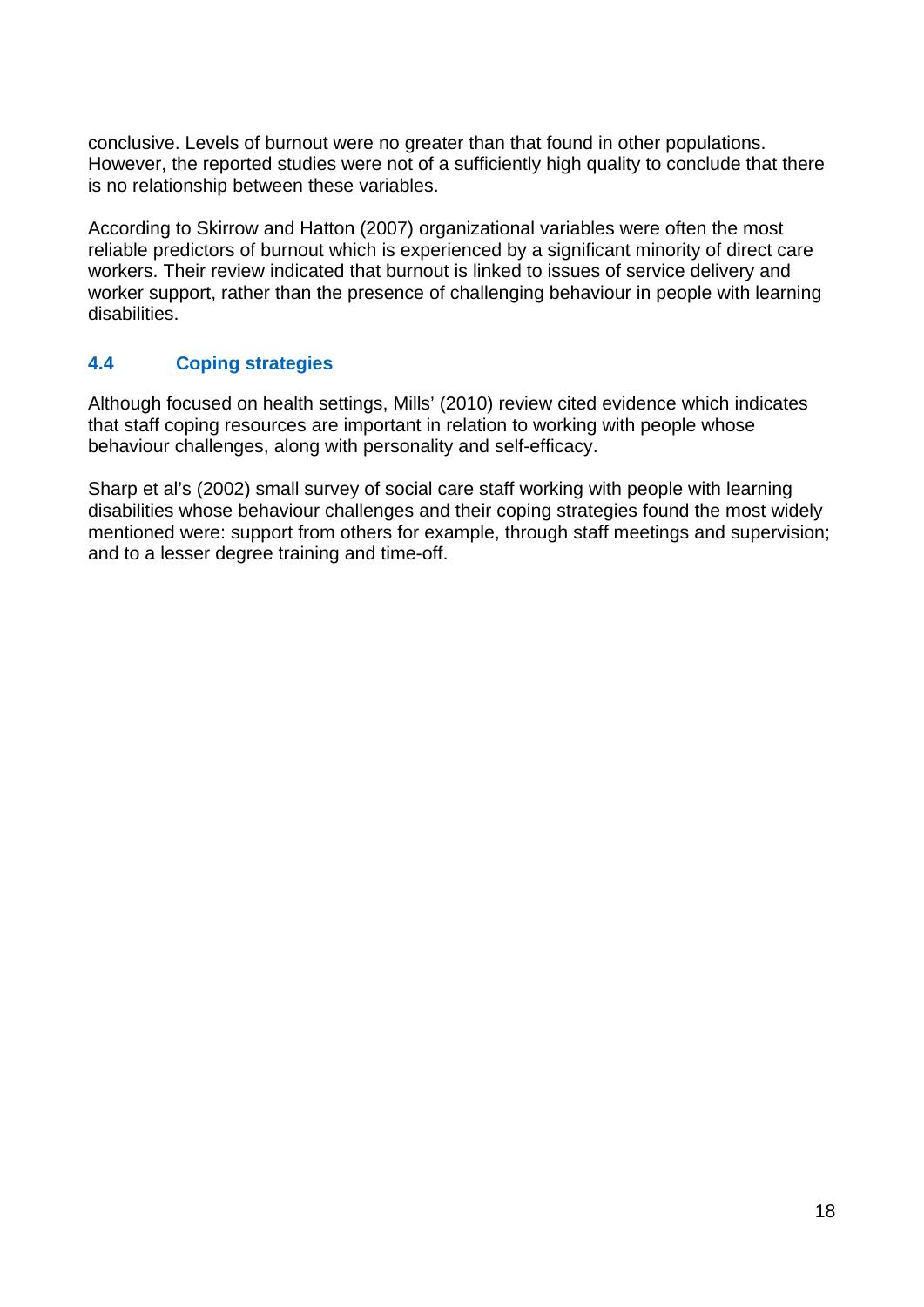## **5 Organisational factors and challenging behaviour**

#### **Good evidence to support**

 Higher costs are associated with higher levels of learning disability and more severe challenging behaviour

#### **Limited evidence to support**

- **Placements for people with learning disabilities and challenging** behaviour are more likely to be maintained where there is good management support; better written guidance; and a written intervention programme that involves positive programming, proactive and reactive management strategies.
- **Placements for people with learning disabilities and challenging** behaviour are more likely to be maintained where there is more external support for staff.
- Placements are more likely to break down where there are poorer quality services in terms of: staff resources and energy levels, the physical environment, and administrative systems.

The recent CQC inspection programme of learning disability services (CQC, 2012) in 150 locations found that there was still a need to make sure that care planning and care delivery are highly individualised with clear objectives that help people manage their complex needs over time. The authors of the report commented that challenging behaviour is complex, and poorly organised services can pose risks to individuals and the staff providing services.

An editorial article by Grey et al in 2007 and a discussion piece by Campbell in 2010 help to emphasise the contextual and organisational issues around workforce and people whose behaviour challenges. Both articles provided useful reviews of current research and thinking on workforce, training and challenging behaviour. Campbell and Grey et al noted a number of barriers to implementing effective behavioural interventions, including:

- **C**rganisational structure
- Absence of performance management systems
- **Poor competency-based staff training**
- Lack of basic knowledge
- Negative staff perceptions of behaviour interventions
- **Poor understanding of such interventions.**

Grey et al identified a need for organisational systems to support staff to maintain behaviour change.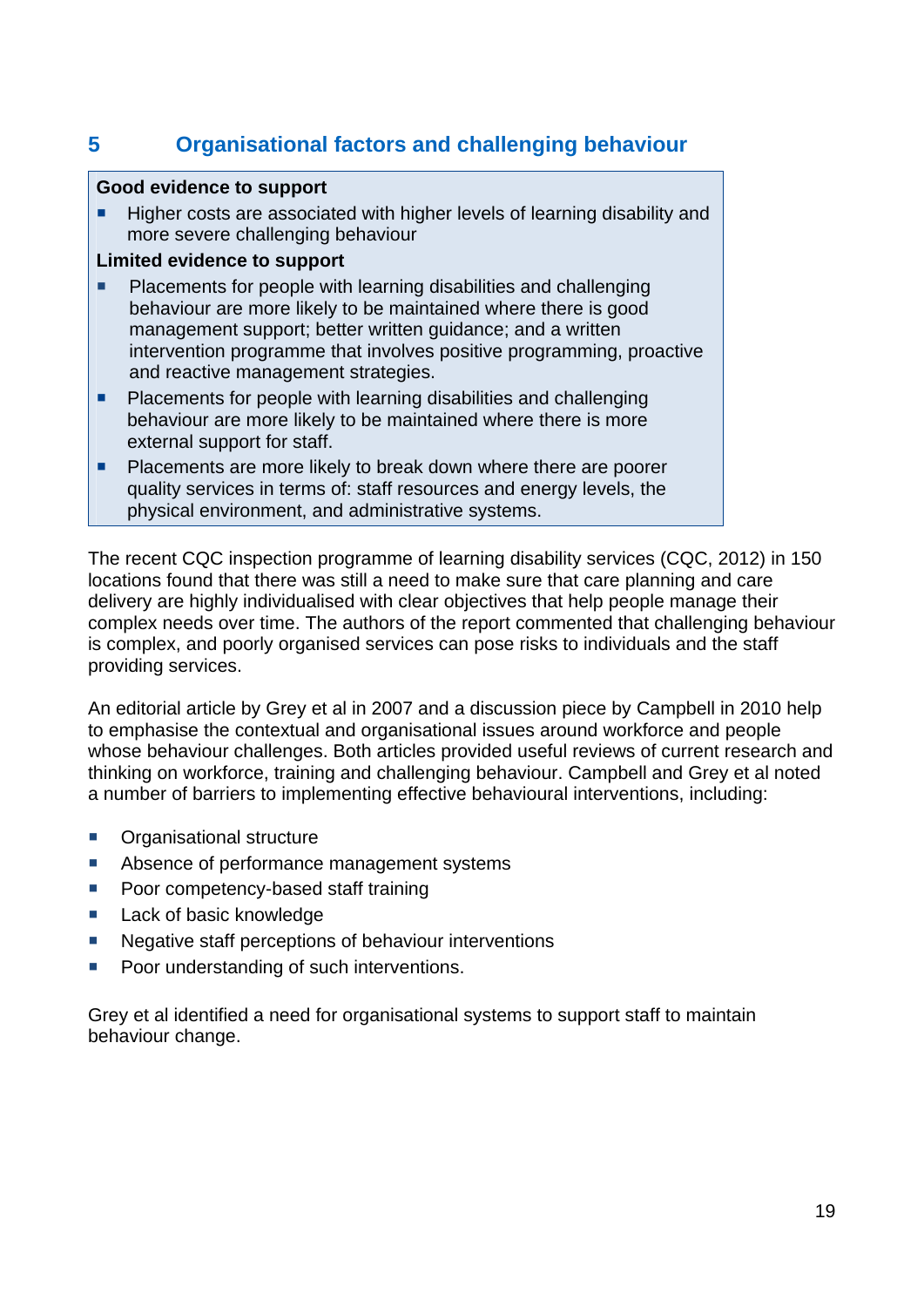#### **5.1 Placement breakdown**

Two studies have looked at factors predictive of placement breakdown for people with intellectual disabilities and challenging behaviour. Both have indicated a range of organisational and workforce factors are associated with placement breakdown. Broadhurst and Mansell (2007) in a comparative study of placement breakdown found that placement characteristics may be an important determinant of community placement success for people with intellectual disabilities and challenging behaviour.

Comparing settings where placements broke down and those that did not in a small but influential study, Broadhurst and Mansell found no significant difference in how much inservice training had been received by staff, in staff:client ratio, hours worked or how quickly staff were replaced when they left employment. However, the placement maintained group had significantly better support provided by management in terms of frequency of supervision and team meetings, and provision of training and coaching. The placement maintained group had better written guidance. They were more likely to have a written intervention programme that involved positive programming, proactive and reactive management strategies. The strategies were more likely to be reviewed regularly and used at all times by the staff team. Incidents were more likely to be fully documented; senior staff and outside agencies were more likely to be informed; and staff were more likely to be debriefed after incidents.

The placement maintained group also reported more external support (range of professional disciplines providing advice and support in respect of the individual resident identified, whether staff found the advice easy or difficult to follow and whether respite facilities were available during crises). Resident characteristics were also significant.

Homes in the placement breakdown group had significantly less professional support, in the form of psychology, psychiatry, speech and language therapy, nursing, etc. Extra or experienced staff were less likely to be available to offer support. It was less likely that extra resources in terms of staff or respite facilities would be available indefinitely. Given the small size of the sample (39 care home managers) and the use of previously untried measures, Broadhurst and Mansell advise caution.

Phillips and Rose (2010) also compared maintained and broken down placements in a small study. They found that factors predictive of placement breakdown included: poorer quality services in terms of staff resources and energy levels, the physical environment, and administrative systems (as well staff attributions of control).

#### **5.2 Costs**

There has been very little research into the costs of caring for people whose behaviour challenges and different models of service. However, Knapp et al (2005) provided evidence that one consequence of challenging behaviour for organisations are increased costs.

In a survey covering 1,128 people with intellectual disabilities, Knapp et al (2005) found strong links between the degree of intellectual disability, challenging behaviour, service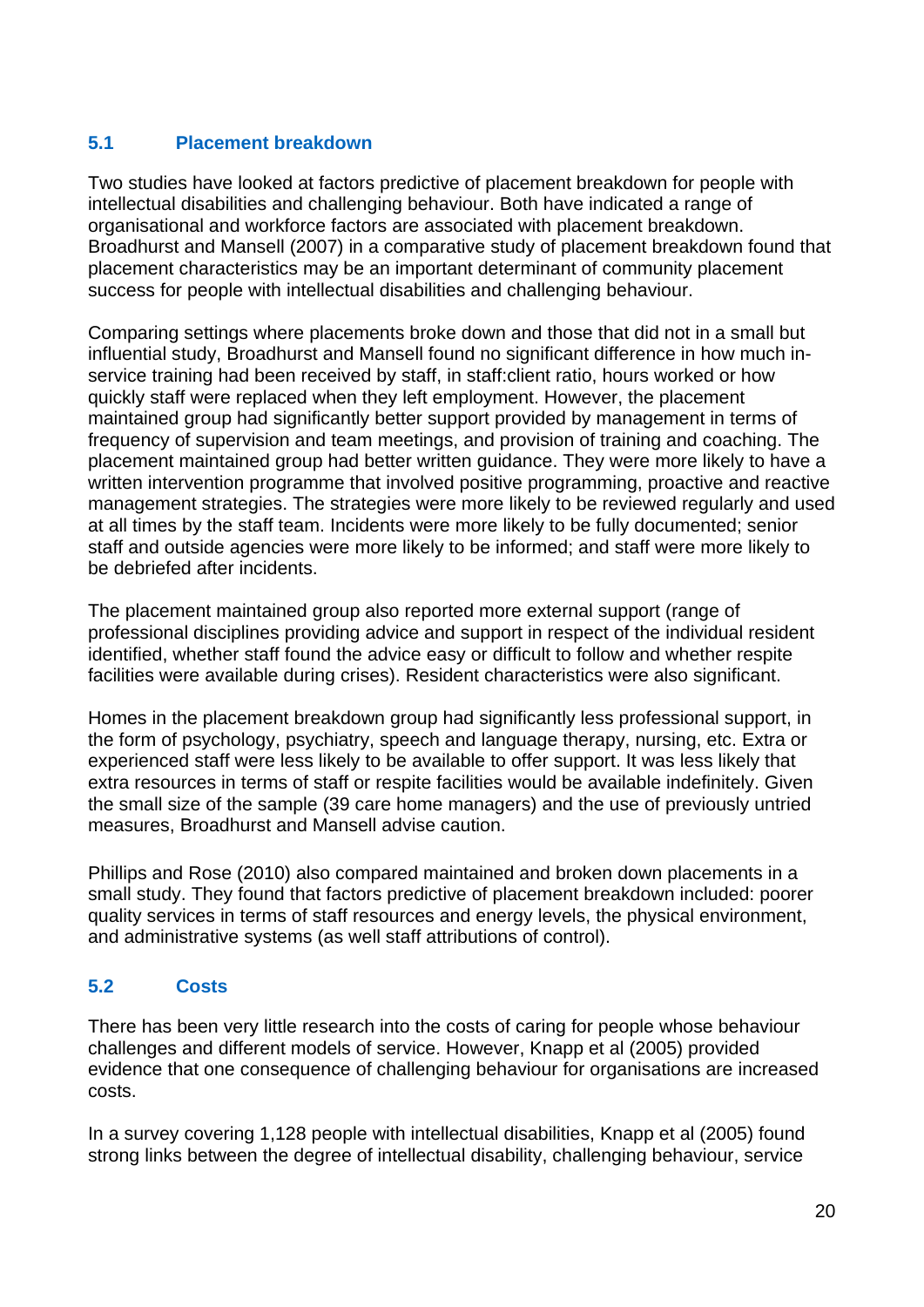use and costs. Higher costs were associated with more severe intellectual disability and more challenging behaviour. Average costs were higher in NHS settings, compared with the costs of voluntary and private providers.

Hassiotis et al (2008) conducted a study of the individual characteristics and service expenditure on challenging behaviour for adults with intellectual disabilities in five north London boroughs. The study covered 205 people in high cost accommodation (£70k per annum and above). Although the quality of financial data was variable, the study found a positive correlation between higher costs and higher needs; and that those with the highest challenging behaviour scores were more likely to be placed out of borough. McKenzie (2011) in a review of the literature on services for people with learning disability and challenging behaviour cited an earlier study by Allen et al which found that specialist in-patient units when located out of area, were often more expensive than local services and provided little evidence of higher quality.

An earlier study by Hallam et al (2002) looked at the comparative costs of supporting people in village community settings, NHS residential campus and dispersed community based housing schemes . This study also indicated that higher costs were associated with higher levels of intellectual disability and more severe challenging behaviour. The researchers identified quality of life benefits in dispersed housing and village community settings. Hallam et al's study is particularly robust with a random sample of 500 people with intellectual disabilities across the three types of setting, using a wide range of research instruments to produce a large quantitative dataset.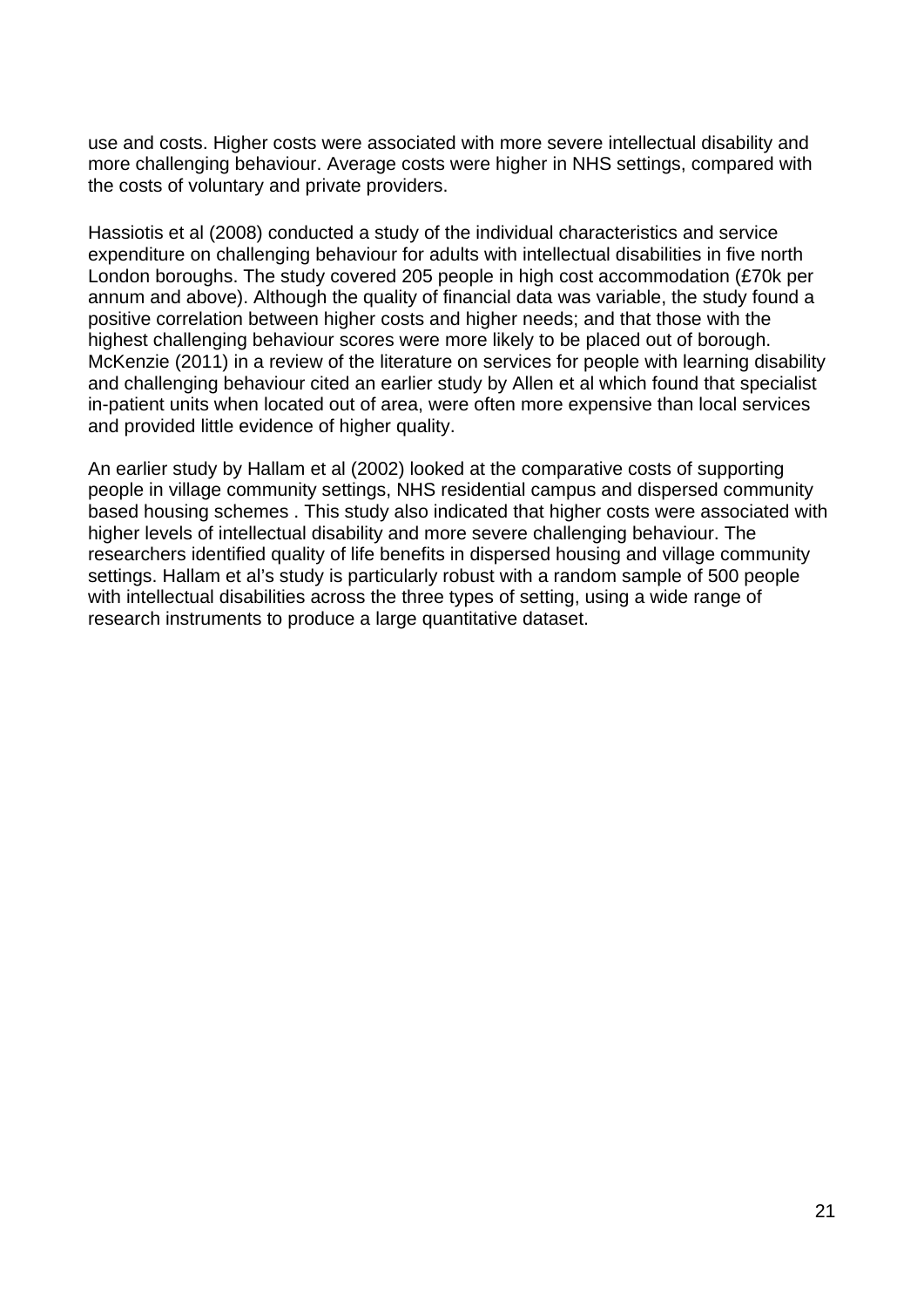## **6 Service models and care practices**

#### **6.1 Service models**

#### **Limited evidence to support**

- People with severe challenging behaviour receive less good care in grouped settings (where 75% or more of residents had severe challenging behaviour) in terms of staff teamwork and assistance from staff.
- There is greater use of physical restraint and medication on people with severe challenging behaviour in grouped settings.
- People with learning disabilities and challenging behaviour reduce their challenging behaviour when moving from long-stay institutions to community settings.
- Access to peripatetic and specialist teams and community approaches have a range of positive outcomes.

Given the range of people whose behaviour challenges and level and type of behaviour, it is unlikely that one service model will meet the needs of all people whose behaviour challenges. However, there is evidence to indicate that people with learning disabilities with challenging behaviour receive better care practices in mixed settings rather than congregate ones where they are grouped together.

#### *6.1.1 Grouped or mixed settings*

A good study of 303 people with intellectual disabilities living in 68 small homes across England Mansell et al (2003) looked at whether people with intellectual disabilities with particular needs were treated differently by staff if they lived in grouped rather than mixed settings. The researchers found that residents with severe challenging behaviour were rated as receiving less good care practices in grouped settings (where 75% or more of residents had severe challenging behaviour) in terms of staff teamwork and assistance from staff. There was no evidence that any greater staff expertise in grouped settings was able to influence the detrimental effects on care practice of living in a grouped setting.

Robertson and colleagues (2005) compared two types of supported accommodation for people with intellectual disabilities (ID) and severe challenging behaviour: 25 people in non-congregate settings where the minority of residents had challenging behaviour, and 25 people in congregate settings where the majority of residents had challenging behaviour. The authors found greater use of physical restraint as a management strategy, and greater use of medication to prevent or reduce challenging behaviour in specialist congregate settings for people with severe challenging behaviour. The combination of questionnaire and observation in a longitudinal study adds to the quality of this study.

## *6.1.2 Community-based settings*

Two studies since 2002 have looked at the outcomes of resettlement in community-based settings for people with intellectual disabilities (following a number of studies on this topic in previous decades) and found significant reductions in challenging behaviour. Bhaumik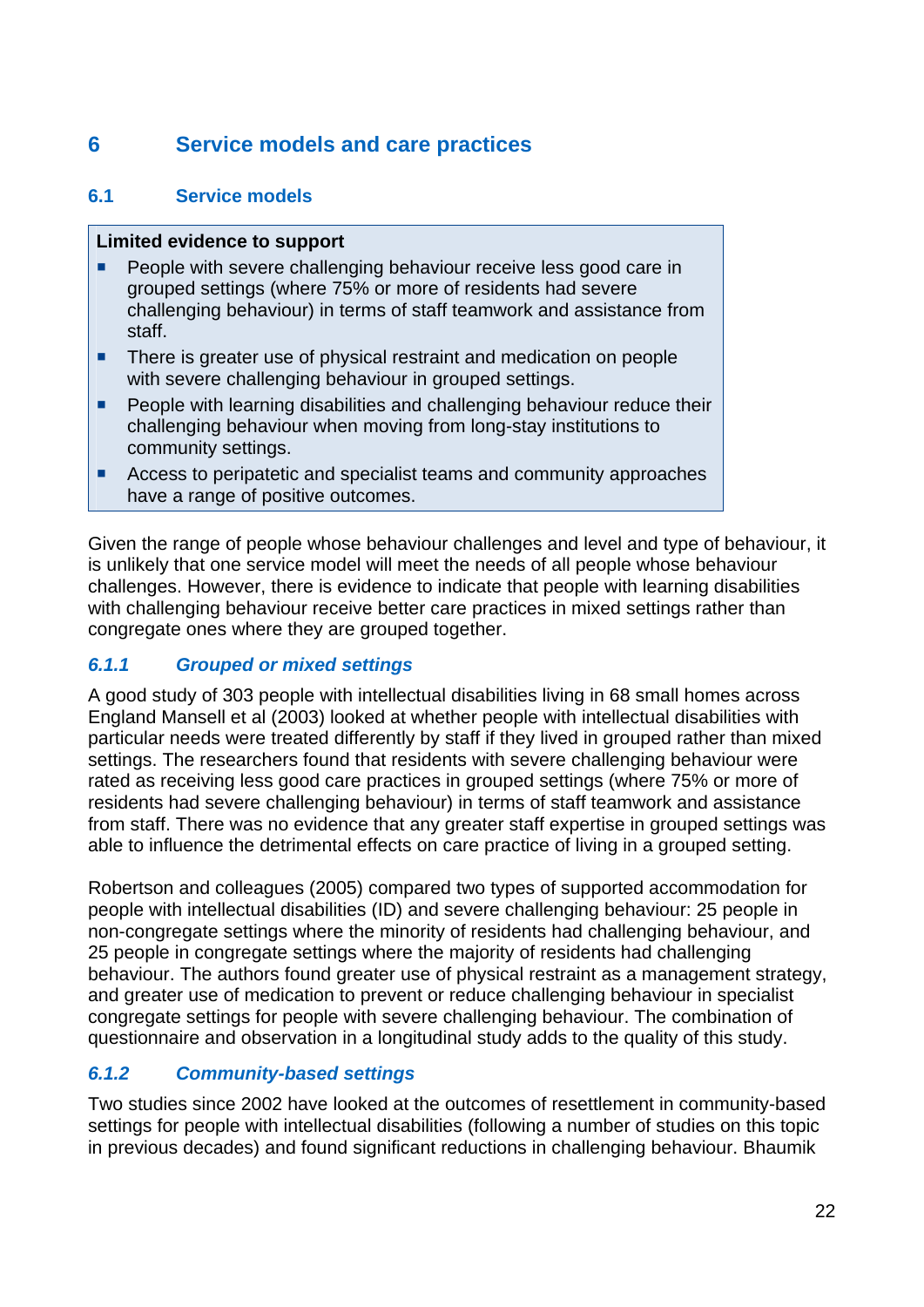et al (2009) conducted a small study of a person-centred approach to the resettlement of 49 former residents of a long-stay institution with challenging behaviour. The team found a significant reduction in the levels of aggressive challenging behaviour after 6 months of resettlement. No further change was identified a year after resettlement. The study provides plausible evidence of the role of the service setting in either exacerbating or reducing aggressive challenging behaviour.

A second study by Golding et al (2005) evaluated specialised community-based residential supports for people with intellectual disabilities and challenging behaviour by comparing six adult men who moved from a long-stay institution to a community-based residential setting with six already in a community-based setting. The researchers reported a reduction of 98% in observed problem behaviours in the group moving to the community, compared with no observed change in those already in a community setting. The authors concluded that relocation to community-based settings was associated with increased quality of life and staff contact and a decrease in the observed occurrence of some problem behaviours.

#### *6.1.3 Other models*

In a literature review, McKenzie (2011) identified three service models in relation to people with intellectual disabilities whose behaviour challenges: specialist in-patient units; community provision by specialist peripatetic teams; and community provision by local services.

Specialist in-patient units can be sub-divided into NHS settings and residential care homes. McKenzie cited evidence that specialist in-patient units can provide a solution to community placement breakdown and other acute situations, but found limited evidence of the benefits of putting people with challenging behaviour together over the long-term.

There have been several studies which have evaluated a range of specialist peripatetic teams with varying design and composition, mostly provided by the NHS and therefore outside the scope of this review, for example, a small study of an assertive outreach team (McKenzie & Paterson, 2010) reported a range of positive outcomes.

McKenzie and Paterson's evaluation of an assertive outreach team composed of nursing staff in rural Scotland, which aimed to help support people with learning disabilities who displayed challenging behaviour, found that both staff and referrers considered the service effective at reducing or eliminating challenging behaviour. A need for greater clarity about roles and remit was identified along with wider communication with learning disability services in the area. Other professionals became involved in the team over time, but there is little detail on the model of care practised.

Community services, which offer support to the individual and carers in the persons' home, have potential advantages in terms of promoting the skills of both staff and carers, and minimising the disruption to relationships that an out of area placement would bring. McKenzie et al (2009) evaluated a small pilot project which employed psychology graduates in the dual role of support workers and psychology assistants to support people with challenging behaviour. The staff evaluations of the project were positive, including the benefit of having a direct link with psychologists and the opportunity to develop their own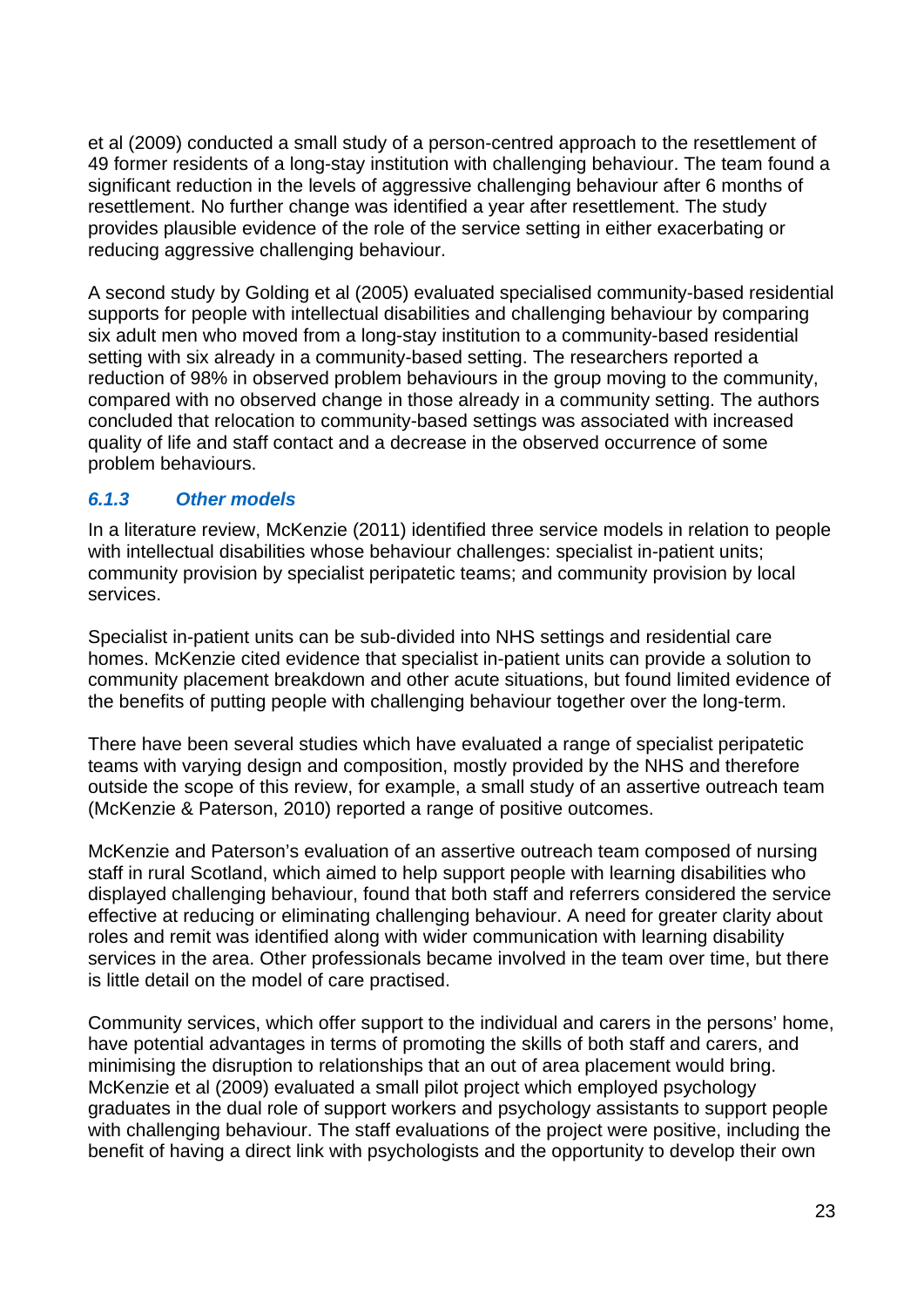skills and knowledge in relation to challenging behaviour. However the time required for increased staff meetings and supervision was seen as a limitation.

A small randomised controlled trial of a specialist liaison worker for young people from South Asian communities with intellectual disabilities with challenging behaviour and mental health needs in Bradford reported significantly greater access to, and contact with appropriate services – both psychiatric and wider community services such as benefits advice (Raghavan et al, 2009). However, there were only 26 young people across the trial and control groups, of whom seven displayed challenging behaviour. This study also highlighted the limited amount of research into effective service models for people from minority ethnic groups.

Another approach is described by Allen and colleagues (2006) involving the setting up of a Special Projects Team in Wales designed to focus on the development of new services and to enhance local knowledge through training and research. The initial work included the development of a series of accredited training courses, and the establishment of formal links with other organizations, including the formation of the Unit for Development in Intellectual Disabilities.

In reviewing the literature on different service models, McKenzie (2011) concluded that the research evidence indicates that successful approaches to challenging behaviour use sophisticated psychological and applied behavioural analysis approaches. She argued that this suggests that all services for people with challenging behaviour will require input from a professional who is skilled in these approaches, and therefore this expertise needs to be widely available and disseminated to carers.

#### **6.2 Care practices**

#### **Limited evidence to support**

- Organisational factors, such as team involvement and staff training are associated with implementation of guidelines and good practice.
- **Positive behaviour support /active support increase staff understanding** and client engagement and reduce some aspects of challenging behaviour in the short-term.
- **Managers and staff associate periodic service review with positive** outcomes.
- **There is greater use of physical restraint and medication in grouped** settings.
- A significant proportion of services use physical intervention without a physical intervention policy in place.

#### **Insufficient evidence to support or reject**

 Positive behaviour support /active support training and practice are associated with long-term positive outcomes for staff and clients

A recently completed scoping review for the NIHR School for Social Care Research looked for evidence on good practice in social care for disabled and older people with severe and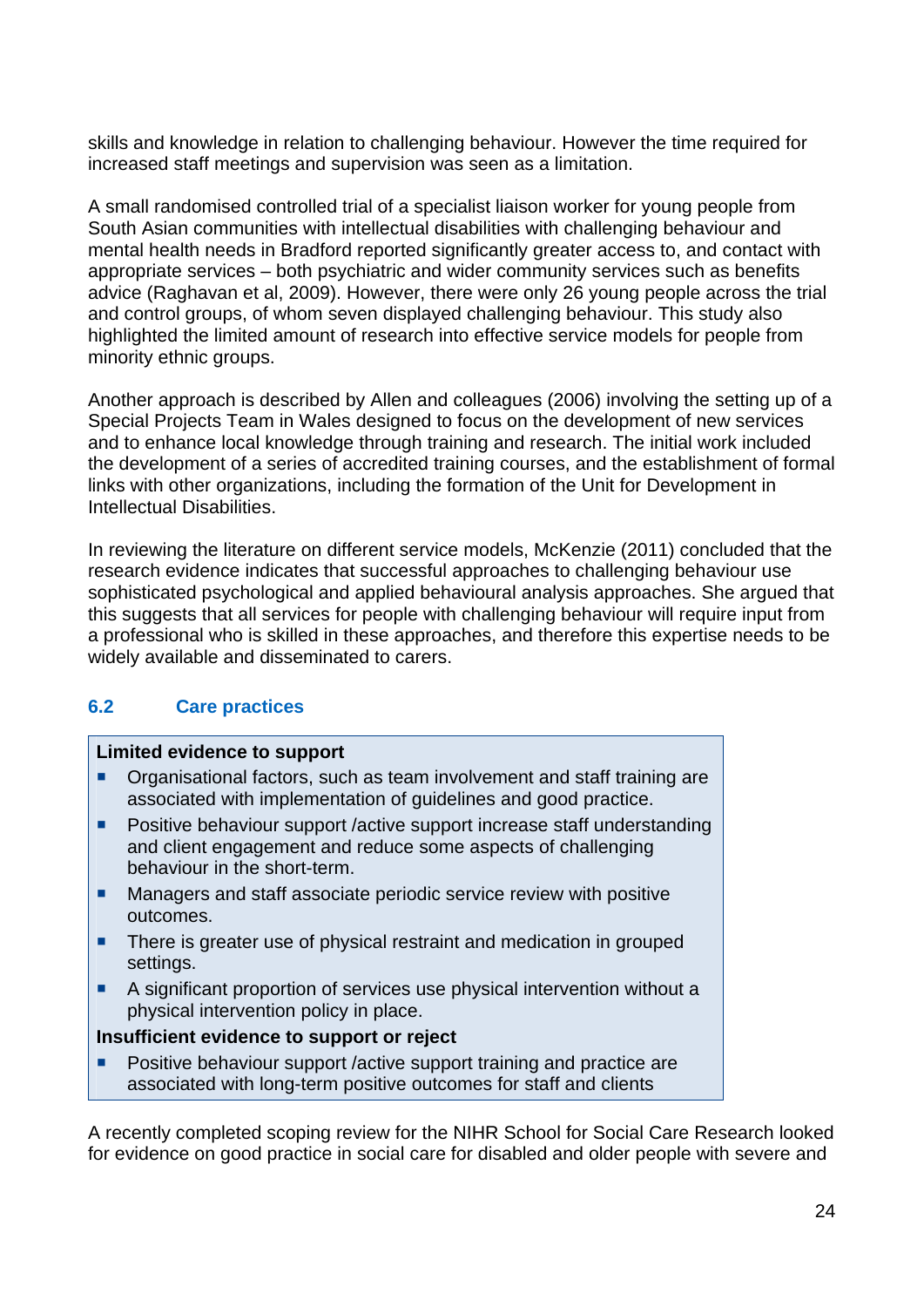complex needs and examples of potential good practice (Gridley et al, 2012), and two other exemplar groups: young adults with complex or life-limiting conditions; and adults with brain or spinal injuries and complex needs. Thirty-five papers advocated personcentred support for people with complex needs covering a diverse range of approaches. Strikingly, the authors found no robust evidence to support any of these approaches, and those considered to provide promising practice evidence were not relevant to this review. However, the report underlined the paucity of robust evidence about the outcomes and costs of different service models and identified four different models of organising services as promising for people with complex needs: multi-disciplinary specialist teams; intensive case management; specialist social work; and inter-professional training.

Most of the evidence reviewed on care practices in this report is concerned with positive behaviour support, also described as active support, or some variation on this practice model.

#### *6.2.1 Guidelines*

The National Development Team for Inclusion issued a guide in 2010 for commissioners of services for people with learning disabilities who challenge services (NDTI, 2010). Although it is not a research study, it aims to turn the evidence-based expectations of the Mansell Report (Department of Health, 2007) into practical actions, drawing on five local authority areas that are considered by the authors to have made good progress in supporting people whose behaviour challenges in ways aligned with the Mansell Report. This includes a service model which:

- Starts with person-centred planning and individualised services
- Designs services as a shared responsibility including providers
- Uses positive behaviour support and non-aversive techniques by staff
- $\blacksquare$  Has readily available clinical leadership
- Contracts housing and support separately
- Does not impose arbitrary maximum cost limits on services.

In addition, the guide recommends:

- **Strong provider organisational cultures that are outward looking and committed to** long-term relationships
- **Active senior management involvement in service delivery and working relationships**
- Staff being recruited on the basis of their attitude, in particular towards positive risk taking at least as much as their formal skill base
- Not using agency staff
- **IDED** Investment in training that is tailored to the needs of the individual being supported
- **Upfront investment to ensure that skilled resources are in place.**

Guidance from the National Care Standards Commission in England on best practice in registered homes for people whose behaviour challenges specifies that services must have in place a behaviour plan for their users. It is stated that this must include a functional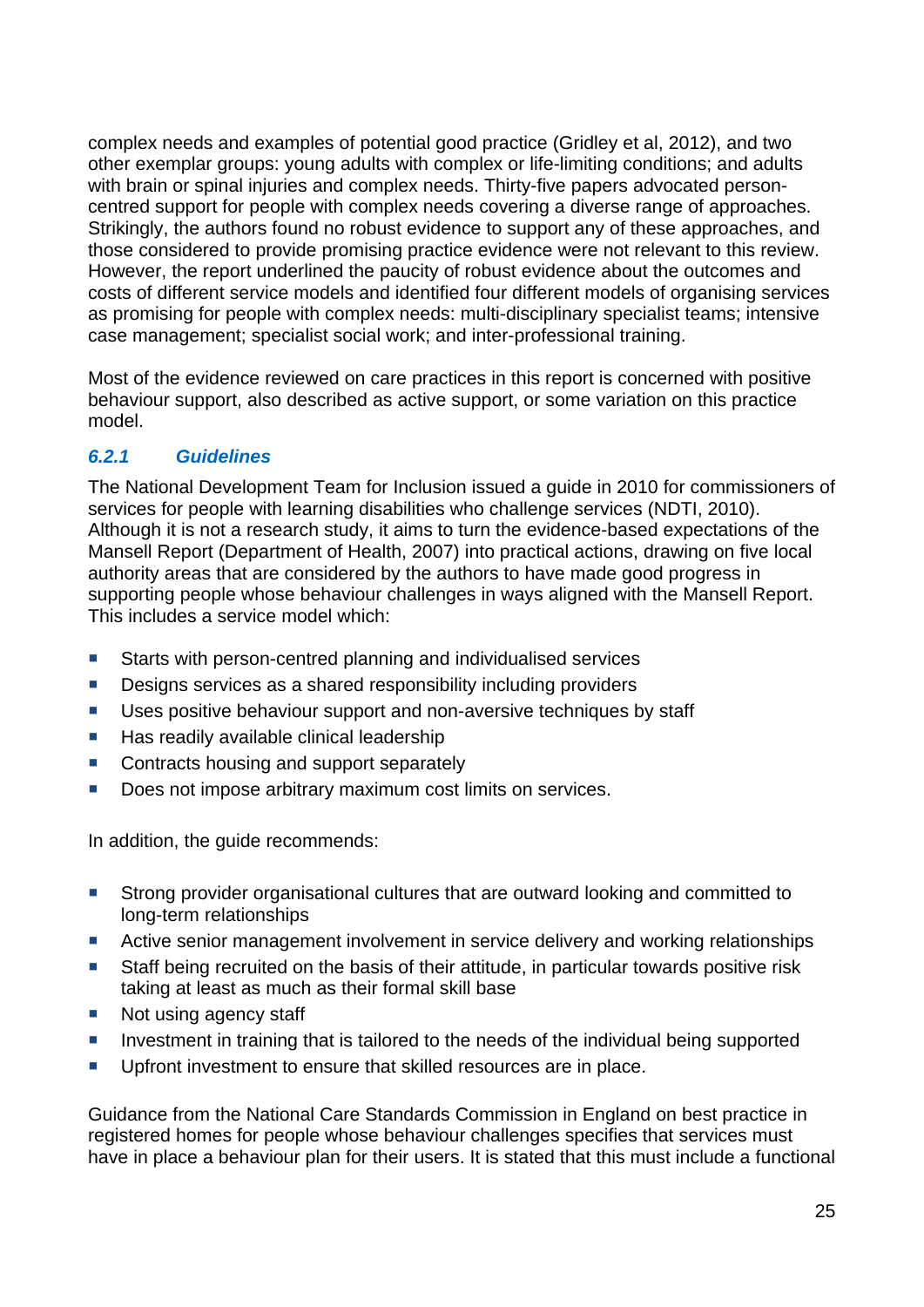analysis report, baseline data on behavioural frequency and duration, and both proactive and reactive behavioural support plans.

The Challenging Behaviour Foundation has produced a pamphlet for commissioners of services for adults with learning disabilities who display challenging behaviour (Baker, undated). It states that best practice guidance emphasises the need to have a multidisciplinary approach to the assessment and treatment of challenging behaviour to meet the individual needs of each person. It sets out the author's view of what a commissioner should look for from a service; what skills are required by the workforce; and how service provision can be monitored.

Skills for Care published guidance notes in 2009 on supporting people positively with their behaviour. This provides a set of key learning outcomes for employers to use to develop in-house learning, and for training providers, publishers and awarding bodies to produce learning programmes, resources and potentially qualifications. The knowledge set covers a range of topics: describing people now and in the past; law and policy; understanding of types of behaviour and what they might mean; understanding the causes of behaviour which challenges other people; how to support people positively with their behaviour; reporting, recording and reviewing; and getting support for people affected by behaviour which challenges people. One learning outcome for supporting people positively is developing an understanding of a range of interventions:

- Active person-centred support
- **Positive behaviour support**
- **Behaviour management**
- Total communication approaches
- Communication passport
- **Person-centred planning**
- **Behaviour support plan**
- **Behaviour 'trigger'**
- Behavioural risk assessment.

However, it is not enough for organisations to have guidelines on good practice, staff must understand them and implement them. This is illustrated by McKenzie et al's (2006) small study of the difficulties faced by 23 social care staff across one organisation when managing challenging behaviour of adults with learning disabilities. The researchers found that although over half the services in the study had formal guidelines for managing challenging behaviours, they were not being implemented either consistently or appropriately. The authors suggested that this may be because only three of all the services had a staff team who had all received (or were shortly scheduled to receive) training in understanding and managing challenging behaviour.

McKenzie and colleagues concluded that their research indicates that even when staff report no difficulty in implementing guidelines, the ability to implement them in practice is low. Other elements, such as organisational commitment, staff training and involving the whole service team in a collaborative approach, appear to be needed.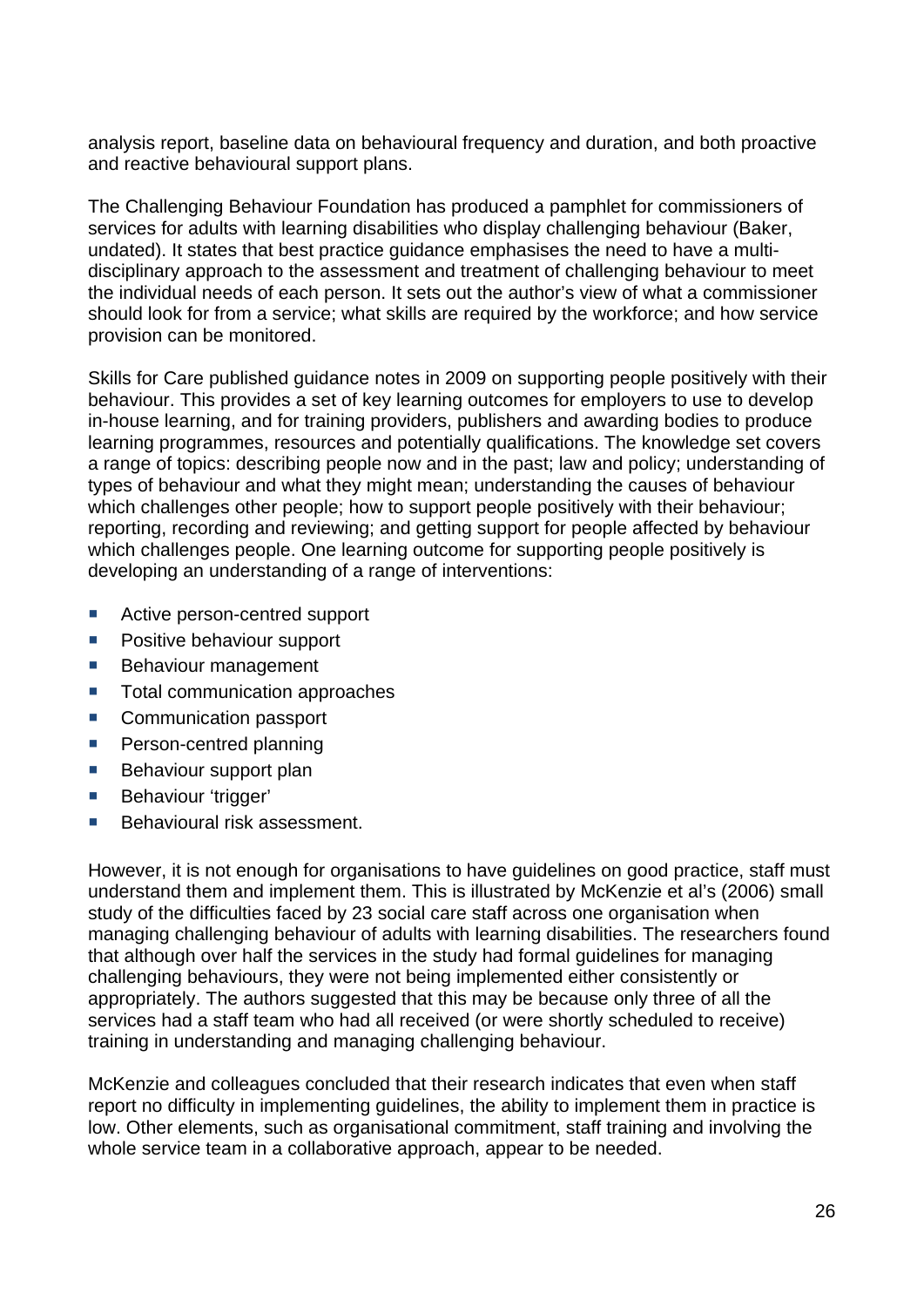A study by Mansell et al (2008) also illustrates the relevance of the workforce and management context to the implementation of guidance and good practice. Mansell and colleagues looked at the effect of service structure and organisation on the provision of person-centred active support (PCAS) in small community homes for people with intellectual disabilities (with a non-random comparison group). The research team concluded that professional qualifications, knowledge and experience appeared to be important along with staff attitudes to challenging behaviour (as a learned behaviour or caused by lack stimulation), clear management guidance, more frequent supervision, team meetings, training and support for staff to help residents engage in meaningful activity.

#### *6.2.2 Positive behaviour support or active support*

Ten studies identified in the evidence review were concerned with positive behaviour support or active support. Positive behaviour support (PBS) is a highly person-centred intervention, developed mainly for use for people with learning disabilities in residential settings. Allen et al (2005) identified the key tools as:

- **E** altering known conditions that increase the probability of challenging behaviour occurring (for example, environmental factors such as space and light, social factors such as the number of people in a setting, programmatic factors such as activity levels, and intra-personal factors such as mental health needs or drug regimes)
- changing specific triggers for behaviour (for example modifying instructional methods, interpersonal style, reducing demands or increasing choice)
- teaching new competencies (such as general skills and coping skills)
- use of differential and non-contingent reinforcement
- **specifying changes in carer behaviour and in systems of service delivery**
- reactive strategies (for example distraction, evasion, minimal restraint).

PBS focuses on training support workers to plan domestic activities and to interact with people with learning disabilities in a structured manner through activities. It aims to enhance interactions between support workers and people with disabilities. Allen (2008) noted that few people with challenging behaviour access effective behavioural support.

There are a number of slightly different approaches, however it can broadly be characterised in terms of: a paper-based system for ensuring opportunities for resident participation in activities and skill development; and training of support staff on PBS or active support through group workshops and in-house interactive training.

In a discussion of staff training and challenging behaviour, Campbell (June 2007) observed that for direct care staff '*active support training*', also known as '*positive behaviour support*' when applied to people with challenging behaviours, has been shown to increase the likelihood that staff will support resident activities in community housing for all but those with the most severe challenging behaviour (Adaptive Behaviour Scale scores over 180).

However, although the evidence base mostly indicates that training in PBS improves staff knowledge, performance and behaviour, some research is more equivocal, particularly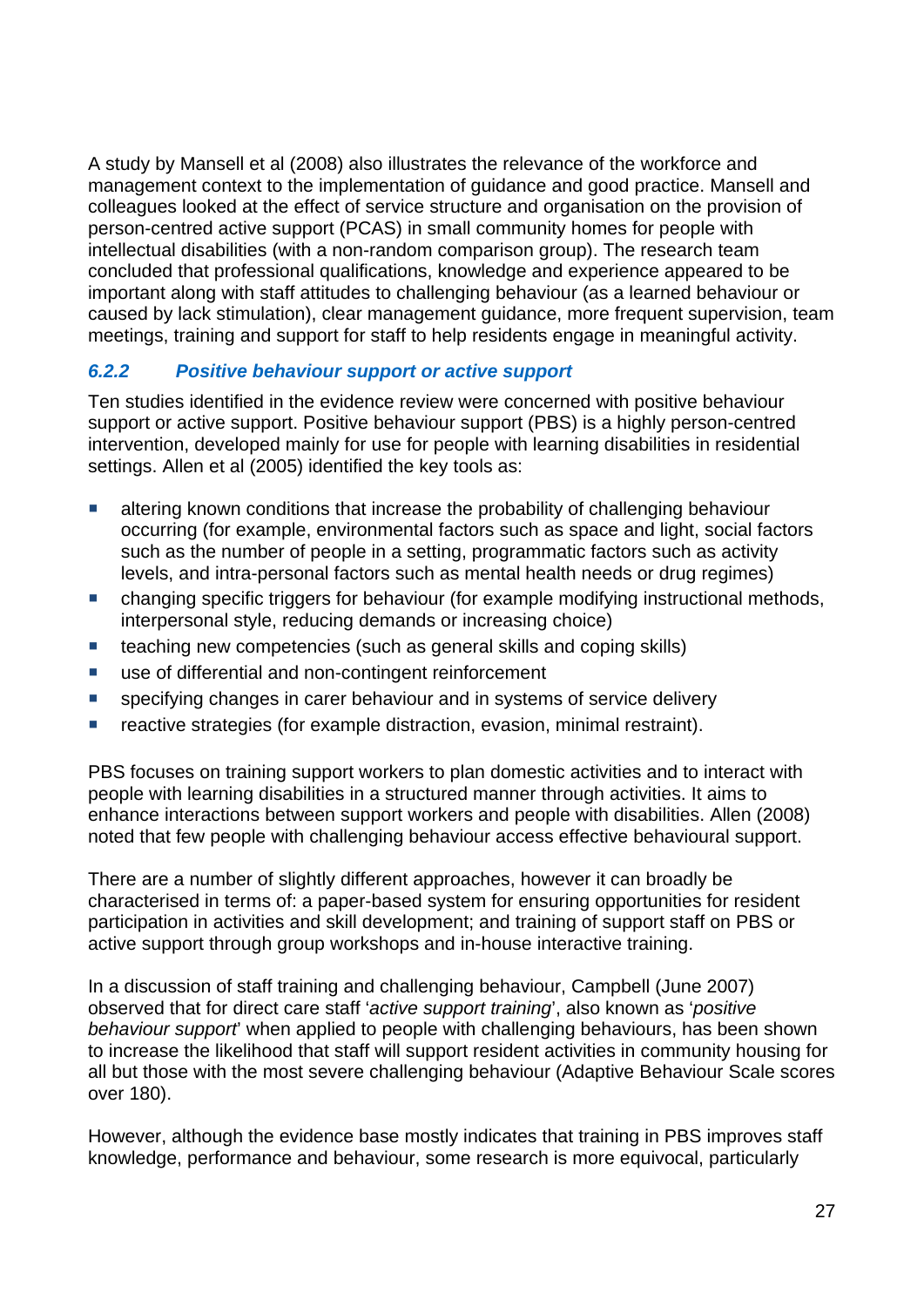over the longer-term. In addition, the evidence on the outcomes for clients of training staff in PBS is fairly mixed. Campbell (2007) suggested that proven, effective training such as '*active support training*' needs to be carefully evaluated and backed up with other proven strategies, such as positive monitoring of staff practice, good leadership and a clear supervision process. The implication being that active support will not be effective without other supporting activities.

A study by McGill, Bradshaw and Hughes (2007) sought to gather information about the impact of extended training in PBS on staff knowledge, causal attributions and emotional responses. Seventy-nine students from three cohorts completed questionnaires at the beginning, middle and end of a two-year part-time University Diploma course to measure changes in their knowledge of challenging behaviour, their causal attributions and their emotional responses. Over two years, students' knowledge significantly increased and they became less likely to attribute challenging behaviour to emotional causes. Negative emotional responses reduced especially those related to depression/anger. The authors concluded that these changes are likely to be associated with better staff performance and better outcomes for people with intellectual disabilities, although there was no firm evidence of this.

Totsika and colleagues (2008) reported a study of active support (AS) which looked at the views of 37 staff across 10 homes for adults with learning disabilities in terms of staff experience of interactive training in AS, and their experience of implementing the AS model which they had been using over the previous two years. The study found that 73% of staff were using at least one new skill in their everyday work. However, implementation across the ten homes was inconsistent, and the lack of management input was the most frequently reported reason given by staff for incomplete implementation of AS (24%). Residents' challenging behaviour was also perceived as a serious obstacle to participation in activities (19%), as well as insufficient staff working in the setting to allow for more activities to take place (19%).

A second study by Totsika et al (2010) evaluated the effectiveness of interactive training in AS of 58 staff working with adults with intellectual disabilities in 10 community homes. After the initial training, follow up observation and questionnaires were completed six months later. Totsika et al found a short-lived improvement in the quality of staff support but, in general, there was an overall lack of change in staff behaviours, resident engagement and – observed and rated – challenging behaviours. However, there was a significant improvement in engagement immediately after interactive training among those who had significantly higher aggressive behaviour ratings at the beginning of the study. The authors concluded that interactive training might be an effective intervention for residents with the most difficult behaviours.

Another study which reported favourable outcomes is Stancliffe et al's (2010) which looked at the medium-term (6 months) effect of implementation of AS on 41 adults with intellectual disabilities in 9 community group homes in Australia. Staff training was delivered in two main components: classroom training – the entire staff of the group home participated as a group in a 3-day training workshop off site (away from the group home); and interactive training – during an individual 2-hour session at the group home, each group-home staff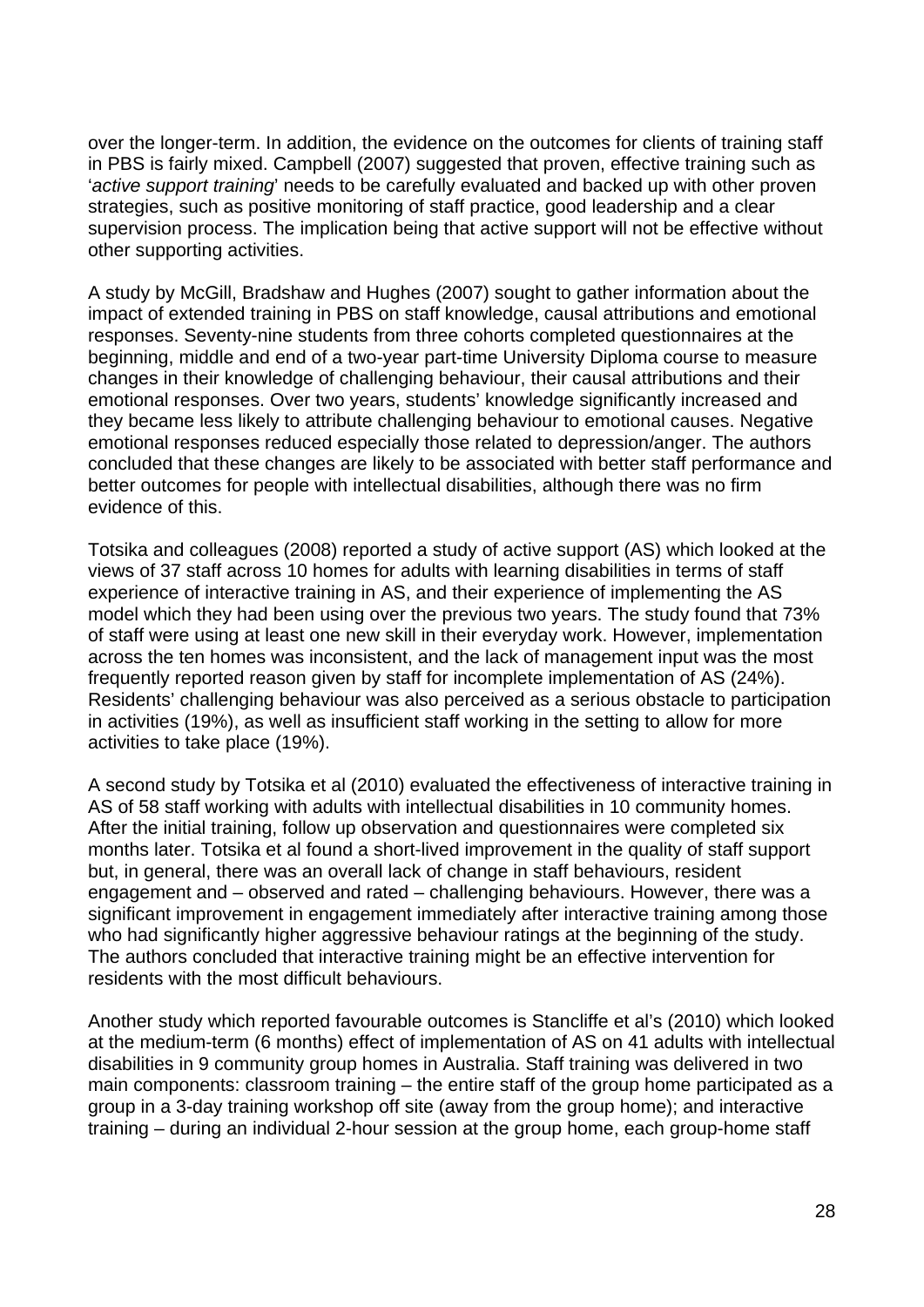member worked with group-home resident(s) and was observed, coached, and given feedback in techniques for supporting residents to participate in activities.

Stancliffe et al reported a significant reduction in challenging behaviour for internalized challenging behaviour (such as self-injury, stereotyped behaviour and withdrawal). However, there were no significant changes in the other domains of challenging behaviour, although overall (general) challenging behaviour did fall significantly. In addition, there were other significant improvements in client outcomes: increased domestic participation, increased adaptive behaviour, and decreased depression.

Some positive outcomes in terms of increased staff knowledge were reported in Lowe et al's (2007) evaluation of the impact of an introductory level, newly accredited training programme in PBS on 102 direct care staff (qualified nurses and unqualified nursing assistants), working in specialist services for people with learning disabilities and challenging behaviours. This study involved a follow-up one year after the original ten day intensive course.

Although there were significant initial increases in attributions of challenging behaviour to a range of factors, this generally declined to baseline levels over the 12 months after the training. There was only some indication of lasting change for non-registered staff in attributing challenging behaviour to learned negative and emotional factors. The clearest impact appeared to be some increase in perceived confidence in dealing with challenging behaviour and in coping with aggression, with both groups showing slightly enhanced scores immediately after the taught course, that were largely sustained over time.

Two small further studies provide mixed evidence on the outcomes for clients of AS training. Toogood et al (2009) evaluated the impact of AS training for staff with regard to observable changes in staff behaviour and measureable changes in relation to the outcomes for a single client. Measurements were taken pre-training, post-training, 22 months later, and after a refresher course. The researchers concluded that AS can make challenging behaviour less likely, but that without sustained staff training or coaching their implementation of AS is likely to decline. A study by Koritsas et al (2008) evaluated AS training in three group homes in Australia involving 12 residents and 11 staff. Using support worker assessments at three points, the researchers found a significant increase in engagement in domestic tasks and reductions in challenging behaviour and perceived support needs over the six months after the initial training.

Two further evaluations of AS provide evidence that active support is ineffective. A small study by Bradshaw et al (2004) evaluated the effect of AS training on 38 staff in three community houses with a control group in three other houses for people with severe or profound learning disabilities. Trainers observed staff five months before the training and four weeks after. AS was associated with a significant *increase* in (mainly minor) challenging behaviour.

A paper by Smith et al (2002) evaluated the impact of individual characteristics of clients (including challenging behaviour) on the effectiveness of full and partial AS training for staff working with a total of 188 adults with intellectual disabilities in 74 community houses. The researchers concluded within five to six weeks after training, the effectiveness of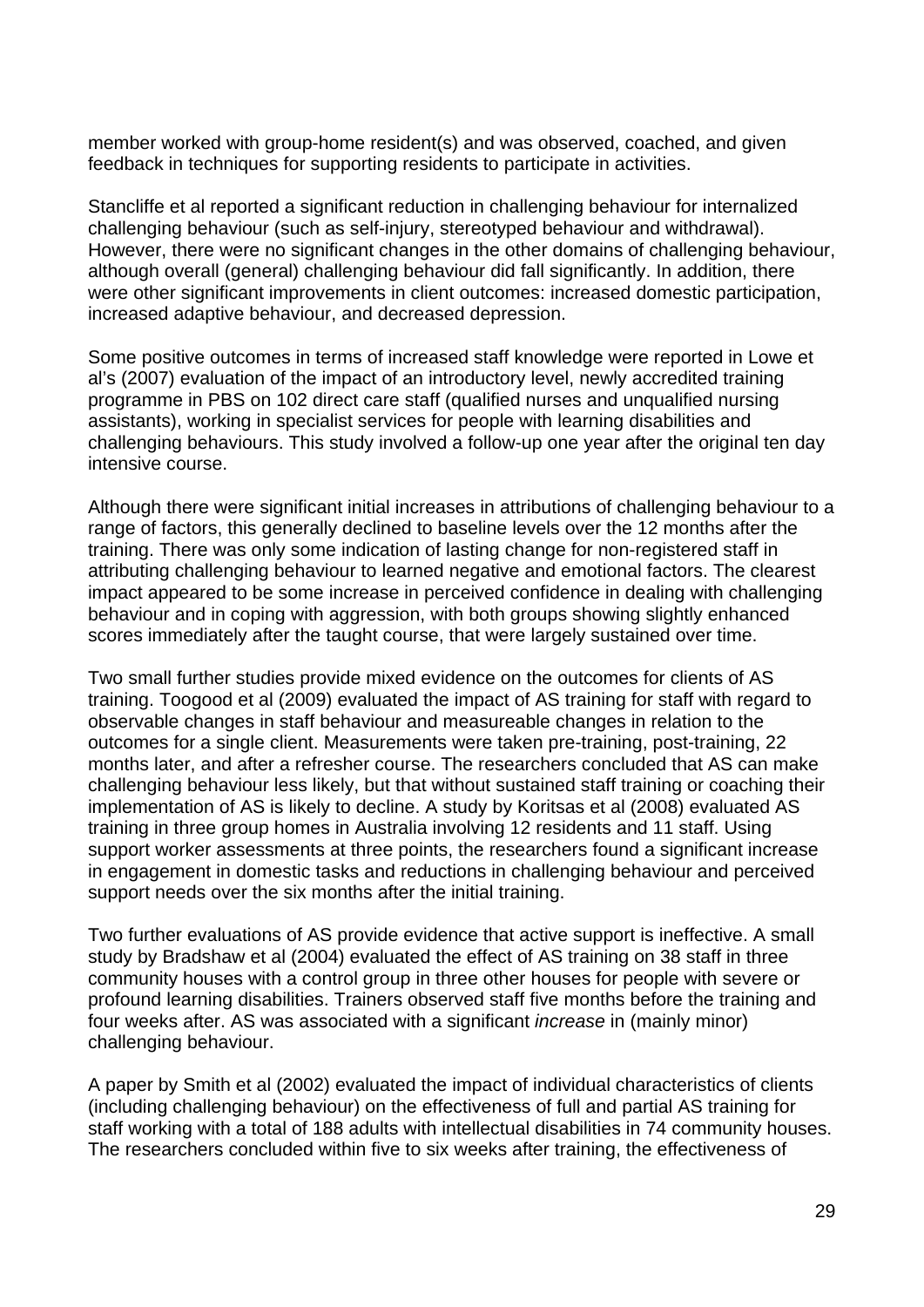support to people with challenging behaviour did not significantly increase, indicating that AS is not effective for this group.

Few of these studies look at the long-term impact of training in PBS or AS on either staff behaviour or in terms of client outcomes. Both Campbell (2007) and Grey et al (2007) note this lack of evaluation of the long-term impact of staff training.

#### *6.2.3 Periodic service review (PSR)*

The key elements of periodic service review (PSR) are: organising staff to deliver support when and how service users need and want it; coaching staff to deliver better support by spending time with them; and reviewing the quality of support provided. There are four key stages: involving staff in setting performance standards; monitoring performance; management feedback; and staff training.

In a small study covering 23 staff, McKenzie et al (2006) found that PSR helped to create a positive working environment and improved staff performance, but suggested that organisational commitment and leadership were key factors, and stressed the need for a whole-organisation approach to PBS implementation. Another evaluation of PSR in a Welsh Health Board area found that managers were emphatic that the approach helped them to develop and lead their staff to implement PBS across 8 long-stay residences, 3 acute admissions units and 2 specialist behaviour teams (Lowe et al, 2010). The study covering 89 nurses and assistants and a group of managers collected data 12 months after the introduction of PSR. The researchers concluded that PSR was received positively by staff and viewed as a valuable practice leadership tool by managers. However, neither study included outcome data about the impact on clients and their behaviour or other workforce outcomes such as staff stress and turnover.

#### *6.2.4 Restraint*

The UK Royal College of Nursing (2004) stated that 'in broad terms' restraint means 'restricting someone's liberty or preventing them from doing something they want to do' (p. 3). According to Allen (2002), it is acknowledged that physical restraint may be necessary in some situations as a last resort to manage challenging behaviour, but that this should be part of an overall behaviour management strategy. The British Institute of Learning Disabilities published a Code of Practice for the Use of Physical Interventions: a Guide for Trainers and Commissioners of Training in 2006.

The recent CQC inspection programme of learning disability services (CQC, 2012) in 150 locations found poor staff understanding of restraint, and a lack of monitoring of the usage of restraint leading to increased risk of restraint being used inappropriately.

In practice, it appears that restraint can take the form of physical restraint and/or medication. Allen (2008) in a review of current theories and evidence about the relationship between challenging behaviour and mental ill-health in people with intellectual disabilities reported that despite the absence of any diagnosed functional psychiatric disorder, many individuals with challenging behaviour are exposed to high volumes of psychotropic medications. This is despite the lack of any evidence base to support such interventions for behaviours of environmental origin and other general concerns about their use. Robertson et al (2005) cite a Cochrane collaboration review which failed to find any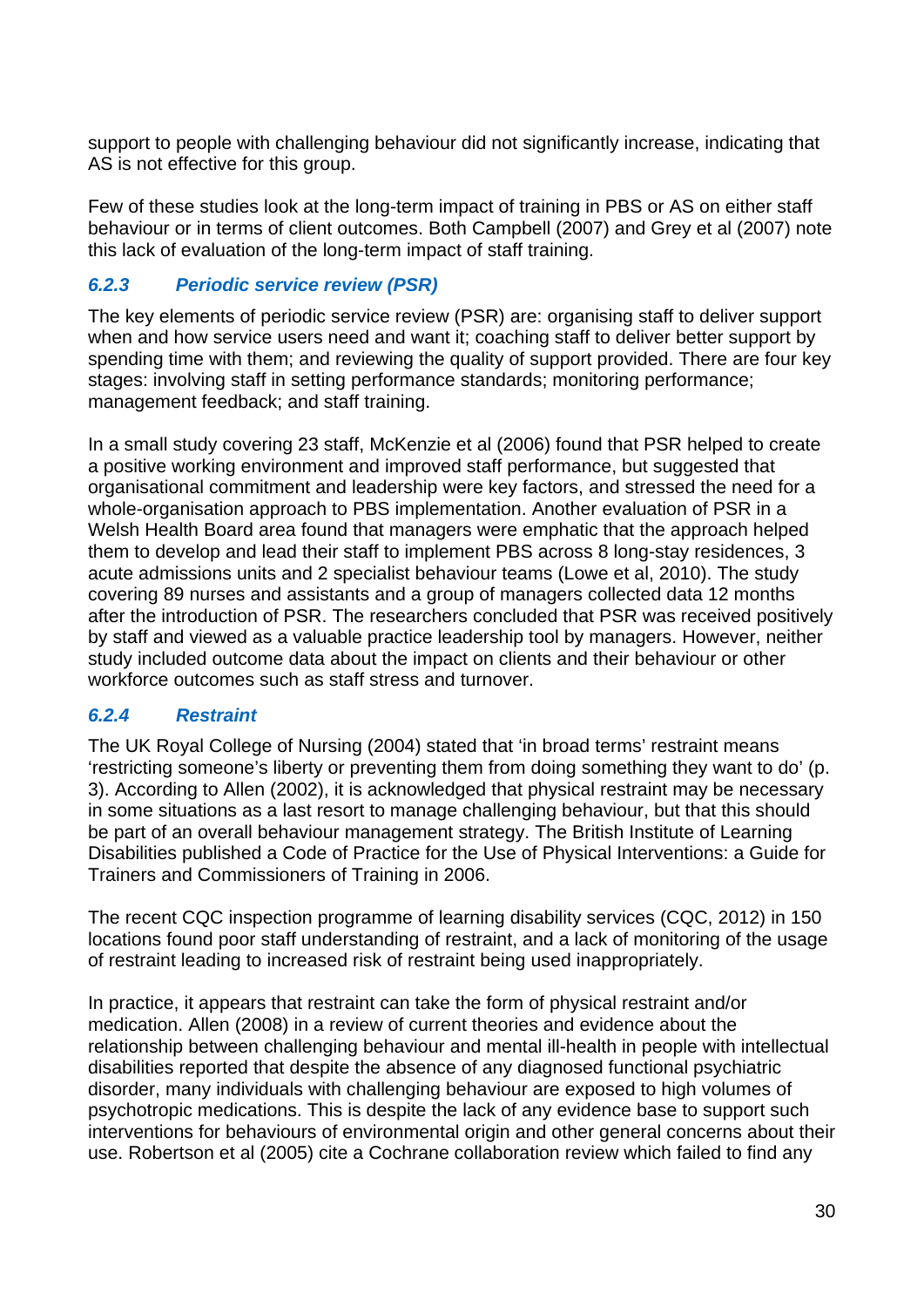evidence to support the use of typical antipsychotics in the treatment of challenging behaviour.

#### *6.2.4.1. Learning disabilities*

A number of studies have looked at the prevalence of the use of restraint and medication for people whose behaviour challenges. Most recently, a study by Deveau and McGill (2009) aimed to establish: the prevalence of use of physical intervention in a whole area sample of services for adults with intellectual disabilities; the extent to which this sample of services reported having physical intervention policies and providing physical intervention training to their staff; the extent to which services monitored the frequency and restrictiveness of physical intervention; and to explore service attitudes towards monitoring and reduction of the use of physical intervention.

Out of 137 organisations in three local authority areas, 38% used some form of nonrestrictive physical intervention and 30% used at least one form or restrictive intervention. Services using physical intervention, especially restrictive physical intervention, were more likely to have a physical intervention policy and to provide dedicated physical intervention training to staff. However, a significant proportion of services using restrictive physical intervention reported doing so without a policy (18%) or without dedicated staff training (16%). Monitoring of the frequency and restrictiveness of physical intervention use was significantly related to having a policy. Extrapolating these results nationally, Deveau and McGill concluded that nearly 400 services using restrictive physical interventions have not developed a policy to support ⁄ manage its use.

Another recent large-scale study by Allen et al (2009) explored predictor variables for restraint, seclusion and emergency medication use in a sample of 901 children and adults with intellectual disabilities in South Wales. The authors found those most at risk of reactive strategies were those who were subject to formal detention under the Mental Health Act (restraint and sedation), had more challenging behaviour (seclusion), showed destructive behaviour (restraint and seclusion), were placed out of area (seclusion) and had behavioural plans in place for aggression/self injury/destruction/other challenging behaviour/ (restraint and seclusion). In addition, restraint was more likely to be used with those who were younger in age, less able, and who were rated as having more severe challenging behaviour.

Robertson and colleagues (2005) found high proportions of participants received antipsychotic medication in both non-congregate (56%) and congregate (80%) settings. Congregate settings were also associated with

greater use of physical restraint as a management strategy (with over half of participants being physically restrained by two or more members of staff), and greater use of medication to prevent or reduce challenging behaviour.

increased use of physical restraint as a reactive management strategy,

In a rare study of informal carers, Elford and colleagues (2010) conducted a qualitative study of seven parents' experiences of using restraint with adult sons or daughters with intellectual disabilities, and what the implications of these are for professionals working in this area. The sample included those who used, or had used, restraint in a variety of forms including direct physical contact (such as holding), using barriers (for example, locking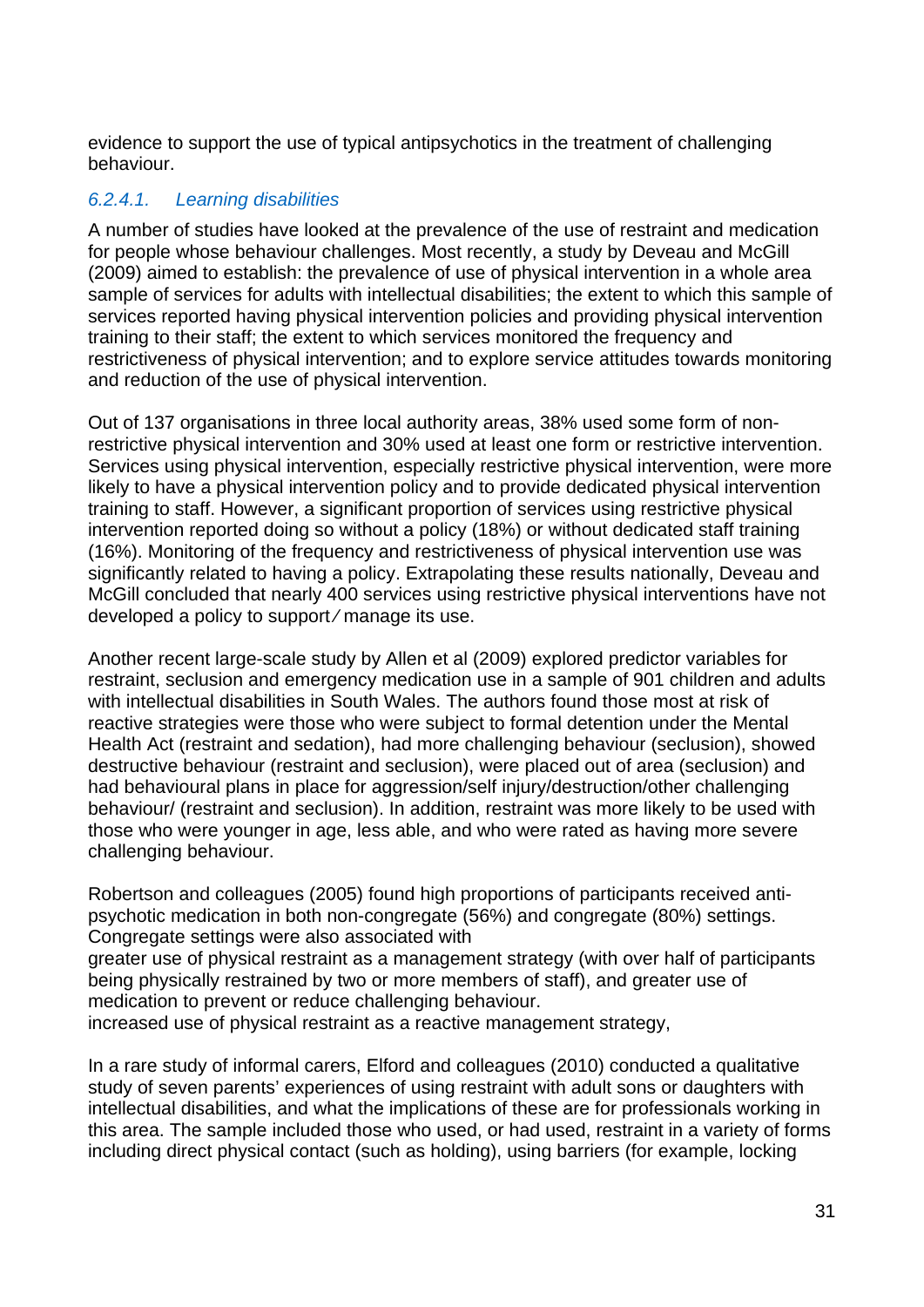doors), using equipment (for example, bed rails), or using medication. The researchers concluded that decisions about restraint presented carers with complex dilemmas. They recommended that pro-active professional support for parents in the form of training and advice on challenging behaviour and the safe use of restraint, and sufficient support in the caring role should be prioritised.

The personal impact of receiving and implementing physical interventions, and how service users with learning disabilities and staff felt the use of such procedures impacted on them was explored in a qualitative study by Hawkins et al (2005). Inclusion criteria for the eight service users included that they had been written up for manual restraint and second, they were sufficiently verbal for interviewing purposes. The study highlighted the interactional nature of physical interventions, and that experiences of physical intervention were dependent on far more than the application of techniques alone. The research team found that many staff did not realize in what ways and how greatly physical interventions affected service users, and experienced considerable levels of arousal throughout the physical intervention process indicating a potential role for anger or stress management training.

#### *6.2.4.2. Dementia*

Little evidence was identified from the searches on practice models for staff working with people with dementia who challenge, apart from a review by Pulsford and Duxbury (2006). They reviewed different approaches to the management of aggressive behaviour by people with dementia:

- **the pharmacological/physical involves the use of tranquillizers and physical restraints;**
- environment management for example minimising stress-provoking background noise and highlighting home-like features;
- **EXECT** behaviour modification, for example, positive reinforcement of non-aggressive behaviour; and
- person-centred approaches which focus on attempting to understand the poorly communicated need being expressed by the aggressive person, and finding individualized ways of meeting that need.

Pulsford and Duxbury noted that these approaches can be used in conjunction with each other, but they tend to derive from different philosophical bases. They concluded that the research evidence on the effectiveness of all these approaches in reducing aggressive behaviour among people with dementia is sparse or weak.

However, Pulsford and Duxbury (2006) identified a small number of evaluative studies of training programmes that have reduction of aggressive behaviour as a direct independent variable. They observed that these studies were compromised by small sample sizes, nonexperimental designs, short follow-up periods and non-control of extraneous variables, such as medication management. Few of them directly examined which approaches to the management of aggressive behaviour are most commonly used in practice.

They tentatively suggested that interventions which may be useful include: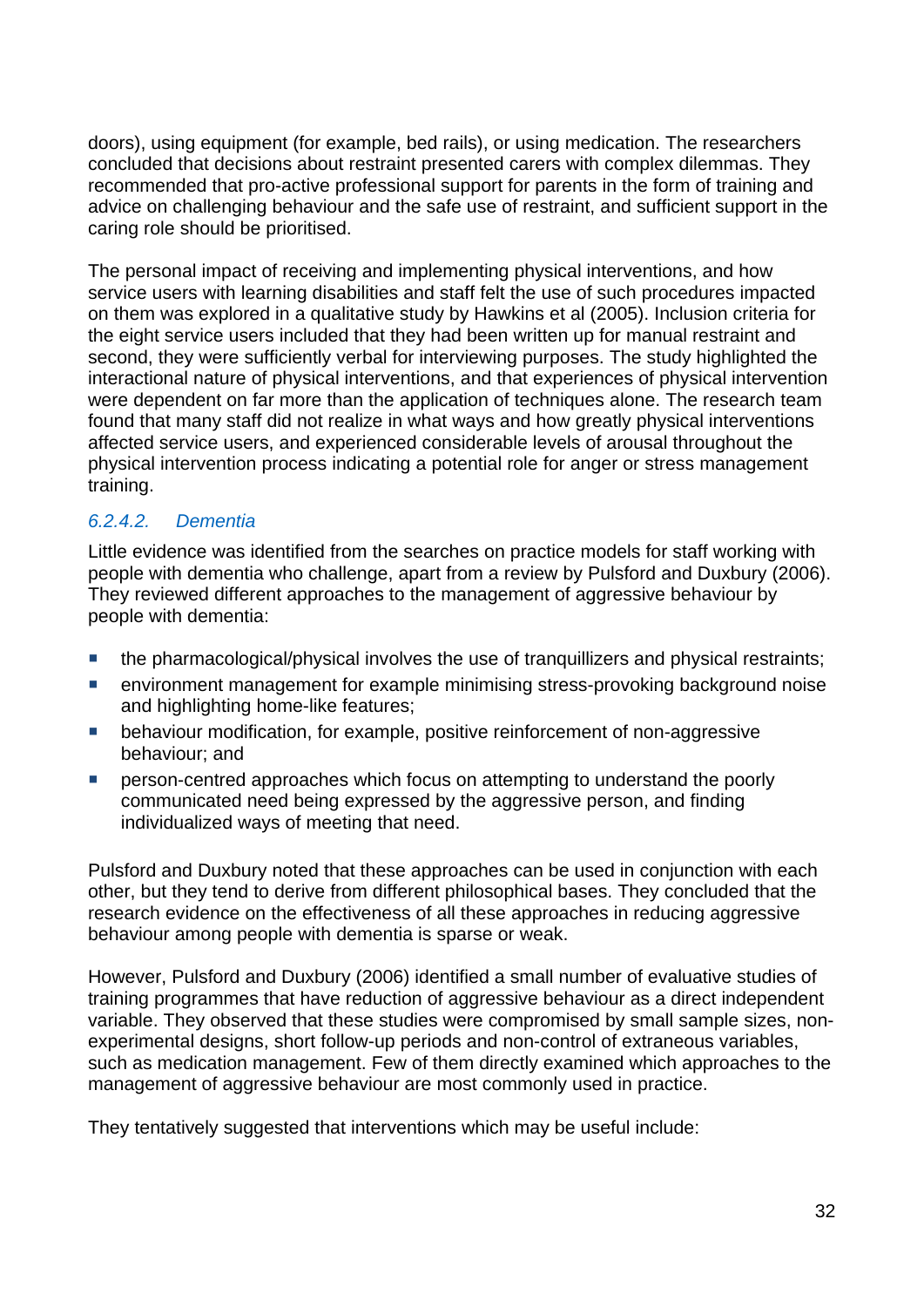- **E** getting to know the person well and treating residents with respect and appreciation;
- **E** appropriate communication techniques, including validation of the person's utterances;
- **•** behavioural analysis of aggressive incidents;
- **a** avoidance or modification of individual precipitating factors; and
- distraction, including use of music during care-giving activities.

The Joseph Rowntree Foundation funded a descriptive qualitative study of people with learning disabilities who develop dementia in six residential settings. Staff highlighted that pain was a factor that could lead to people exhibiting challenging behaviour. The authors concluded that the employment of waking night staff as significant as they were '*essential for dealing with night-time disturbances and reducing the stress caused to fellow residents by the night-time behaviour of the person with dementia*' (JRF, 2004).

Almvik et al's (2006) Norwegian study of challenging behaviour among older people in nursing homes and geriatric wards found that talking to the patient was the most widely used (40% of incidents) approach to stop aggression. However, seclusion and holding with force were also considered necessary in a substantial proportion of cases.

#### *6.2.4.3. Other approaches*

A case study on work related violence published by the Health and Safety Executive (HSE, undated) outlines a number of steps taken by West Lothian Council to reduce and prevent work-related violence among social workers, personal care staff and environmental health officers. Training courses are provided by the police or Suzy Lamplugh Trust with the aim of avoiding violent situations, encouraging confidence and the use of care and common sense, developing coping methods and minimising risk. Other measures include a 'Personal Safety at Work' policy and guidance notes, incident reporting, flagging of potentially violent people, using alternative staff. There is no information about how the initiative has been evaluated but it is reported that staff has reduced, staff retention has increased, and the local authority is perceived as a good employer.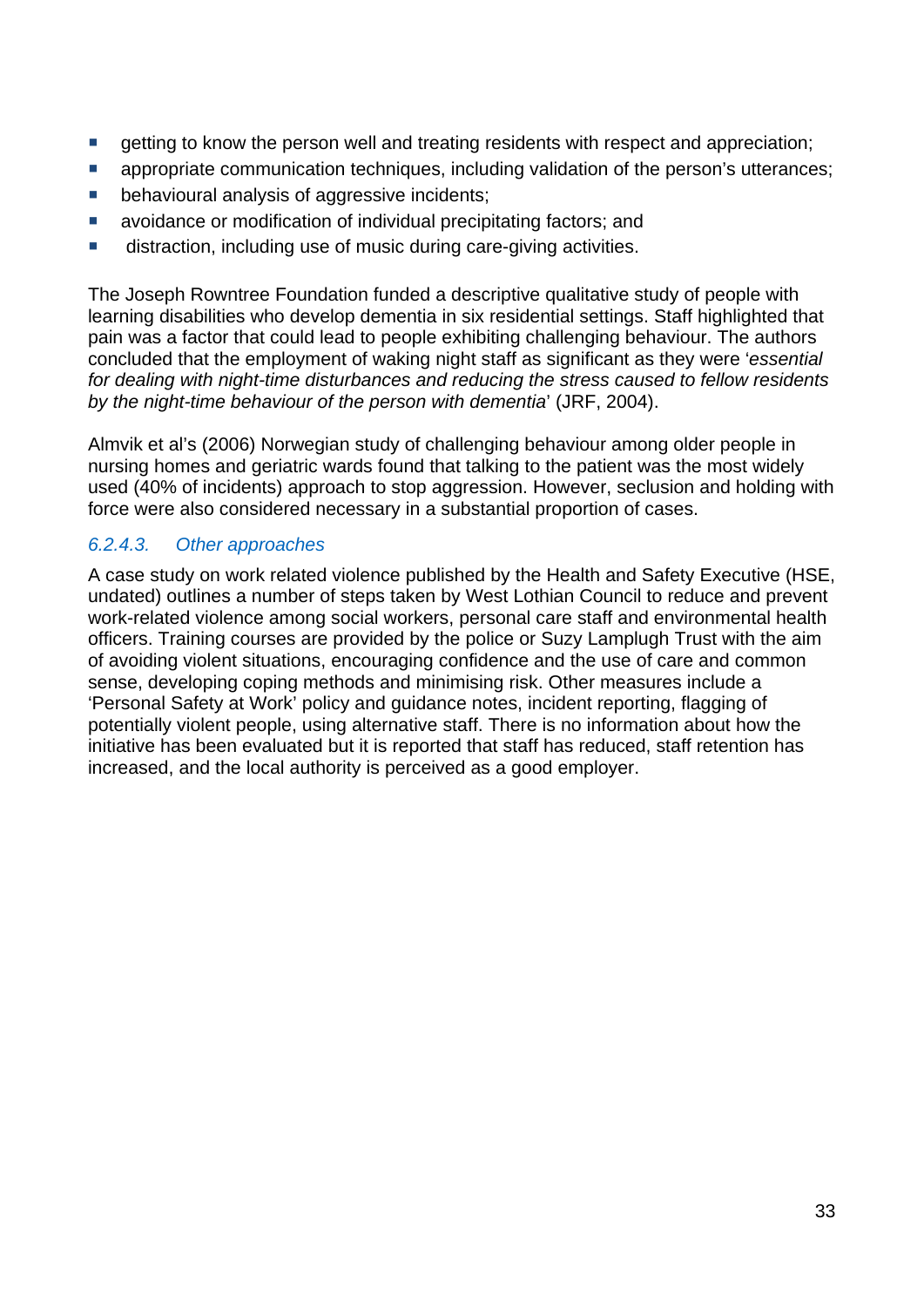## **7 Training**

#### **Good evidence to support**

- Careful selection of training goals such as the training format and the techniques being used to improve treatment skills of staff are important.
- A combination of in-service training and coaching on the job appears to be the most effective training strategy.

#### **Limited evidence to support**

- Person Focused Training is an effective model for equipping staff to design effective behaviour support plans.
- A structured and sustained staff training programme may reduce behavioural disturbances and the use of restraints towards people with dementia in nursing homes.

#### **Insufficient evidence to support or reject**

- Training alone improves staff performance.
- Staff qualifications or other training is linked to the quality of outcome for people with learning disabilities.

A robust meta-analysis to establish the right ingredients (i.e., goals, format, and techniques) for staff training that are related to improvements of staff behaviour was conducted by Van Oorsouw et al. (2009). It showed the importance of a careful selection of training goals such as the training format and the techniques being used to improve treatment skills of staff. A combination of in-service training and coaching on the job appeared to be the most effective strategy. With in-service formats, research indicated that one should use multiple techniques, and verbal feedback was particularly effective; while when coaching on the job, verbal feedback should be part of the program, as well as praise and correction. The literature search concentrated on studies that were published in a period of 20 years. Fifty-five studies met the criteria.

The meta-analysis indicated that although direct-care-staff training is generally well evaluated by the staff involved, there is limited evidence that training alone improves staff performance, because training has not been linked to quality of outcomes for service users or maintenance of behavioural gains after treatment. Studies in the meta-analysis mainly focussed on short-term changes in staff performance (e.g., knowledge and behaviour in the workshop classroom), rather than on client outcome variables and/or maintenance of staff performance in the long-term. Because most intervention studies used training packages, it was not possible to determine which aspect of the training was essential and which was potentially superfluous. The ambiguity of some of the descriptions of the feedback procedures meant it was not always clear how to interpret the effectiveness of feedback. The authors noted that factors such as the way staff view and respond to a client's behaviour also depends on a range of influences, for example, personal (e.g., staff motivation, staff learning capacity) and contextual (e.g., support, quality of organisational management) variables.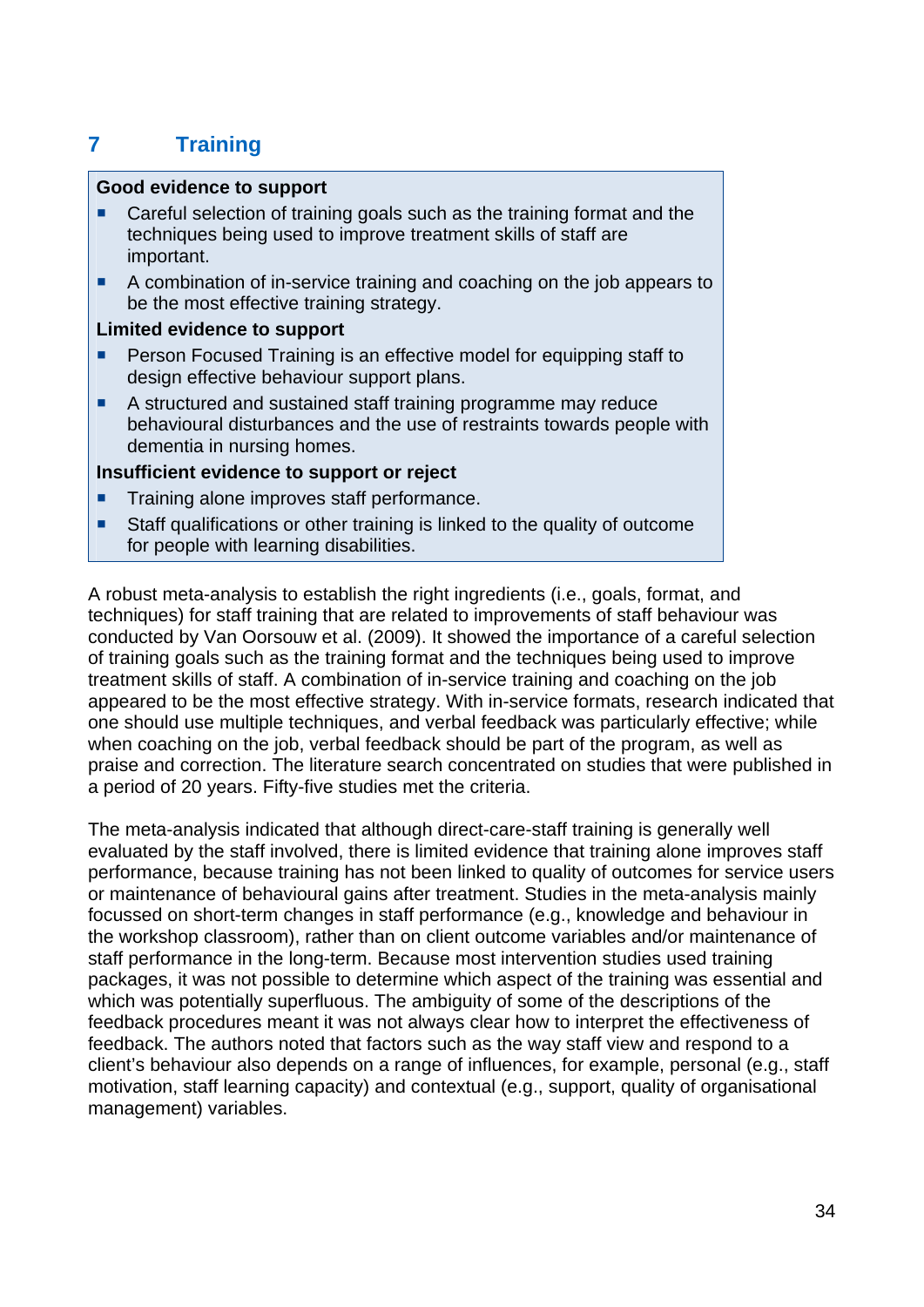Campbell has also repeatedly drawn attention to the weakness of the evidence base on the impact of staff training in terms of long-term changes in staff attitudes and behaviour and improved outcomes for clients. Few studies have measured observed staff behaviour after training related to preventing, treating, managing or coping with people whose behaviour challenges. In a discussion article (June 2007) Campbell noted that there is little evidence that links staff qualifications or other training to quality of outcome for people with learning disabilities, and little evidence that more experienced staff and more qualified staff distinguish between challenging behaviours especially in terms of their causes.

Citing evidence from the previous decades, Campbell observed that:

*"the success of training interventions to improve the quality of staff interactions and attitude in this area has generally been equivocal."* He continues*: "Some of this is due to the lack of precision in defining 'success', or indeed failure of staff training. Outcome measures used have included the subjective (what staff report), the cognitive (knowledge gain), service-users centred (effects on behaviour) and organizational (e.g. reduced turnover or burnout of staff). Evaluating training on the basis of how any learning is applied has been rare, perhaps in recognition or fear that money invested in training brings comparatively little direct return. Attempts to improve understanding, change specific staff behaviours and increase job satisfaction have had mixed, and predominantly short term results".*

According to Campbell and Hogg (2008) while staff training about challenging behaviour is generally well evaluated by care staff and may improve feelings of self efficacy, there is debate about whether and how it changes staff performance and the way they think about challenging behaviours. They observed that evaluative data on behavioural changes in staff following training are equivocal; and that there is evidence that other factors such as an individual's own beliefs about what challenging behaviour is, what causes it, and how it can best be treated, affect staff performance.

In a subsequent article, Campbell (2010) again noted the gap between the evidence base and current practice, and questioned whether *treating* challenging behaviour is within the purview of front-line staff, or whether it is more relevant to *enable them to cope* on a day to day basis, while providing the best quality of life to clients. He raised questions about whether some staff have the capacity to learn and implement what they have learnt about good practice for working with people with learning disabilities and challenging behaviour.

Not only is the evidence on the success of training interventions in improving staff performance and client outcomes equivocal, a review of health services for people with learning disabilities by Quality Improvement Scotland (NHS QIS, 2006) (cited by Campbell, 2007) found that in only one out of 16 NHS boards were the training needs of staff 'substantially' developed; in five out of the 16 these needs were 'scarcely' developed. Staff in these services were working with people with learning disabilities and challenging behaviour, including adults in long term learning disability hospitals. According to Campbell, this lack of training was consistent with previous findings about the proportion of staff with inadequate training for the job.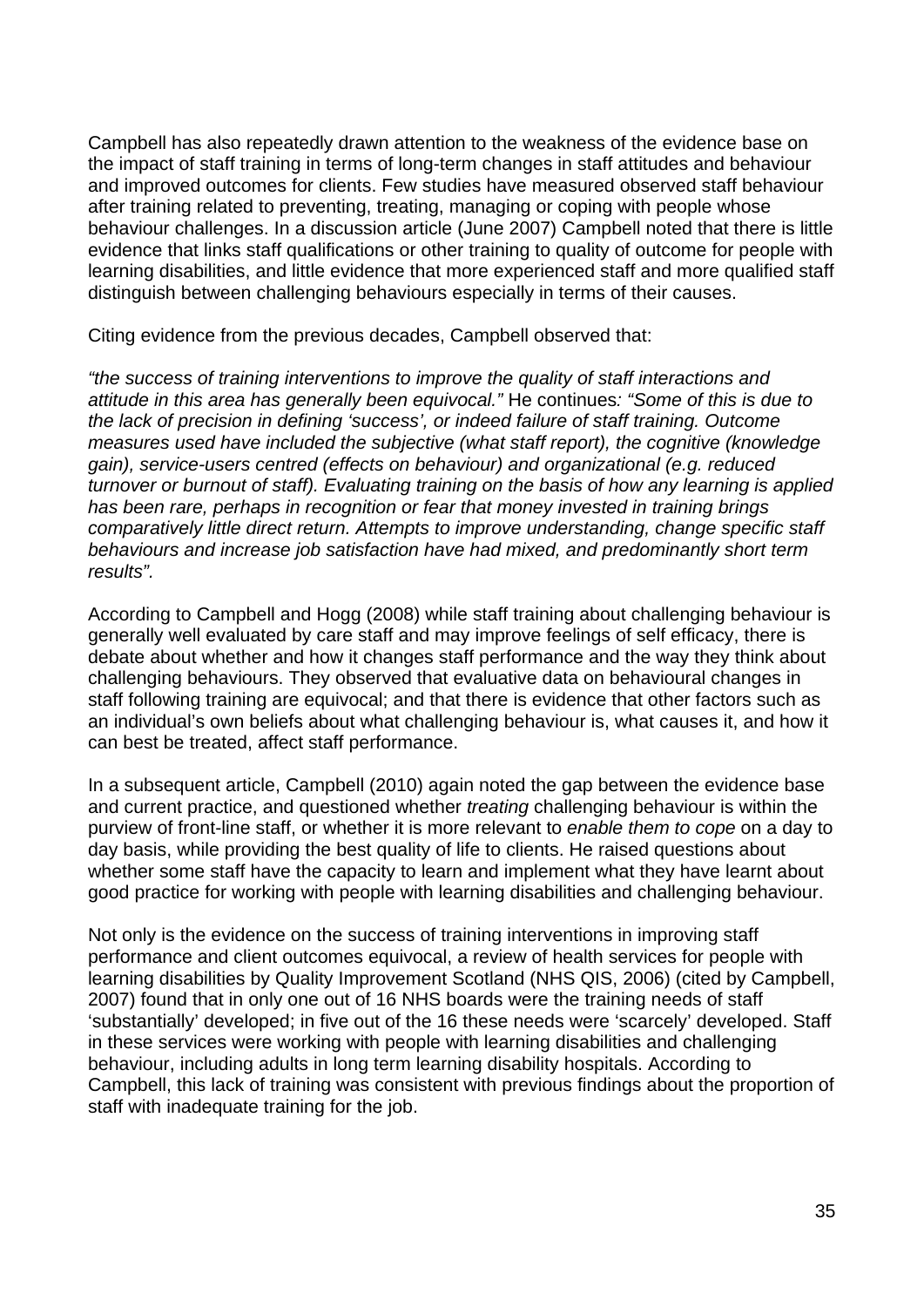#### **7.1 Understanding challenging behaviour**

Dowey and colleagues (2007) explored whether a one-day training workshop for 54 front line staff working with adults with intellectual disabilities affected staff causal explanations of challenging behaviour. Staff were trained by members of a peripatetic challenging behaviour service in an effort to change the way that they thought about challenging behaviours and the causal models that they applied. The workshops comprised lectures, handouts, small group exercises, and some role play and staff completed a questionnaire immediately after the training. The researchers concluded that it is possible to affect a significant shift in the models used by staff to explain challenging behaviours after brief training. However, there was no longer term measurement of staff attitudes and no examination of the effect on practice.

Another case study evaluation by Tierney et al (2007) looked at the impact of a three day training course on challenging behaviour on the cognitive and emotional responses of 48 staff working with people with intellectual disability who present with challenging behaviour: Understanding and Responding to Challenging Behaviour'. The course involved theoretical presentation, group work, role play, practical skills, teaching and discussion. Perceived self-efficacy in dealing with challenging behaviours had increased significantly at three months after training. However, there were no significant changes in either emotional reactions to challenging behaviours or causal beliefs. The authors were equivocal about the value of general introductory training to challenging behaviour for staff. concluding that: staff training focused on understanding challenging behaviour and dealing with stress can improve staff confidence, but is unlikely to affect negative emotional reactions or change causal beliefs.

#### **7.2 Person-focused training**

McClean and colleagues (2005) defined Person Focused Training as training staff who work with service users displaying challenging behaviour to conduct a functional assessment, to design and to implement a multi-element behaviour support plan for a particular individual. Assessment included a comprehensive psychosocial assessment, incident analysis, functional assessment and hypothesis testing. Intervention involved environmental accommodation, skills teaching, direct interventions and reactive strategies. Implementation involved Periodic Service Review and quarterly progress reports.

A study by Grey and McCLean (2007) looked at the effect of training staff in the assessment of challenging behaviour and the development of behaviour support plans found reductions in challenging behaviour. Fifteen qualified nurses, seven residential carestaff, four day service providers, two intensive support workers and two clinical psychologists took part in a course comprised of nine full days over a 6-month period. Using a control group of 30 individuals with challenging behaviours matched against the 30 selected for Person-Focused training (PFT) over a 6-month period, the researchers found significant reductions in the frequency, management difficulty and severity of challenging behaviour for service users in the target group, but not in the control group after 6 months. For two-thirds of the target group, the frequency of challenging behaviour dropped to below 30% of baseline rates after 3 months of implementation of behaviour support plans. For the remainder, the majority had a rate reduction to between 70% and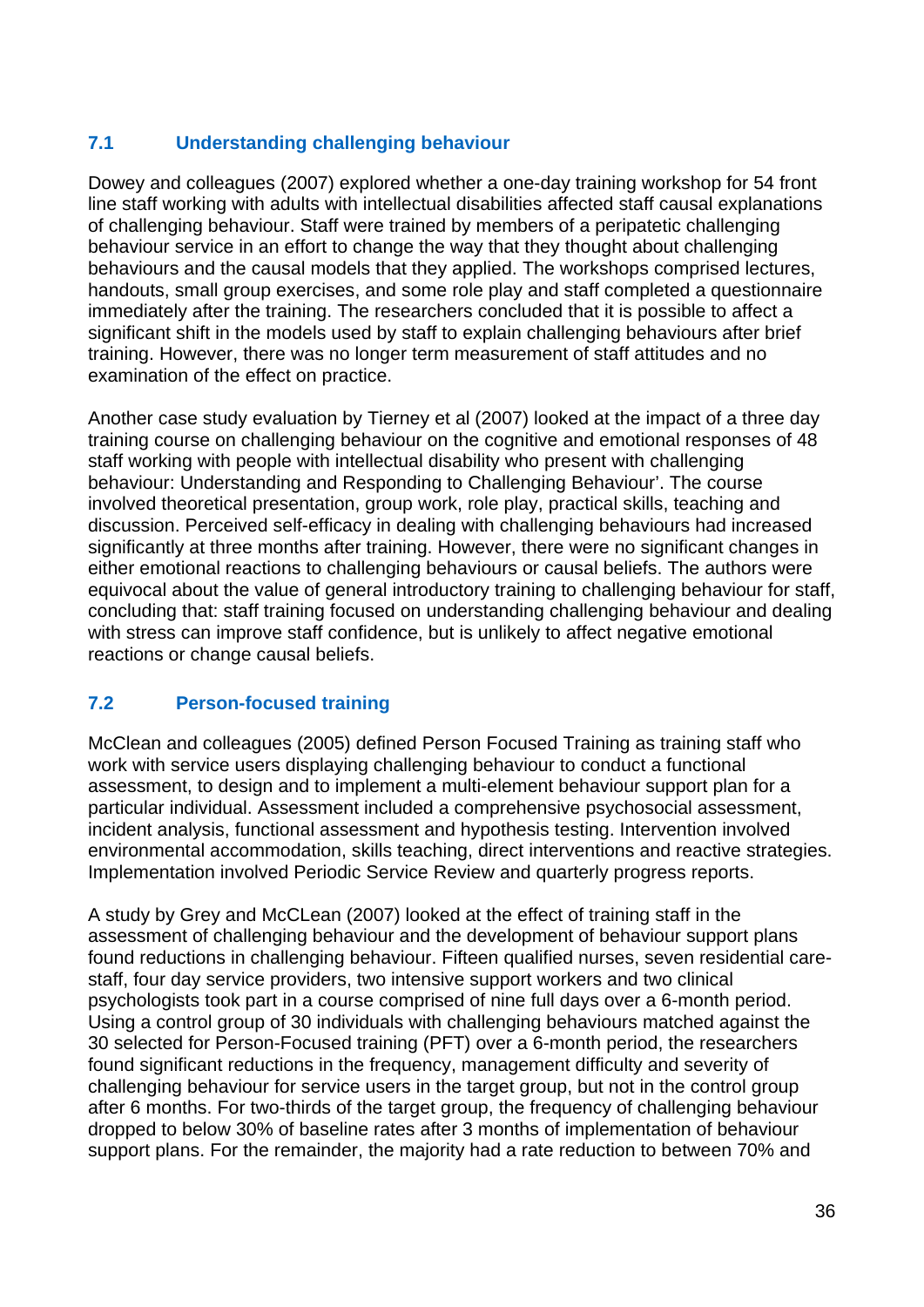30% of baseline. However, it was unclear which ingredients of the behaviour support plans were most effective.

An earlier study by McClean et al (2005) also reported reduced challenging behaviour in people with intellectual disabilities as a result of person-focused training. The study found evidence of a substantial reduction in the frequency of challenging behaviours in 77% of cases at an average of 22.5 months after implementation of PBS. Challenging behaviours reduced by an average of 65% in the large residential settings included in the sample. Behaviour support plans designed by direct caregivers were at least as effective as those designed by psychologists, and the authors concluded that Person Focused Training is an effective model for equipping staff to design effective behaviour support plans.

## **7.3 Restraint**

Murphy et al (2003) noted that "*in intellectual disability services, a number of other methods of management of violence have been developed since the advent of control and restraint (C&R), including: Strategies for Crisis Intervention and Prevention (SCIP), Non-Aversive Psychological and Physical Interventions (NAPPI), Protection of Rights in Care Environments (PRICE) and Studio III, as well as newer versions of C&R (British Institute of Learning Disabilities 2002)*". They observed that all of these methods have linked training courses, which have been marketed to the day and residential services that might employ them.

Although now somewhat dated, Murphy et al (2003) looked at the extent to which staff in intellectual disability services were trained in the use of physical interventions or restraint. The research team identified at least 12 different types of training recorded, including a number of types of control and restraint. They found that the degree of training varied across the sample, for example, not all senior staff in intellectual disability services were trained in the simple physical interventions of breakaway and de-escalation skills. Nor did all staff have any specific training in a particular method or 'brand' of physical intervention, even when they worked in a specialist assessment and treatment service, where physical interventions are likely to be commonly employed because of the frequency of challenging behaviour. About one-third of organizations (across all the three groups in the study) did not have written policies for the use of physical interventions. Deveau and McGill's (2009) study, mentioned earlier, found 18% of services using restrictive physical intervention did not have a policy on it in place. A number of respondents in Murphy et al's study voiced concerns about the plethora of methods of physical interventions available and the lack of information and research into their relative efficacy.

In a study by Testad et al (2005) in Norway conducted a small randomised controlled trial to explore whether a structured and sustained staff training program could reduce behavioural disturbances and the use of restraints towards demented patients in nursing homes. While most studies have used staff evaluation of effectiveness of training programmes, this study also looked at the effect in terms of behaviour. Staff in the intervention group received a six-hour seminar focusing on dementia, aggression, problem behaviour, decision making process and alternatives towards use of restraint was presented to the entire staff. The topics covered in the seminars were based on recent research and literature. A manual for the seminar was developed to ensure that the same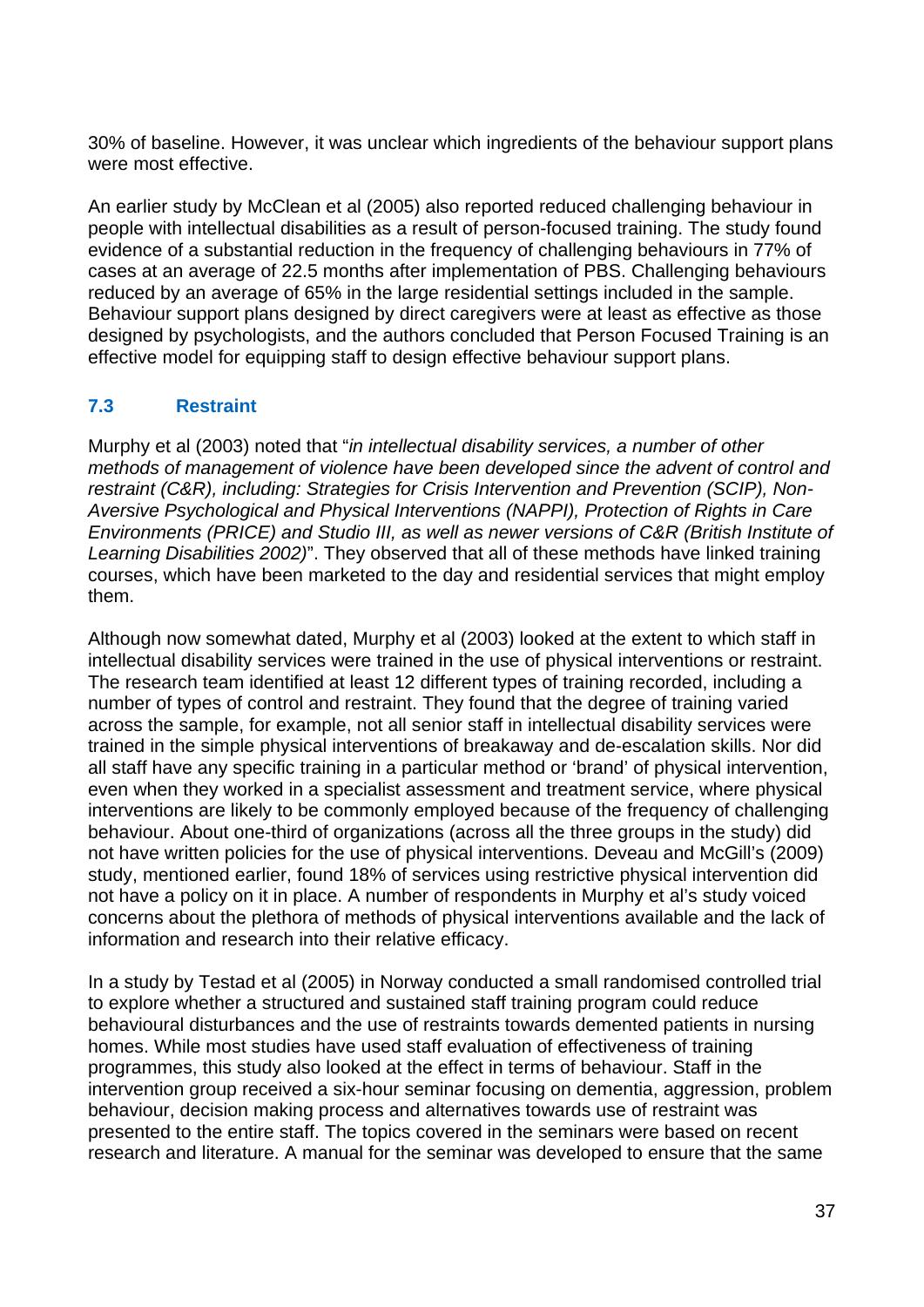topics were covered in all staff care groups. Then, each group was given guidance for one hour every month, for six months. The researchers found that their educational programme improved the quality of care of dementia by reducing the use of restraint by 54%, despite a similar or even higher level of agitation scores.

## **7.4 Emotional intelligence**

Emotional intelligence is defined by Bar-On et al's (2000) as *'. . . an array of emotional, personal and social abilities and skills that influence an individual's ability to cope effectively with environmental demands and pressures*'. A study by Zijlmans et al (2011) in two residential settings in the Netherlands assessed whether four-months of emotional intelligence training in combination with a video-feedback training programme improved the emotional intelligence of staff working with people with intellectual disabilities and challenging behaviour. The emotional intelligence of the experimental group of 34 staff changed significantly more than that of the control group of 26 staff. The authors concluded that the positive effect of the training programme on emotional intelligence suggested that the emotional intelligence of staff working with clients with intellectual disabilities and challenging behaviour can be influenced by training.

## **7.5 Dementia**

There has been little robust evaluation of training for staff working for people with dementia who challenge. Fairhurst and Toone (2006) provide a description and limited evaluation of a two day workshop for formal carers of people with dementia and challenging behaviour. The two day training sessions covered: assessment and understanding of dementia and challenging behaviour; and interventions including alternative therapies, activities and communication, medication and reactive strategies. The 92 participants (mainly from residential and nursing homes) completed feedback forms which indicated the events were successful in introducing person centred ideas and providing some practical advice and strategies. However, there was no evaluation of the longer term effectiveness or impact on actual practice.

A study by Kalsy et al (2007) examined the effects of care staff training in ageing, dementia and people with intellectual disabilities in terms of attributional style (specifically controllability) and optimism for change in behavioural deficits and excesses. Providing a one-day training event resulted in a significant increase in participants' knowledge of ageing and dementia; and also lowered the controllability rating of participants. Again there was no evaluation of the long-term impact of the training on either staff or clients.

## **7.6 Other training**

A number of other training programmes have been evaluated and are included in the review although the quality of evidence is limited and several are from outside the UK (although some were excluded as too specific to their national context). They illustrate the range of training available.

Van Oorsouw and colleagues (2010) developed an in-service training programme in the Netherlands covering the theory of challenging behaviour and physical intervention training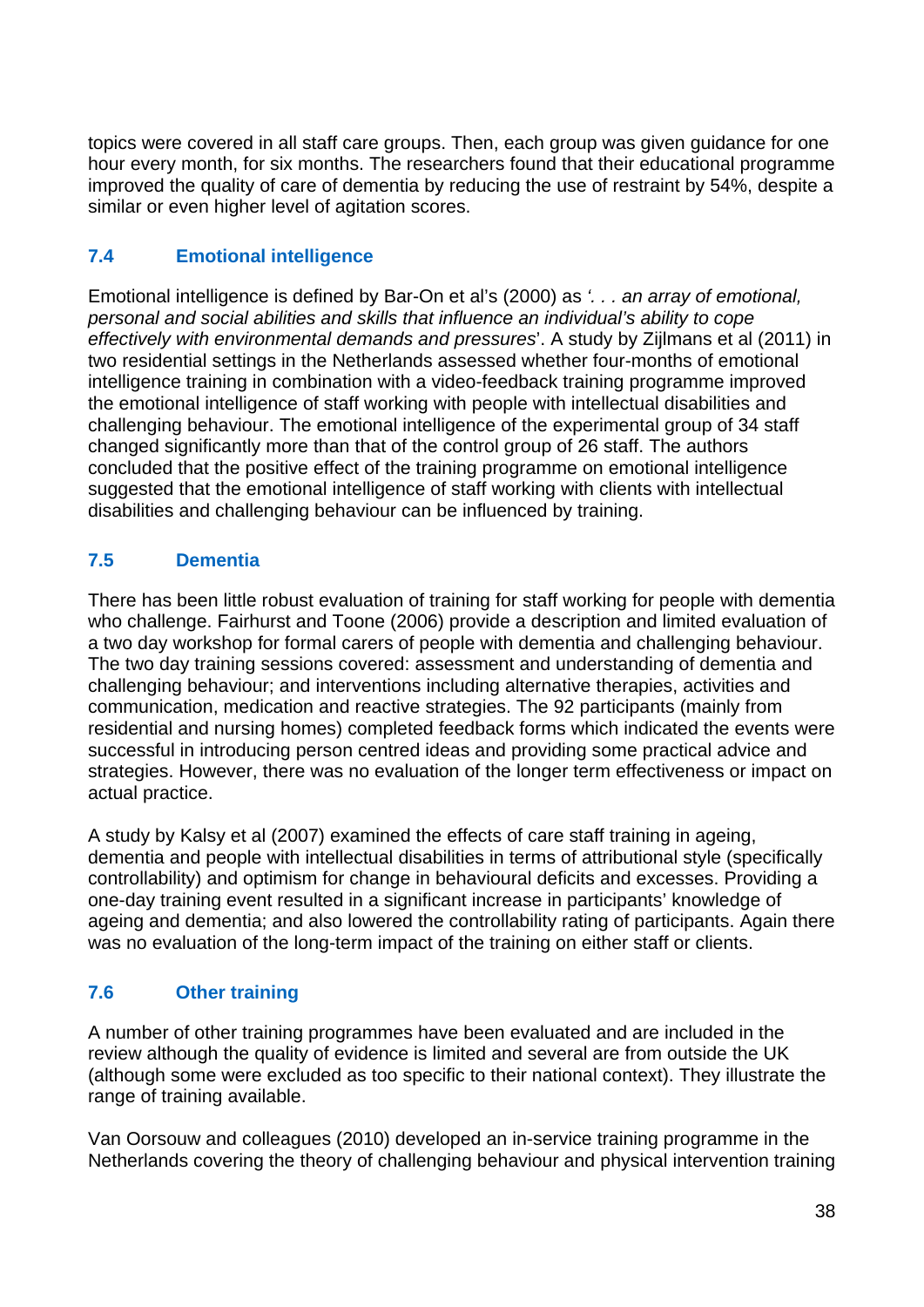for 35 staff working with clients with challenging behaviour and intellectual disabilities. Compared with a control group of 35 staff, the researchers found significantly higher levels of knowledge and skills after training, but both eroded over time. They concluded that this indicated the need for further short courses to maintain the gains of the initial training.

Campbell and Hogg (2008) used pre and post-training questionnaires with a controlled group trial to evaluate the impact of two training courses for a range of staff working with adults with intellectual disabilities and challenging behaviour in a variety of service settings, including education, day services, community services and hospitals. Two openlearning, university-accredited courses were used in the study: one group undertook the course 'Approaches to People with Challenging Behaviour' and a second group undertook the course 'Approaches to Sexual Abuse of Adults with Learning Disabilities' with a third group that did not undertake any accredited training course during the period of the study. The researchers concluded that cognitive representation of challenging behaviour in staff can be measured and changed in a positive way by training *to some extent*. However, the authors warned that although staff could identify recommended approaches post-training, the evaluation did not provide evidence that they were implemented.

A small pilot Australian study by Smidt et el (2007) evaluated the impact of a four week communication training programme on 18 members of staff working in three residential services for adults with challenging behaviour. Although the training programme was successful in changing staff communication and practice and there was some reduction in levels of challenging behaviour in the short-term, the results in terms of challenging behaviour were not sustained in the long-term.

In the US, Macurik et al (2008) compared the use of videos versus live training as components of a programme for training support staff in individual intervention plans for people with severe disabilities and challenging behaviour. The study provided some evidence that video can be an advantageous component of programmes for training support staff in individualized intervention plans for challenging behaviour.

Campbell (June 2007) noted that studies of 'belief in self' and belief in others are also emerging as promising areas of future research and training. He noted studies that indicated that boosting staff self-confidence through training; and providing management support to help convince staff of the value of proven treatment strategies, have led to improvements in staff satisfaction in the work that they do.

Although research relating to informal carers was screened out in the review, it is noteworthy that there appears to be very little research on training and support for informal carers of people with challenging behaviour apart from a small case study by Shinnick and McDonnell (2003).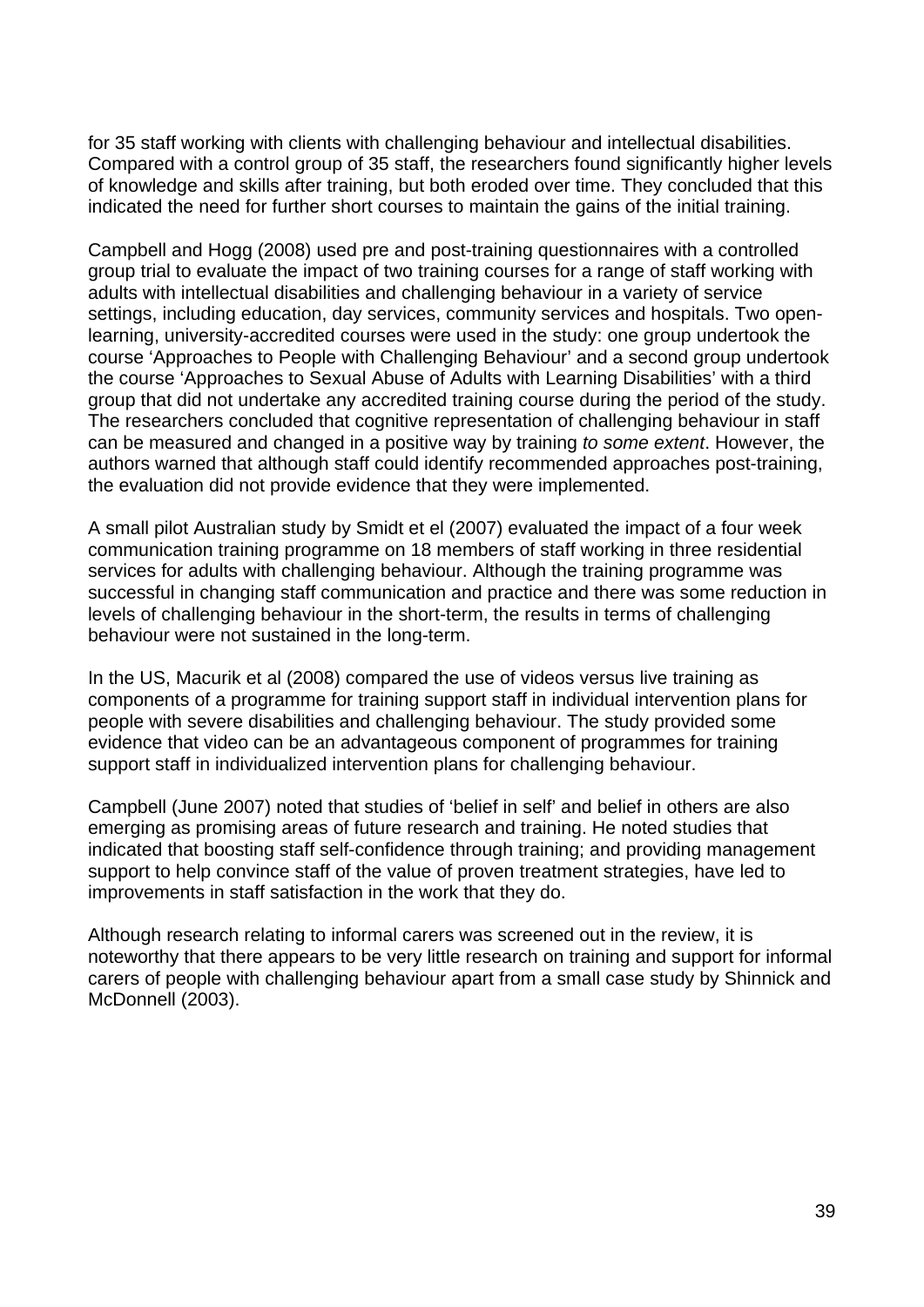## **8 What are the gaps in the evidence base?**

A number of gaps in the research evidence were identified in the review, some of which relate to the topic of study, while others are gaps in types of research. Overall, the general quality of studies is disappointing with only a handful of high quality studies. The main gaps are:

- A limited number longitudinal and observational studies
- **EXTE:** Little research around people whose behaviour challenges with dementia and social care workforce.
- **Little research around people with severe mental health whose behaviour challenges** and social care workforce.
- **EXTER 2018** Extent of aggression and injury experienced by care staff working with different client groups and in different settings.
- Research into the actual aggression management strategies adopted in care facilities for people with dementia and challenging behaviour.
- Little evidence related to black and minority ethnic groups either staff or clients.
- Evidence on long-term impact of PBS and AS on staff behaviour and client outcomes.
- **Lack of evidence on the relationship between staff training and challenging behaviour** and understanding of how staff training works.
- Little research into management and leadership issues.
- A lack of good evaluation studies of service models for people whose behaviour challenges.
- Little evidence on training and support for informal carers.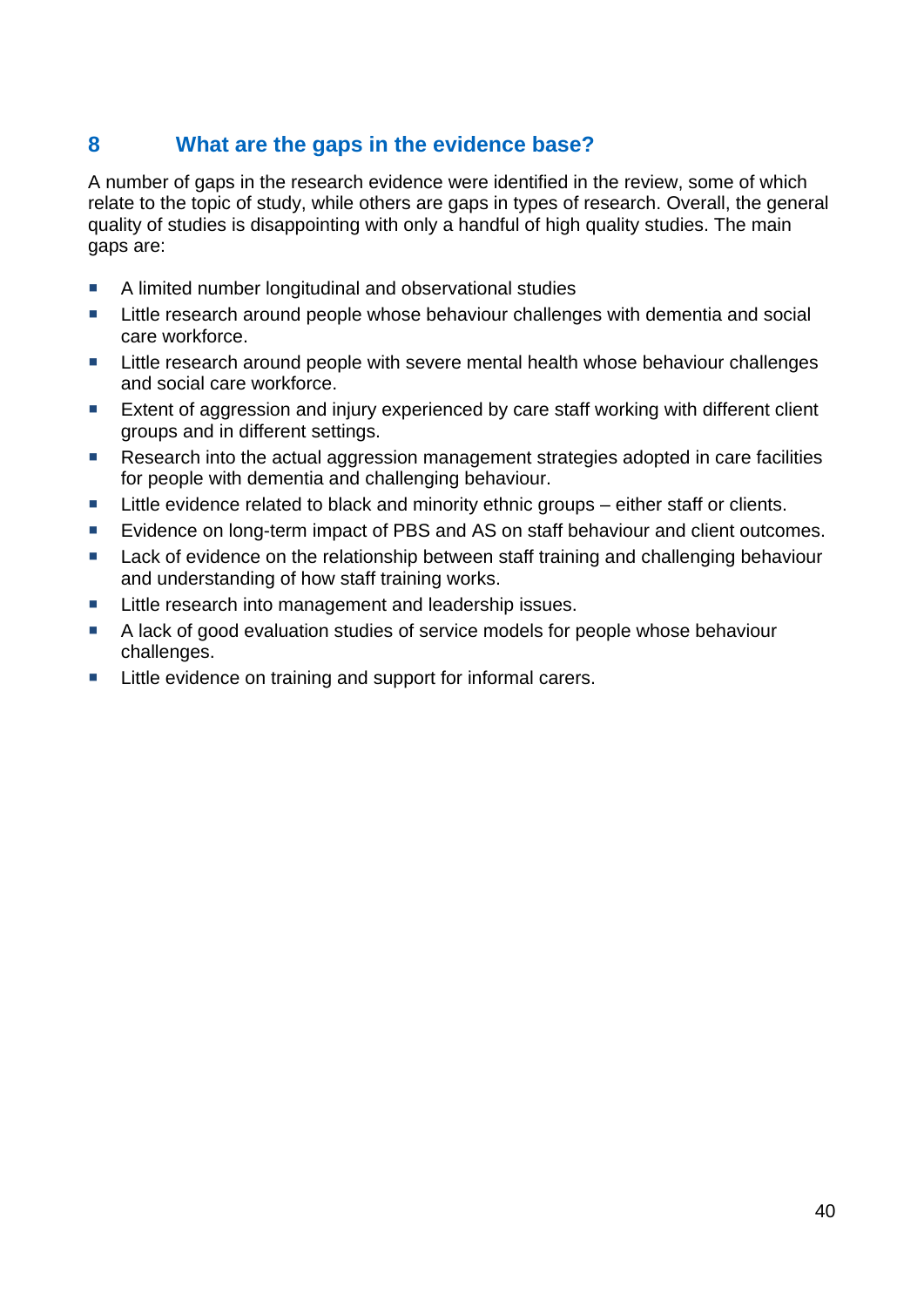## **9 Conclusion**

In reviewing the evidence on the social care workforce and people whose behaviour challenges, it is important to bear in mind the fluidity of the term 'people whose behaviour challenges'. Research demonstrates that it is a social construct: a descriptive rather than a diagnostic category which is defined not just by an individual's characteristics or condition, but also the context of where they live and how they spend their time, and their interaction with staff and the wider environment.

The evidence identified in this review has been limited, reflecting a recognised paucity of good quality studies concerned with people whose behaviour challenges and social care workforce practice and development. In terms of how many people whose behaviour challenges there are, and how many of them are receiving social care – there is considerable variation in the estimates. However, it is important for them and their carers, and the people they live with, that they receive good quality care in line with best practice and national guidelines.

It is not clear that staff attributions of responsibility for challenging behaviour to an individual affect their willingness to help them; however, it does appear that there are differences worth exploring between staff which mean that some provide better care than others: for example, staff who feel sympathetic appear more willing to help and older staff appear to be more tolerant of aggression. MacIntyre are currently exploring the use of psychometric tests to select staff to work with people with learning disabilities in terms of personal characteristics such as empathy.

The evidence review indicates that most staff have direct experience of challenging behaviour. However there is little evidence of the extent of assaults and injury. A range of factors are associated with staff stress including working with people whose behaviour challenges. Some of these factors are ones which can be addressed by managers, others may be outside their influence. Supporting staff who work with people whose behaviour challenges may help them to reduce or avoid burnout.

Good management support appears not only to help staff, but also reduces the likelihood of placement breakdown among people with learning disabilities who challenge. Staff access to external support – for example, expert advice – is also associated with maintained placements. However, other factors such as staffing levels, physical environment and administrative systems also appear to play a part in the likelihood of placement breakdown.

Service settings appear to be linked to the quality of care for people whose behaviour challenges. The research evidence raises concerns about the greater use of physical restraint and medication in care settings where people with learning disabilities who challenge are grouped together. The evidence supports community settings, but it appears that front-line staff need access to access to peripatetic and specialist services to deliver positive service outcomes.

The relationship between organisational factors and good practice surfaced throughout the review. Although much of the evidence lacked any kind of control group, there was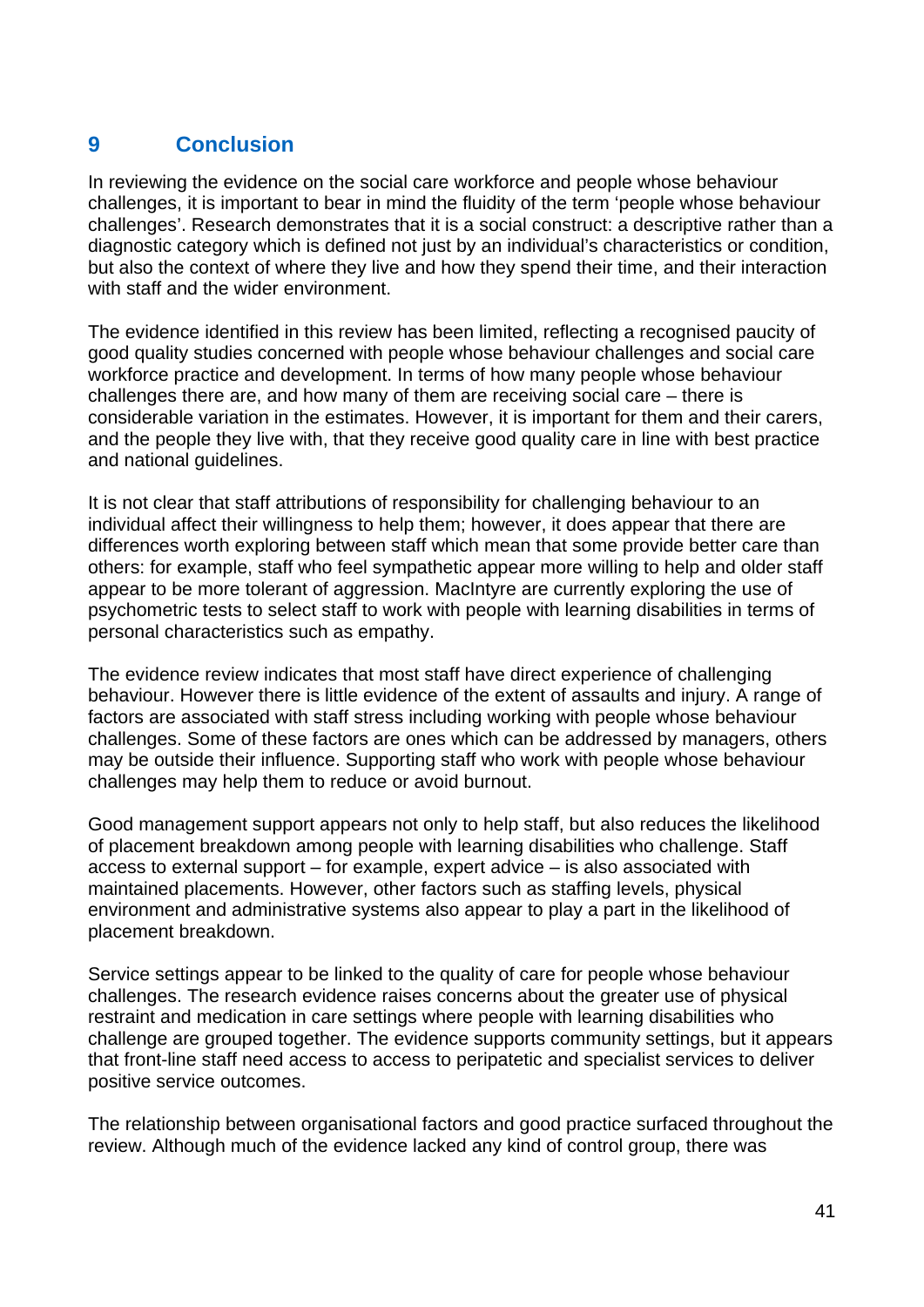evidence that positive behaviour support or active support, and periodic service review, provided positive outcomes, at least over the short-term. However, it seems that it is not enough for guidelines on good practice to be in place: organisational commitment, team involvement and staff training are associated with implementation of good practice.

A final section of this review covered training and highlighted the need for better evidence about the long-term impact of training on staff understanding, behaviour, performance and client outcomes. There was a striking lack of research exploring how effective staff training is in relation to these different outcomes, although it would seem of critical importance, particularly for those organisations paying for training. However, there is good evidence to support the use of combined approaches to in-service training and on-the-job coaching, along with careful selection of training goals, formats and techniques. Much of the evidence was concerned with evaluating the training of staff who work with people whose behaviour challenges with learning disabilities. There appeared to be little evaluation of training programmes for staff working with people with dementia who challenge and this may be an area which requires development.

In conclusion, this evidence review has identified a wide range of research studies both quantitative and qualitative but has struggled to find many high quality studies. However, it has been possible to identify a range of evidence about current practice, what works and what are the key characteristics of effective practice, and where the gaps in the evidence base exist.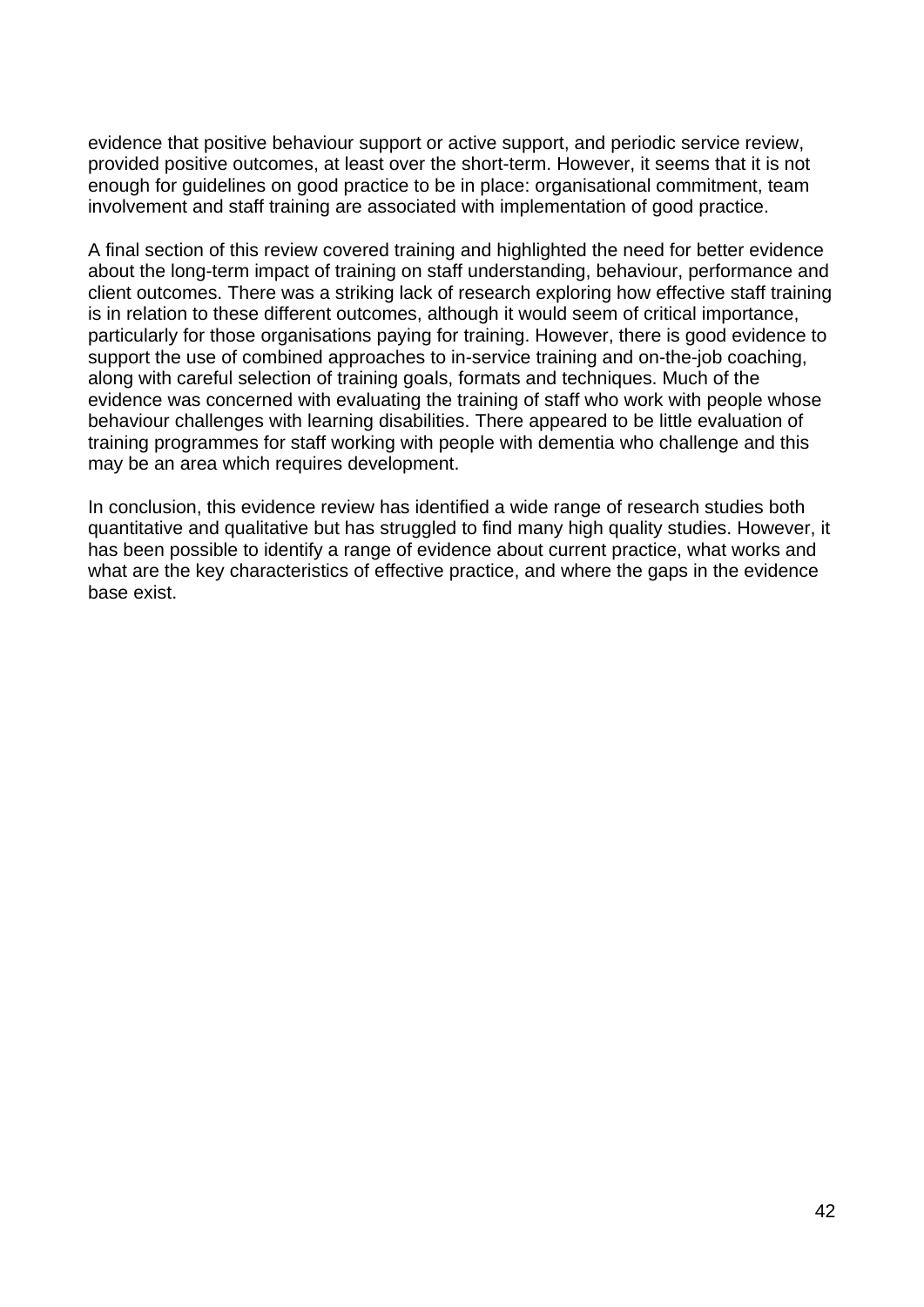## **C: References**

Allen D (2008) The relationship between challenging behaviour and mental ill-health in people with intellectual disabilities: A review of current theories and evidence, Journal of Intellectual Disabilities, 12, 4, pp267-294.

Allen D. (2002) Behaviour change and behaviour management, in: Ethical approaches to physical interventions (ed D. Allen), pp.3–14. BILD, Worcs.

Allen D, James, W, Evans, J, Hawkins, S, and Jenkins, R (2005) Positive Behavioural Support: Definition, Current Status and Future Directions, Tizard Learning Disability Review; Apr 2005; 10, 2, pp4-11.

Allen D, Lowe K, Brophy S, & Moore K (2009) Predictors of Restrictive Reactive Strategy Use in People with Challenging Behaviour, Journal of Applied Research in Intellectual Disabilities, 22, 2, pp159-168.

Allen D, Lowe K, Jones E, James W, Doyle T, Andrew J, Davies D, Moore K and Brophy S (2006) Changing the face of challenging behaviour services: the Special Projects Team, British Journal of Learning Disabilities, 34, 4, pp237-242.

Almvik R, Rasmussen K and Woods P (2006) Challenging behaviour in the elderly monitoring violent incidents, International Journal of Geriatric Psychiatry, 21, 4, pp368-374.

Bailey B. A., Hare D. J., Hatton C. & Limb, K. (2006) The response to challenging behaviour by care staff: emotional responses, attributions of cause and observations of practice, Journal of Intellectual Disability Research, 3, March, pp199-211.

Baker P (undated) Pamphlet for Commissioners: services for adults with learning disabilities who display challenging behaviour – well-matched and skilled staff, Challenging Behaviour Foundation.

Bar-On, R. (2000) Emotional and social intelligence: Insights from the Emotional Quotient Inventory (EQ-i). In R. Bar-On and J. D. A. Parker (Eds) *Handbook of emotional intelligence,* San Francisco: Jossey-Bass.

Bhaumik S., Watson J. M., Devapriam J., Raju L. B., Tin N. N., Kiani R.,. Talbott L, Parker R., Moore L., Majumdar S. K., Ganghadaran S. K., Dixon K., Das Gupta A., Barrett M. & Tyrer F. (2009) Aggression following community resettlement, Journal of Intellectual Disability Research, 53, March, pp298-302.

British Institute of Learning Disabilities (2006) BILD Code of Practice for the Use of Physical Interventions: a Guide for Trainers and Commissioners of Training, 2nd edn, BILD Publications, Plymstock.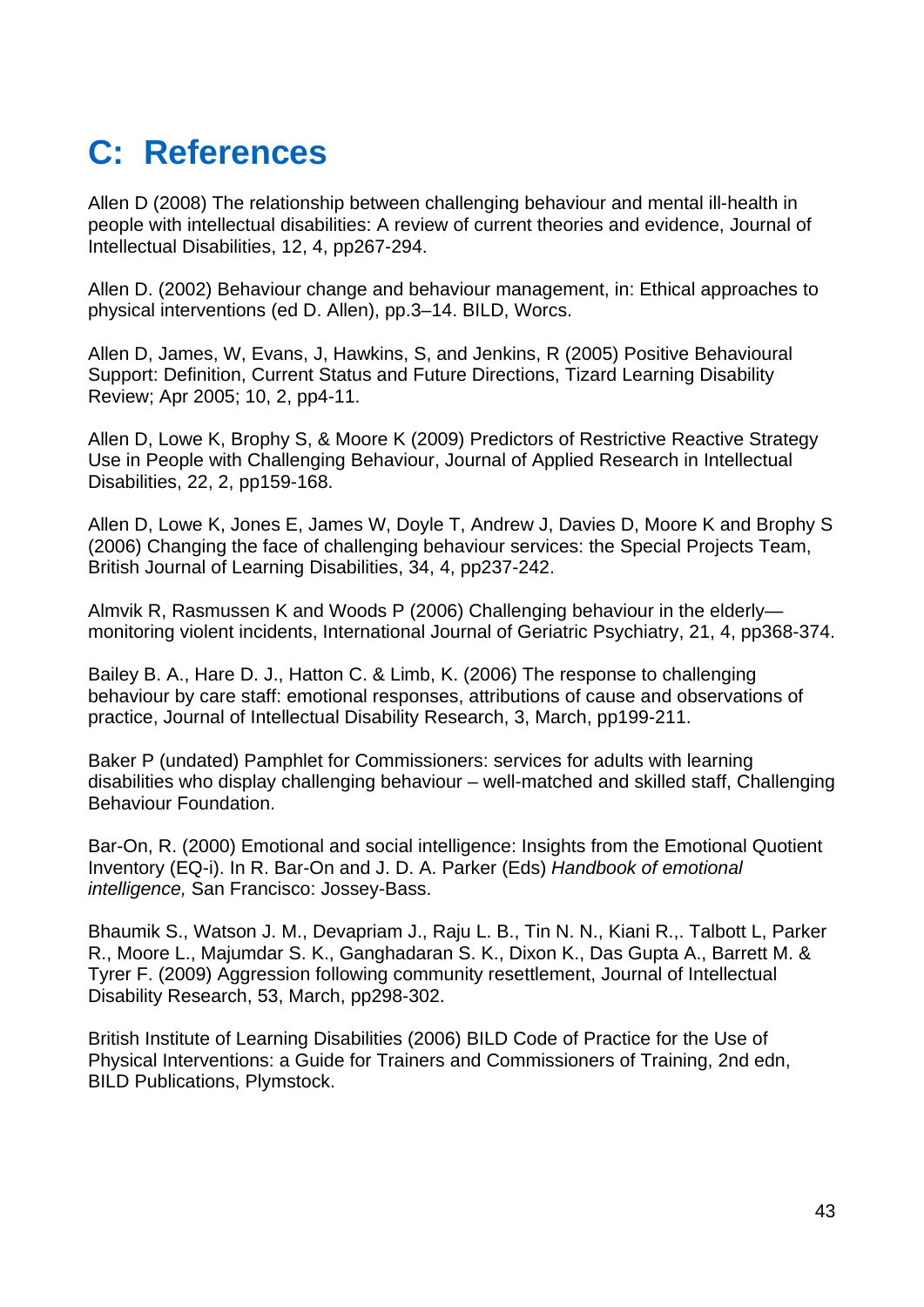Bradshaw J, McGIll P, Stretton R, Kelly-Pike A, Moore J, Macdonald S, Eastop Z & Marks B (2004) Implementation and Evaluation of Active Support, Journal of Applied Research in Intellectual Disabilities, 17, 3, pp139-148.

Broadhurst S & Mansell J (2007) Organizational and individual factors associated with breakdown of residential placements for people with intellectual disabilities, Journal of Intellectual Disability Research, 51, 4, pp293-301.

Campbell M (2010) Workforce development and challenging behaviour: training staff to treat, to manage or to cope? Journal of Intellectual Disabilities, 14, 3, pp185-96.

Campbell M (Jun-07) Staff training and challenging behaviour - Who needs it? Journal of Intellectual Disabilities, 11, 2, pp143-156.

Campbell M & Hogg J (2008) Impact of Training on Cognitive Representation of Challenging Behaviour in Staff Working with Adults with Intellectual Disabilities, Journal of Applied Research in Intellectual Disabilities, 21, 6, pp561-574.

Chung M C & Harding C (2009) Investigating Burnout and Psychological Well-Being of Staff Working with People with Intellectual Disabilities and Challenging Behaviour: The Role of Personality, Journal of Applied Research in Intellectual Disabilities, 22, 6, pp549- 560.

Care Quality Commission (2012) Learning disability services inspection programme: National overview.

Dagnan D. & Cairns M. (2005) Staff judgements of responsibility for the challenging behaviour of adults with intellectual disabilities, Journal of Intellectual Disability Research, 1, Jan, pp95-101.

Department of Health (2007) Services for People with Learning Disability and Challenging Behaviour or Mental Health Needs (Mansell report, revised edition), Department of Health.

Department of Health (2007b) Commissioning Specialist Adult Learning Disability Health Services: Good Practice Guidance:

www.dh.gov.uk/en/publicationsandstatistics/publications/publicationspolicyandguidance/dh \_079987

Department of Health (2006) Our Health, Our Care, Our Say: A New Direction for Community Services. HMSO, London.

Deveau R, & McGill P (2009) Physical Interventions for Adults with Intellectual Disabilities: Survey of Use, Policy, Training and Monitoring, Journal of Applied Research in Intellectual Disabilities, 22, 2, pp145-151.

Donaldson S (2002) Work stress and people with Down syndrome and dementia, Down's syndrome, research and practice, 8, 2, pp74-78.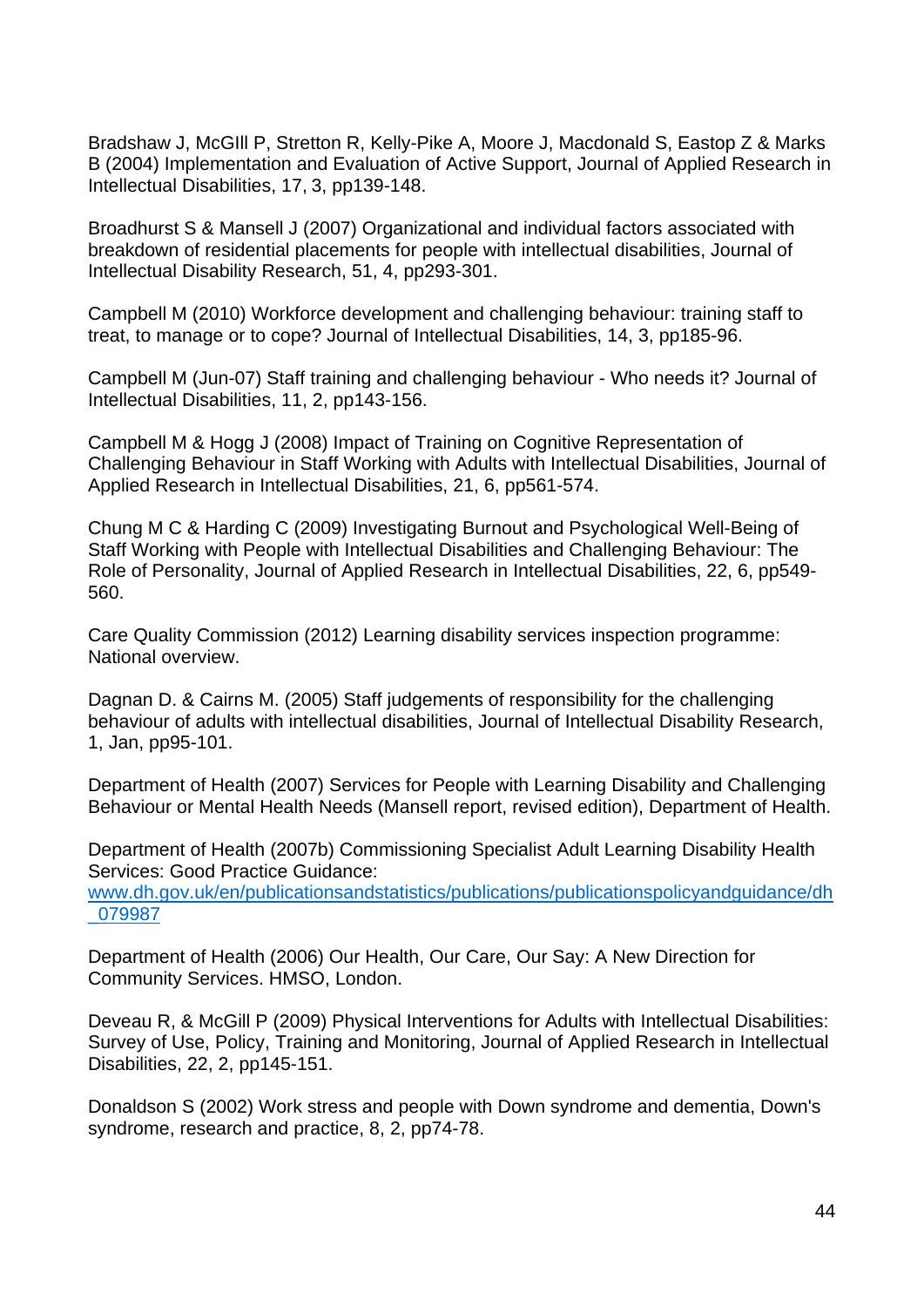Dowey A, Toogood S, Hastings RP & Nash S (2007) Can Brief Workshop Interventions Change Care Staff Understanding of Challenging Behaviours? Journal of Applied Research in Intellectual Disabilities, 20, 1, pp52-57.

Elford, H, Beail N, & Clarke Z (2010) A very fine line': Parents' experiences of using restraint with their adult son/daughter with intellectual disabilities, Journal of Applied Research in Intellectual Disabilities, 23, 1, pp75-84.

Fairhurst A & Toone H (2006) Understanding 'challenging behaviour' in dementia: reflections on a series of two-day workshops for formal carers, PSIGE Newsletter, 93, Jan, pp31-38.

Golding L, Emerson E, & Thornton A (2005) An evaluation of specialized communitybased residential supports for people with challenging behaviour, Journal of Intellectual Disabilities, 9, 2, pp145-154.

Grey I & McClean B (2007) Service User Outcomes of Staff Training in Positive Behaviour Support Using Person-Focused Training: A Control Group Study, Journal of Applied Research in Intellectual Disabilities, 20, 1, pp6-15.

Grey IM, Hastings RP, McClean B (2007) Staff training and challenging behaviour, Journal of Applied Research in Intellectual Disabilities, 20, pp1-5.

Gridley K, Brooks J, & Glendinning C (2012) Good support for people with complex needs: what does it look like and where is the evidence?, NIHR School for social care research.

Hallam,M. Knapp, K. Järbrink, A. Netten, E. Emerson, J. Robertson, N. Gregory, C. Hatton, S. Kessissoglou & J. Durkan (2002) Costs of village community, residential campus and dispersed housing provision for people with intellectual disability, Journal of Intellectual Disability Research, 46, June, pp394-404.

Hassiotis A, Parkes C, Jones L, Fitzgerald B & Romeo R (2008) Individual characteristics and service expenditure on challenging behaviour for adults with intellectual disabilities, Journal of Applied Research in Intellectual Disabilities, 21, 5, pp438-445.

Hawkins S, Allen D & Jenkins R (2005) The Use of Physical Interventions with People with Intellectual Disabilities and Challenging Behaviour – the Experiences of Service Users and Staff Members, Journal of Applied Research in Intellectual Disabilities, 18, 1, pp19-34.

Hayden C & Stevens M (2004) Identifying the Extent of Challenging Behaviour in Adult Learning Disability Services, The British Journal of Social Work, 34, 6, pp811-829.

Health and Safety Executive (undated) Accessed online on 3/9/12 at: http://www.hse.gov.uk/violence/hslcasestudies/westlothian.htm

Howard R, Rose J and Levenson V (2009) The Psychological Impact of Violence on Staff Working with Adults with Intellectual Disabilities, Journal of Applied Research in Intellectual Disabilities, 22, 6, pp538-548.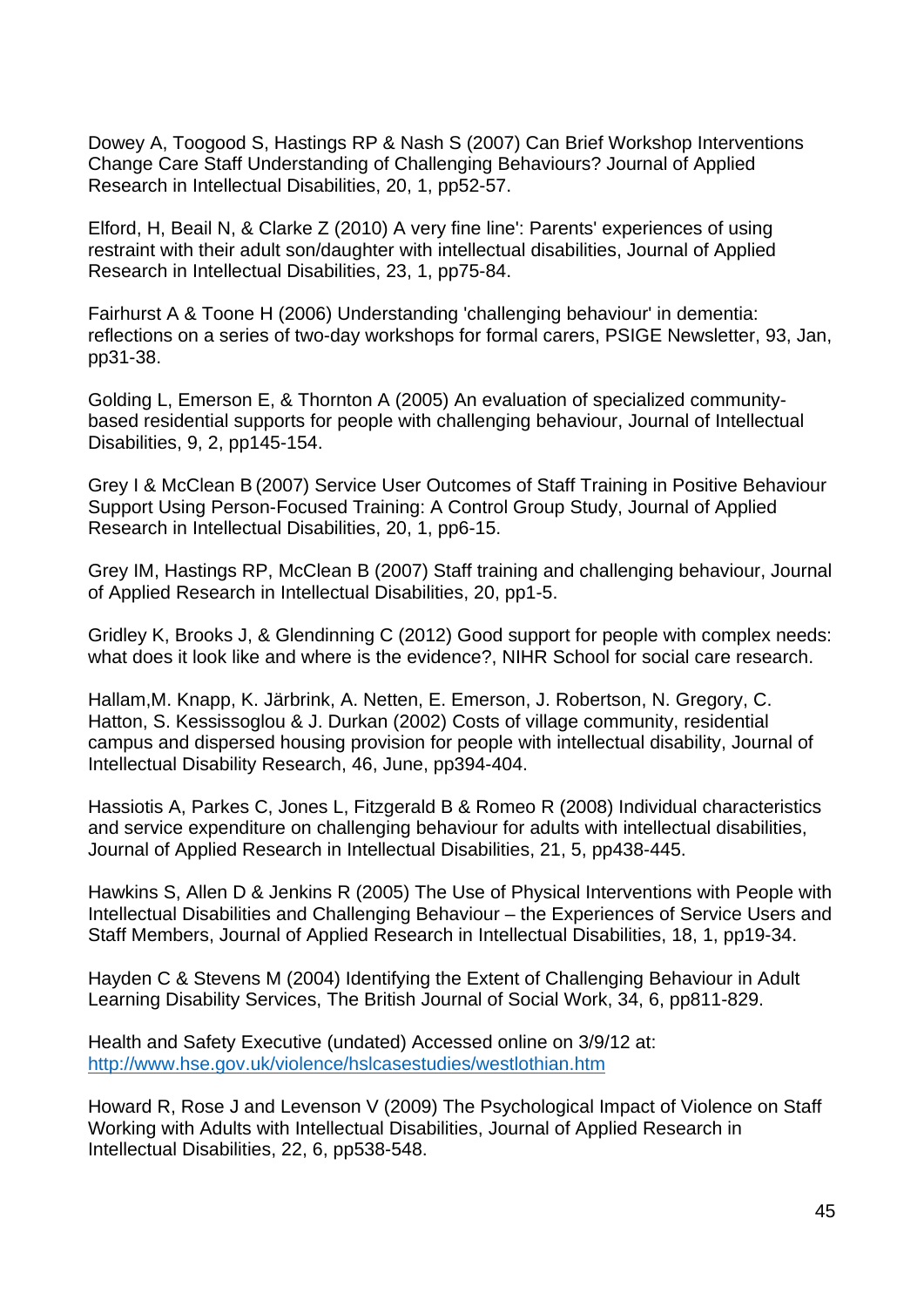Jahoda A & Wanless LK (2005) Knowing you: the interpersonal perceptions of staff towards aggressive individuals with mild to moderate intellectual disabilities in situations of conflict, Journal of Intellectual Disability Research, 49 7, pp544-551.

Jones C and Hastings R.P, (2003) Staff reactions to self-injurious behaviours in learning disability services: Attributions, emotional responses and helping, British Journal of Clinical Psychology, 2, June, pp189-203.

Joseph Rowntree Foundation (2006) Pain management for older people with learning difficulties and dementia, Findings, May 2006.

Joseph Rowntree Foundation (2004) Support for people with learning difficulties in residential settings who develop dementia, Findings, June 2004.

Kalsy S, Heath R, Adams D & Oliver C (2007) Effects of Training on Controllability Attributions of Behavioural Excesses and Deficits Shown by adults with Down Syndrome and Dementia, Journal of Applied Research in Intellectual Disabilities, 20, 1, pp64-68.

Knapp M, Comas-Herrera A, Astin J, Beecham J & Pendaries C (2005) Intellectual disability, challenging behaviour and cost in care accommodation: what are the links?, Health and Social Care in the Community, 2005, 13, 4, pp297-306.

Koritsas S, Iacono T, Hamilton D & Leighton D (2008) The effect of active support training on engagement, opportunities for choice, challenging behaviour and support needs, Journal of Intellectual and Developmental Disabilities, 33, 3, pp247-256.

Lambrechts G & Maes B (2009) Analysis of staff reports on the frequency of challenging behaviour in people with severe or profound intellectual disabilities, Research in Developmental Disabilities, 30, 5, pp863-872.

Lambrechts G, Kuppens S & Maes B (2009) Staff variables associated with the challenging behaviour of clients with severe or profound intellectual disabilities, Journal of Intellectual Disability Research, 53, July, pp620-632.

Lowe K (2010) The evaluation of periodic service review (PSR) as a practice leadership tool in services for people with intellectual disabilities and challenging behaviour, Tizard Learning Disability Review, 15, 3, pp17-28.

Lowe, K. Jones, E. Allen, D. Davies, D. James, W. Doyle, T. Andrew, J. Kaye, N. Jones, S. Brophy, S & Moore, K (2007) Staff Training in Positive Behaviour Support: Impact on Attitudes and Knowledge, Journal of Applied Research in Intellectual Disabilities, 20, 1, pp30-40.

Macurik KM, O'Kane NP, Malanga P & Reid DH (2008) Videotraining of support staff in intervention plans for challenging behaviour : comparison with live training, Behavioral Interventions, 23, June, pp143-163.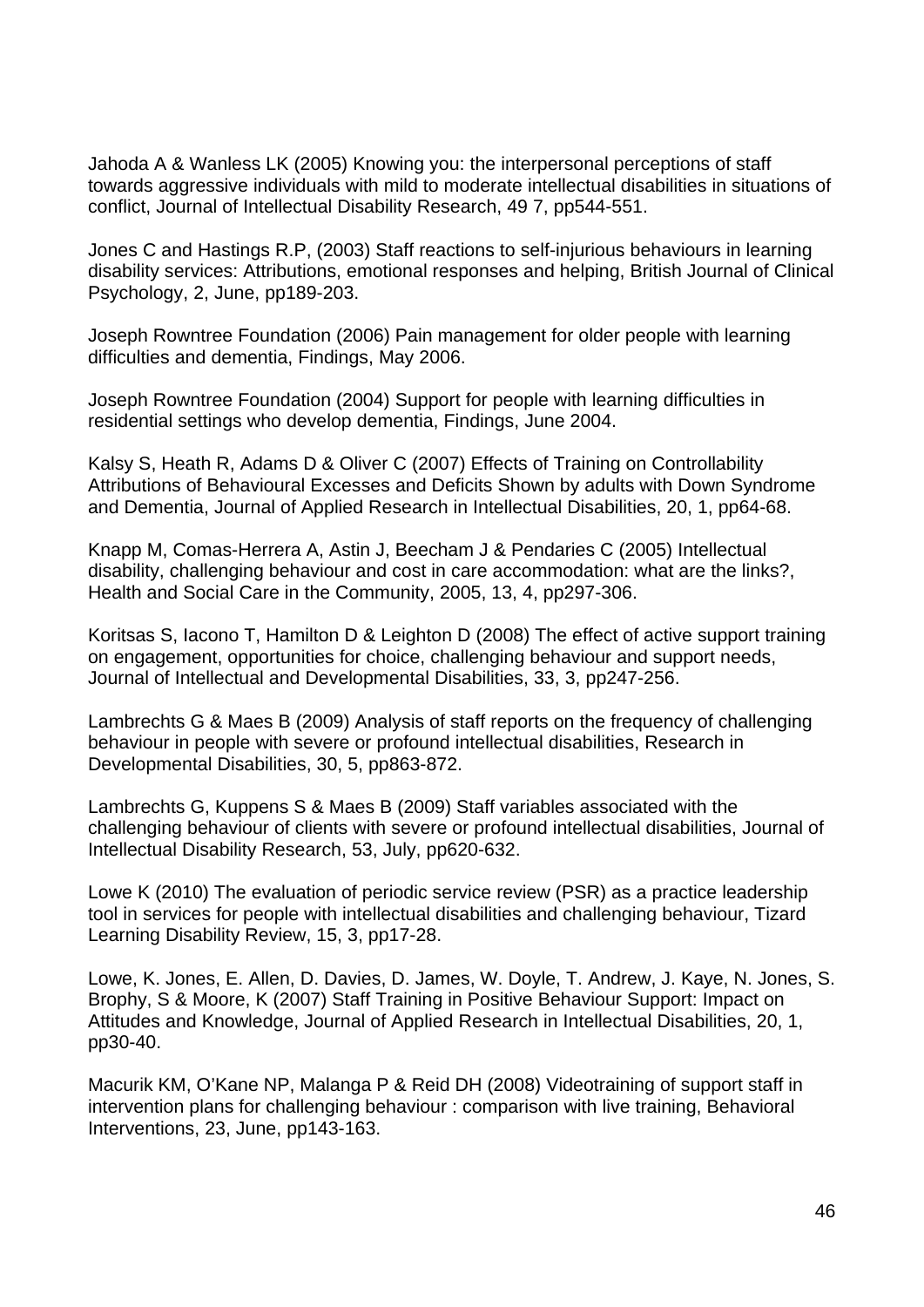Mansell J, Beadle-Brown J, Whelton B, Beckett C & Hutchinson A (2008) Effect of Service Structure and Organization on Staff Care Practices in Small Community Homes for People with Intellectual Disabilities, Journal of Applied Research in Intellectual Disabilities, 21, Sept, pp398-413.

Mansell J, Beadle-Brown J, Macdonald S, & Ashman B (2003) Functional grouping in residential homes for people with intellectual disabilities, Research in Developmental Disabilities, 24, 3, pp170-182.

McBrien, J, Hodgetts A, & Gregory J (2003) Offending and risky behaviour in community services for people with intellectual disabilities in one local authority, The Journal of Forensic Psychiatry & Psychology, 14, 2, pp280-297.

McClean B, Dench C, Grey I, Shanahan S, Fitzsimons E, Hendler J, & Corrigan M (2005) Person Focused Training: a model for delivering positive behavioural supports to people with challenging behaviours, Journal of Intellectual Disability Research, 49, May, pp340- 352.

McGill P, Bradshaw J and Hughes A (2007) Impact of Extended Education/Training in Positive Behaviour Support on Staff Knowledge, Causal Attributions and Emotional Responses, Journal of Applied Research in Intellectual Disabilities, 20, 1, pp41-51.

McKenzie, K (2011) Providing services in the United Kingdom to people with an intellectual disability who present behaviour which challenges: A review of the literature, Research in Developmental Disabilities, 32, 2, pp385-403.

McKenzie, K & Paterson M, (2010) Evaluating an assertive outreach team for supporting clients who present behaviour that challenges, British Journal of Learning Disabilities, 2010, 38, 4, pp319-327.

McKenzie, K., Broad, R., McLean, H., Wilson, S., Megson, P., & Miller, S. (2009). Evaluating a community-based project for supporting clients with challenging behaviour. Learning Disability Practice, 12(4), 27–32.

McKenzie K, Rae H, MacLean H, Megson P & Wilson S (2006) Difficulties faced by social care staff when managing challenging behaviour. Learning Disability Practice 9 (2) pp28– 32.

Maslach C., Schaufeli W. B. & Leiter M. P. (2001) Job burnout, Annual Review of Psychology 52, 397–422.

Mills S (2010) The relationship between challenging behaviour burnout and cognitive variables in staff working with people who have intellectual disabilities, Doctoral thesis - University of Birmingham.

Murphy G, Kelly-Pike A, McGill P, Jones S, & Byatt J (2003) Physical Interventions with People with Intellectual Disabilities: Staff Training and Policy Frameworks, Journal of Applied Research in Intellectual Disabilities, 16, 2, pp115-125.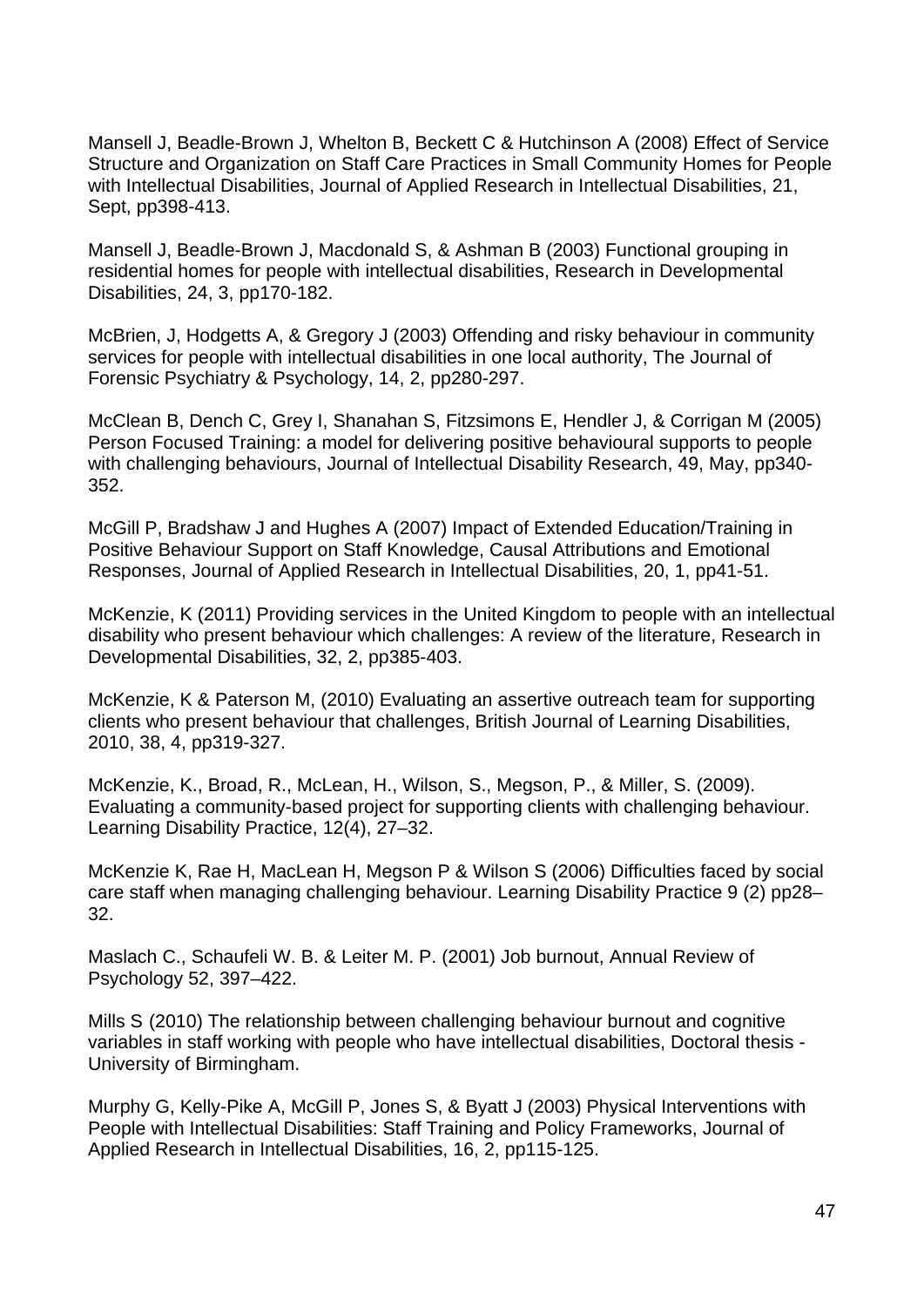National Development Team for Inclusion (2010) Guide for commissioners of services for people with learning disabilities who challenge services, NDTI.

Phillips N & Rose J (2010) Predicting Placement Breakdown: Individual and Environmental Factors Associated with the Success or Failure of Community Residential Placements for Adults with Intellectual Disabilities, Journal of Applied Research in Intellectual Disabilities, 23, 2, pp201-213.

Pulsford D & Duxbury J (2006) Aggressive behaviour by people with dementia in residential care settings: a review, Journal of Psychiatric and Mental Health Nursing, 13, pp611-618.

Raghavan R., Newell R., Waseem F. and Small N. (2009) A Randomized Controlled Trial of a Specialist Liaison Worker Model for Young People with Intellectual Disabilities with Challenging Behaviour and Mental Health Needs, Journal of Applied Research in Intellectual Disabilities, 22, 3, pp256-263.

Robertson J, Emerson E, Pinkney L., Caesar E, Felce D, Meek A., Carr D, Lowe K., Knapp M. & Hallam A (2005) Treatment and management of challenging behaviours in congregate and noncongregate community-based supported accommodation, Journal of Intellectual Disability Research, 49, 1, pp73-72.

Rose JL & Cleary A (2007) Care staff perceptions of challenging behaviour and fear of assault, Journal of Intellectual & Developmental Disability, 32, 2, pp154-161.

Rose D & Rose J (2005) Staff in services for people with intellectual disabilities: the impact of stress on attributions of challenging behaviour, Journal of Intellectual Disability Research, 49, 11, pp827-838.

Rose D, Horne S, Rose J L., and Hastings R P. (2004) Negative Emotional Reactions to Challenging Behaviour and Staff Burnout: Two Replication Studies, Journal of Applied Research in Intellectual Disabilities, 17, 3, pp219-223.

Royal College of Nursing (2004) Restraint Revisited – Rights, Risk and Responsibility, Royal College of Nursing, London.

Royal College of Psychiatrists, British Psychological Society and Royal College of Speech and Language Therapists (2007) Challenging behaviour a unified approach – clinical and service guidelines for supporting people with learning disabilities who are at risk of receiving abusive or restrictive practices. London, RCPsy, BPS, RCSLT.

Rutledge S & James I (2007) Staff's experiences of fearful situations when caring for people with dementia: will this interfere with the delivery of person-centred care, BPS PSIGE Newsletter, 2007, Jan, pp31-37.

Sharp K., Murray G.C. & McKenzie K. (2002) Stressbusters, Learning Disability Practice, 5: 12–16.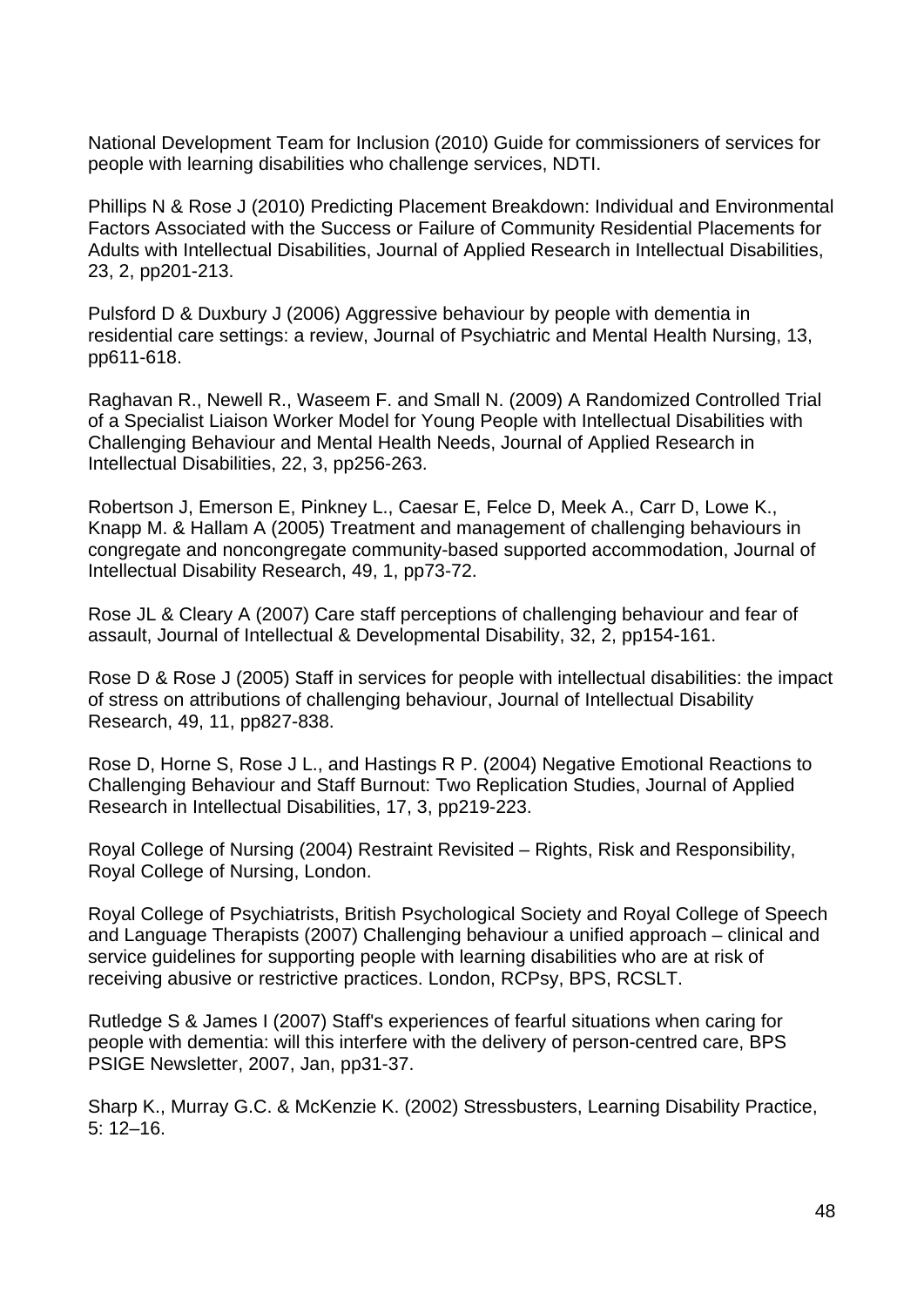Shinnick A & McDonnell (2003) A training family members in behaviour management methods, Learning Disability Practice, 6, 2, pp16-20.

Skills for Care (2011) Capable, Confident, Skilled - A workforce development strategy for people working, supporting and caring in adult social care.

Skills for Care (2009) Supporting people positively with their behaviour, Learning Disability Knowledge Sets (Adults, England) Series 2, Summer 2009.

Skirrow P & Hatton C (2007) 'Burnout' Amongst Direct Care Workers in Services for Adults with Intellectual Disabilities: A Systematic Review of Research Findings and Initial Normative Data, Journal of Applied Research in Intellectual Disabilities, 20, pp131-144.

Smidt A, Balandin S, Reed V & Sigafoos J (2007) A Communication Training Programme for Residential Staff Working with Adults with Challenging Behaviour: Pilot Data on Intervention Effects, Journal of Applied Research in Intellectual Disabilities, 20, 1, pp16-29.

Smith C, Felce D, Jones E & Lowe K (2002) Responsiveness to staff support: evaluating the impact of individual characteristics on the effectiveness of active support training using a conditional probability approach, Journal of Intellectual Disability Research, 46, November, pp594-604.

Stancliffe R, McVilly KR, Radler G, Mountford L, & Tomaszewski P (2010) Active Support, Participation and Depression, Journal of Applied Research in Intellectual Disabilities, 23, 4, pp312-321.

Testad L. Aasland A M & Aasland D (2005) The effect of staff training on the use of restraint in dementia: a single-blind randomised controlled trial, International Journal of Geriatric Psychiatry, 20, 6, pp587-590.

Tierney E, Quinlan D & Hastings RP (2007) Impact of a 3-Day Training Course on Challenging Behaviour on Staff Cognitive and Emotional Responses, Journal of Applied Research in Intellectual Disabilities, 20, 1, pp58-63.

Todd S. & Watts S. (2005) Staff responses to challenging behaviour shown by people with dementia: an application of an attributional-emotional model of helping behaviour, Aging and Mental Health 9, 71–81.

Toogood S, Drury G, Gilsenan K, Parry D Roberts K & Sherriff S (2009) Establishing a context to reduce challenging behaviour using procedures from active support: a clinical case example, Tizard Learning Disability Review, 14, 4, pp29-36.

Totsika V, Toogood S, Hastings RP, & Lewis S (2008) Persistence of challenging behaviours in adults with intellectual disability over a period of 11 years, Journal of Intellectual Disability Research, 52, May, pp446-457.